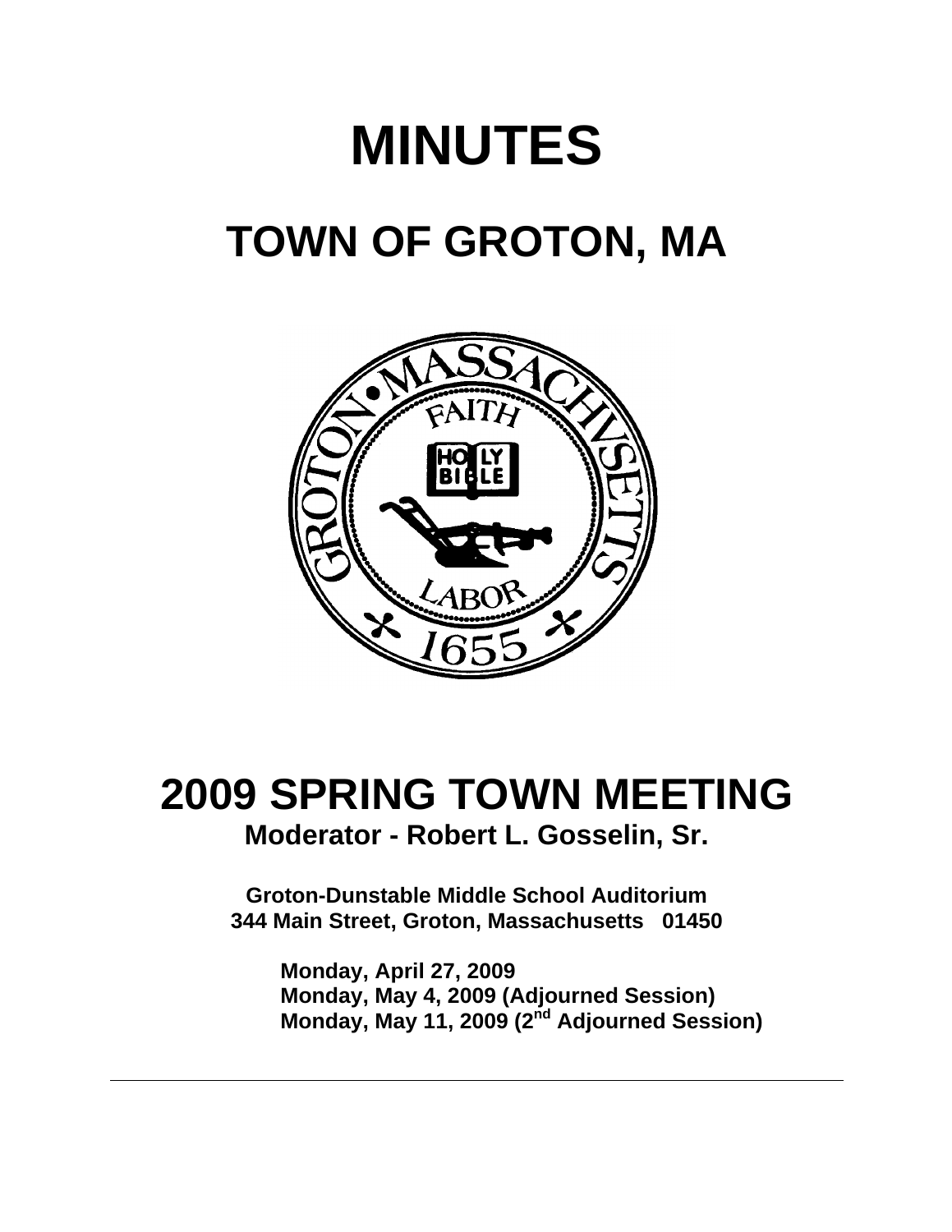### **APRIL 27, 2009**

#### **The Moderator called Town Meeting to order at 7:03 PM.**

#### **Announcements:**

- A Special Town Meeting is scheduled for 8:00 PM. The quorum requirement is 143.
- $\bullet$ Mr. Frank Belitsky informed the meeting that Groton Selectmen will sign the Army Covenant supporting returning troops from Iraq and Afghanistan. Groton has modified the agreement to include all of the Armed Services. The signing ceremony will be 3:00 PM on June 25 at Gibbet Hill Restaurant. Thanks to Steve Webber for use of the facility. Contact the Senior Center at 978-448-1170 for more information.
- Mr. Belitsky led the Pledge of Allegiance at 7:13 PM.
- As a public service, Patrick Ring is installing building numbers for seniors. This is an Eagle Scout project.
- Jason Kauppi was affirmed by unanimous vote as Deputy Moderator. He was sworn by the Town Clerk.
- Joshua Degen welcomed Mark Haddad, Town Manager, to his first Groton Town  $\bullet$ Meeting. Mark was appointed on October 21, 2008, and has brought a lot of experience and good work to the town.
- $\bullet$ Mr. Degen recited the excellent work done by Groton Highway, Police, Fire/EMS, Communication Dispatchers and Electric Light departments during the December, 2008 ice storm. April 27, 2009 was proclaimed Employee Recognition Day.
- $\bullet$ Mr. Degen announced the Town's policy on storm debris removal. Homeowners are responsible for "private" debris removal, which may be brought to the Highway Department for recycling at no charge.
- The Moderator related a thoughtful message form Arthur Blackman reminding us  $\bullet$ of the fights this country has been through for our liberties. Town Meetings are a good example of theses liberties**.**

## **Seconded to waive the reading of the warrant.**

**Approved by unanimous vote**

Middlesex, ss. Commonwealth of Massachusetts To any Constable in the Town of Groton

Greetings:

In the name of the Commonwealth of Massachusetts, you are hereby required to notify and warn said inhabitants of the Town of Groton qualified to vote on Town affairs to assemble in the Groton-Dunstable Middle School Auditorium in said Town on Monday, the twenty-seventh day of April, 2009 at Seven O'clock in the evening, to consider all business other than the election of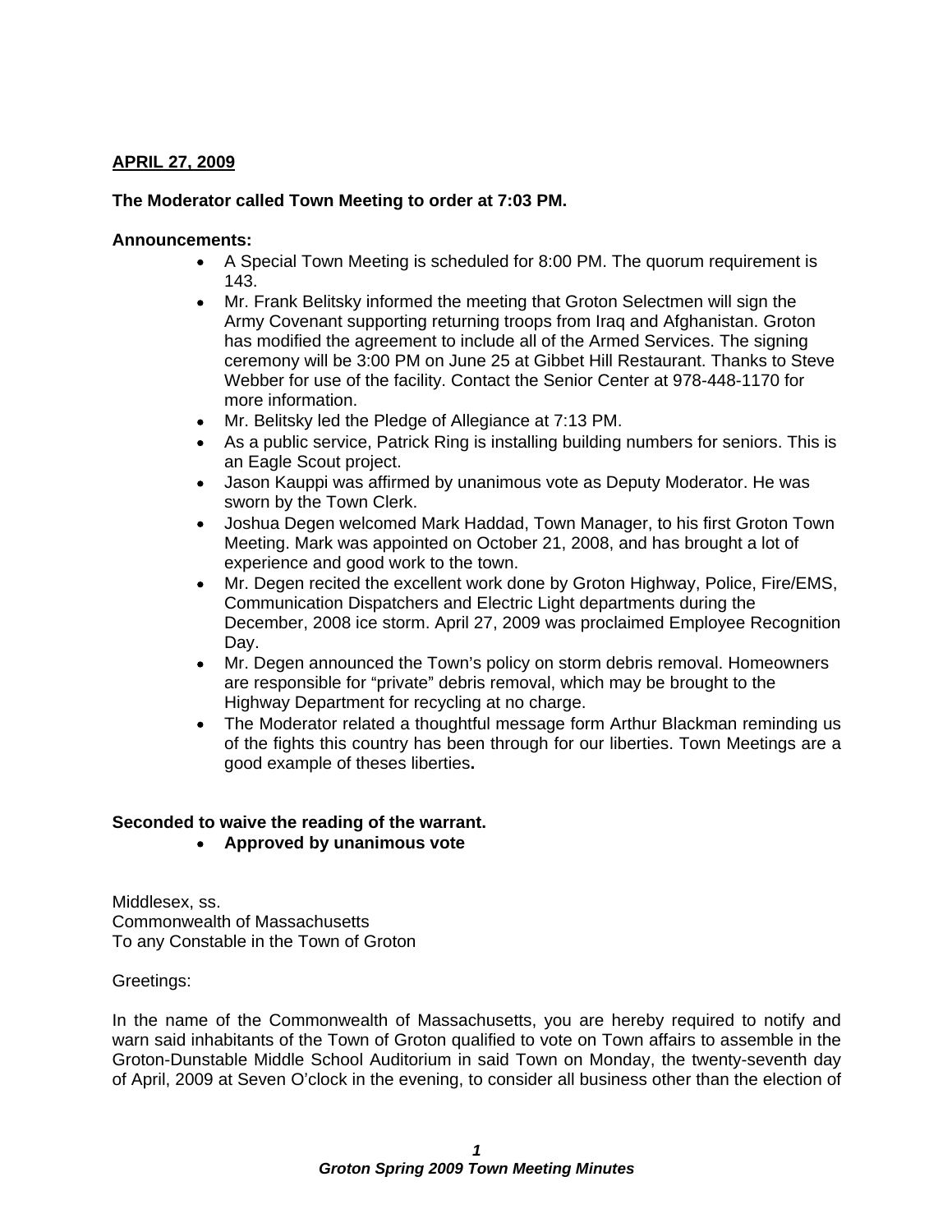Town Officers and on the nineteenth of May, 2009 at an adjourned session thereof to give their ballots for:

| Vote for One   | <b>Board of Assessors</b>                         | 3 Years           |
|----------------|---------------------------------------------------|-------------------|
| Vote for One   | Board of Health                                   | 3 Years           |
| Vote for One   | <b>Board of Selectmen</b>                         | 3 Years           |
| Vote for One   | <b>Commissioner of Trust Funds</b>                | 3 Years           |
| Vote for Two   | <b>Groton-Dunstable Regional School Committee</b> | 3 Years           |
| Vote for One   | <b>Groton Electric Light Commission</b>           | 3 Years           |
| Vote for One   | Park Commission                                   | 3 Years           |
| Vote for Three | Planning Board                                    | 3 Years           |
| Vote for One   | <b>Sewer Commission</b>                           | 3 Years           |
| Vote for One   | <b>Highway Surveyor</b>                           | 3 Years           |
| Vote for One   | Moderator                                         | 3 Years           |
| Vote for One   | <b>Town Clerk</b>                                 | 3 Years           |
| Vote for One   | Tree Warden                                       | <sup>1</sup> Year |
| Vote for Two   | Trustees of the Groton Public Library             | 3 Years           |
| Vote for One   | <b>Water Commission</b>                           | 3 Years           |
| Vote for Two   | <b>Groton Housing Authority</b>                   | 5 Years           |

#### **ARTICLE 1: HEAR REPORTS**

To see if the Town will vote to hear and act on the report of the Board of Selectmen and other Town Officers and Committees, or to take any other action relative thereto.

#### **BOARD OF SELECTMEN**

| <b>Board of Selectmen:</b> | <b>Unanimous</b>   |
|----------------------------|--------------------|
| <b>Finance Committee:</b>  | <b>No Position</b> |

**Summary:** To hear reports of Town Boards, Committees and Commissions.

#### **Mover: Joshua Degen**

**MOTION:** I move that the Town vote to hear and act on the report of the Board of Selectmen and other Town Officers and Committees.

#### **Quantum of Town Meeting Vote: Majority**

#### **Seconded**

- John Kelly presented a slide documentary on the library
- $\bullet$ Mark Haddad updated Town Meeting that a contract with Verizon for FIOS is near completion. Contact the Selectmen's office for current status and further details. **Example 2008 Contract Contract Contract Contract Contract Contract Contract Contract Contract Contract Contract Contract Contract Contract Contract Contract Contract Contract Contract Contract Contract Contract**

#### **Vote: Unanimous**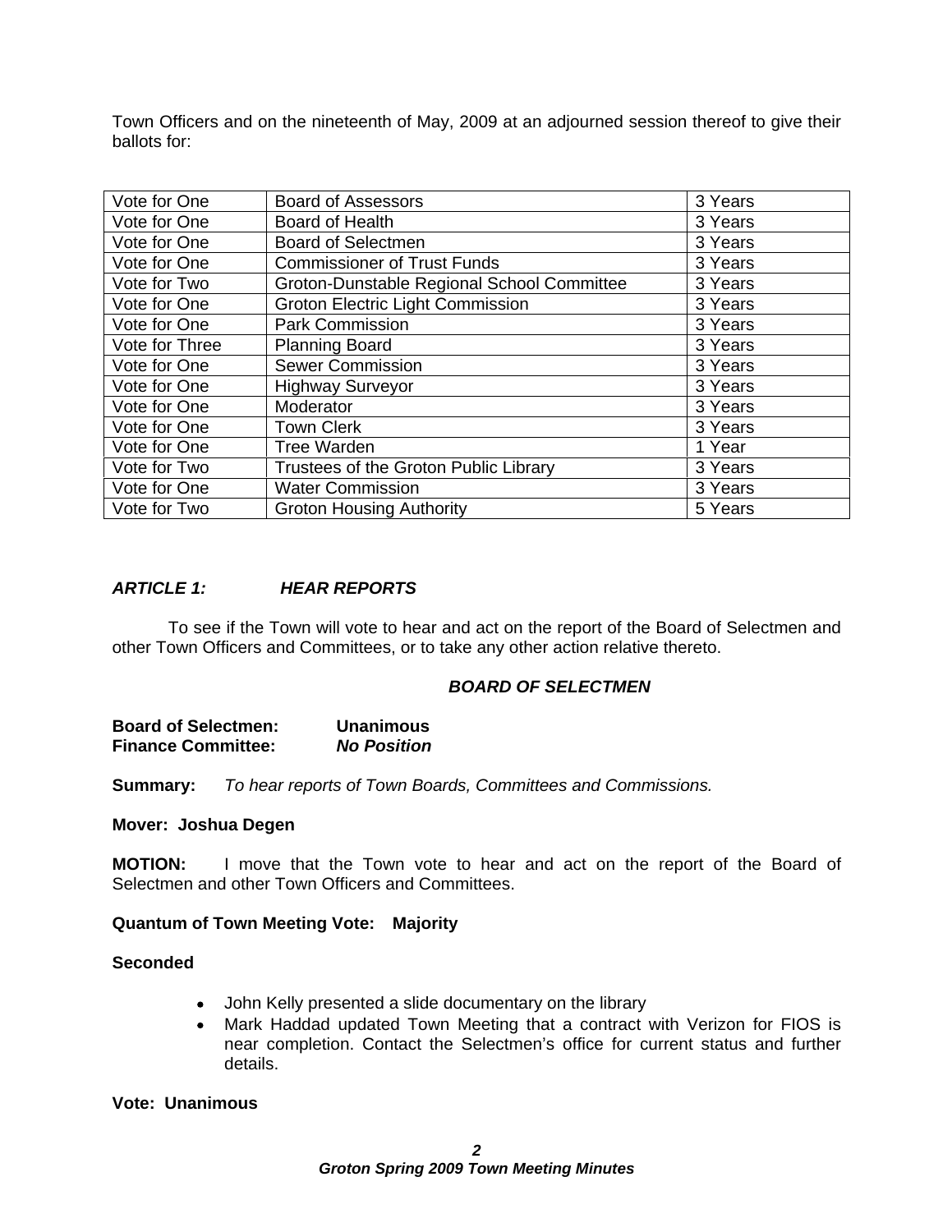#### **ARTICLE 2: APPLY FOR GRANTS**

To see if the Town will vote to authorize the Board of Selectmen to apply for Federal and State Grants for which the Town is or may be eligible and to expend the funds received thereunder, or to take any other action relative thereto.

#### **BOARD OF SELECTMEN**

 $\overline{\phantom{a}}$  , we can assume that the contract of  $\overline{\phantom{a}}$ 

 $\overline{\phantom{a}}$  , we can assume that the contract of  $\overline{\phantom{a}}$ 

**Summary:** To allow the Board of Selectmen to apply for grants that may come available during the year.

#### **Mover: Joshua Degen**

**MOTION:** I move that the Town vote to authorize the Board of Selectmen to apply for Federal and State Grants for which the Town is or may be eligible and to expend the funds received there-under.

#### **Quantum of Town Meeting Vote: Majority**

**Seconded**

**Vote: Unanimous**

#### **ARTICLE 3: ELECTED OFFICIALS COMPENSATION**

To see if the Town will vote to allow the following compensation for the following elected officials:

| Selectman (four)             | $\sim$ $\sim$ $\sim$<br>760 | <b>Town Clerk</b>       | \$60,000 |
|------------------------------|-----------------------------|-------------------------|----------|
| Board of Selectmen, Chairman | \$910                       | Town Moderator          |          |
| Assessor (two)               | \$760                       | <b>Highway Surveyor</b> | \$80,000 |
| Board of Assessors, Chairman | \$910                       | Tree Warden             | 1,443    |

for the ensuing year, or to take any other action relative thereto.

#### **BOARD OF SELECTMEN**

#### **Board of Selectmen: Unanimous Finance Committee: Recommended Unanimously**

**Summary:** To provide compensation for elected officials as proposed by the Town Manager. The Highway Surveyor's salary has been adjusted to reflect the proposed change of the position to Public Works Director.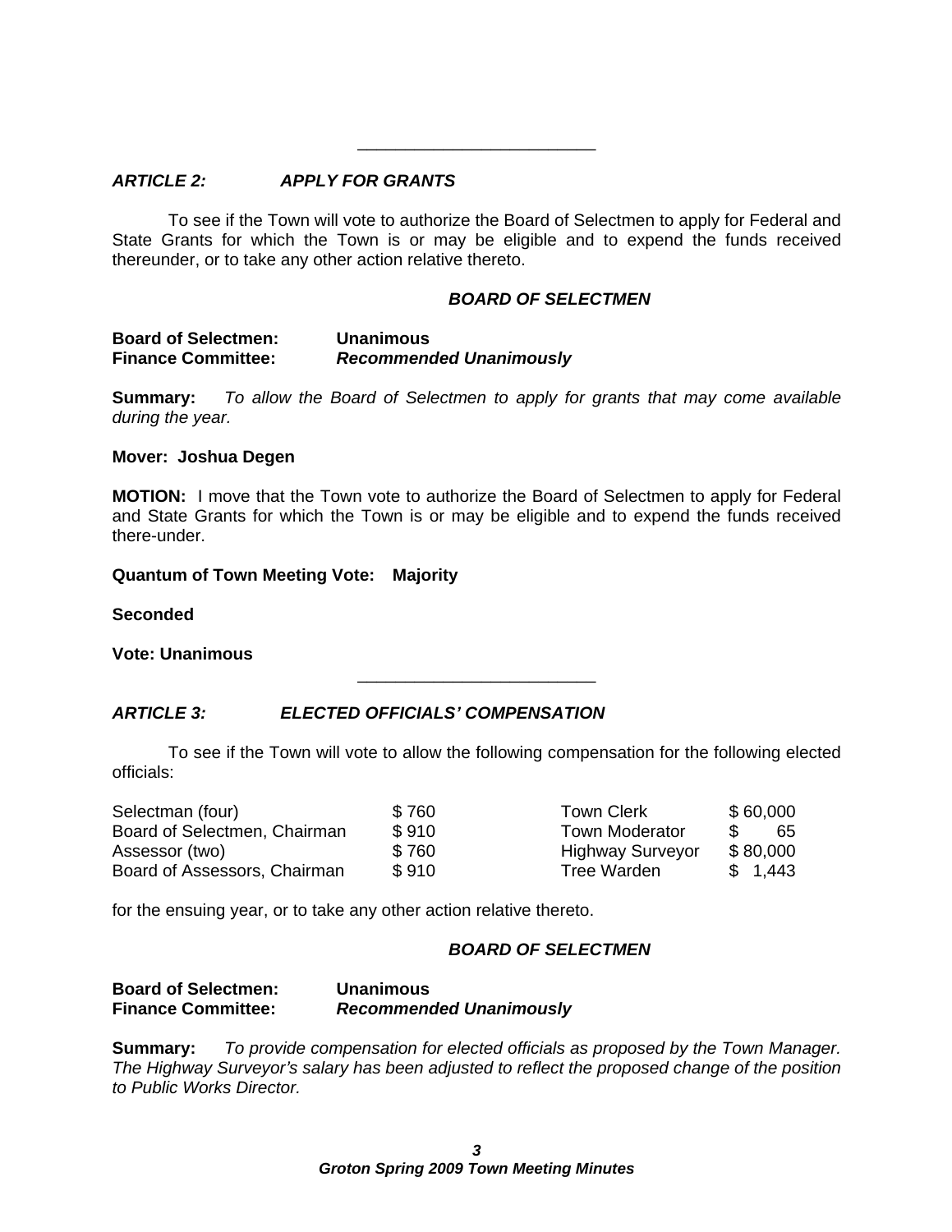#### **Mover: George Dillon**

**MOTION:** I move that the Town vote to allow the following compensation for the following elected officials:

| Selectman (four)             | $\sim$ $\sim$<br>* 16c      | <b>Town Clerk</b>                                | \$60,000 |
|------------------------------|-----------------------------|--------------------------------------------------|----------|
| Board of Selectmen, Chairman | \$910                       | Town Moderator                                   | vu       |
| Assessor (two)               | $\sim$ $\sim$ $\sim$<br>760 | Highway Surveyor                                 | \$80,000 |
| Board of Assessors, Chairman | $Q$ $Q$ $1$ $Q$             | the company's company's company's<br>Tree Warden | 1,443    |

| <b>Town Clerk</b>       | \$60,000            |
|-------------------------|---------------------|
| <b>Town Moderator</b>   | $\mathcal{S}$<br>65 |
| <b>Highway Surveyor</b> | \$80,000            |
| <b>Tree Warden</b>      | \$1,443             |

 $\overline{\phantom{a}}$  , we can assume that the contract of  $\overline{\phantom{a}}$ 

for the ensuing year.

#### **Quantum of Town Meeting Vote: Majority**

**Seconded**

**Vote: Majority**

#### **ARTICLE 4: WAGE AND CLASSIFICATION SCHEDULE**

To see if the Town will vote to amend and adopt for Fiscal Year 2010 the Town of Groton Wage and Classification schedule as shown in Appendix B of this Warrant, or to take any other action relative thereto.

#### **BOARD OF SELECTMEN TOWN MANAGER**

#### **Board of Selectmen: Unanimous Finance Committee: Recommended by Majority Vote (3 For, 1 Against, 1 Abstain)**

**Summary:** This article proposes to provide a two (2%) percent COLA for FY 2010 for employees covered by the Personnel Bylaw or who have individual contracts. The actual funding for this adjustment is contained in the proposed Operating Budget for FY 2010 to be voted in Article 5 of this Town Meeting Warrant. In addition, due to the recent change in government, the position of Administrative Assistant to the Administrative Officer has been updated and changed to Executive Assistant to the Town Manager. The position has been reclassified to a Grade 9 from a Grade 7 to reflect added responsibilities and duties. The position of Principal Assessor has been added to reflect changes in the Groton Charter.

#### **Mover: George Dillon**

**MOTION:** I move that the Town vote to amend and adopt for Fiscal Year 2010 the Town of Groton Wage and Classification schedule as shown in Appendix B of the Warrant for the 2009 Spring Town Meeting.

#### **Quantum of Town Meeting Vote: Majority**

#### **Seconded**

#### **Minutes**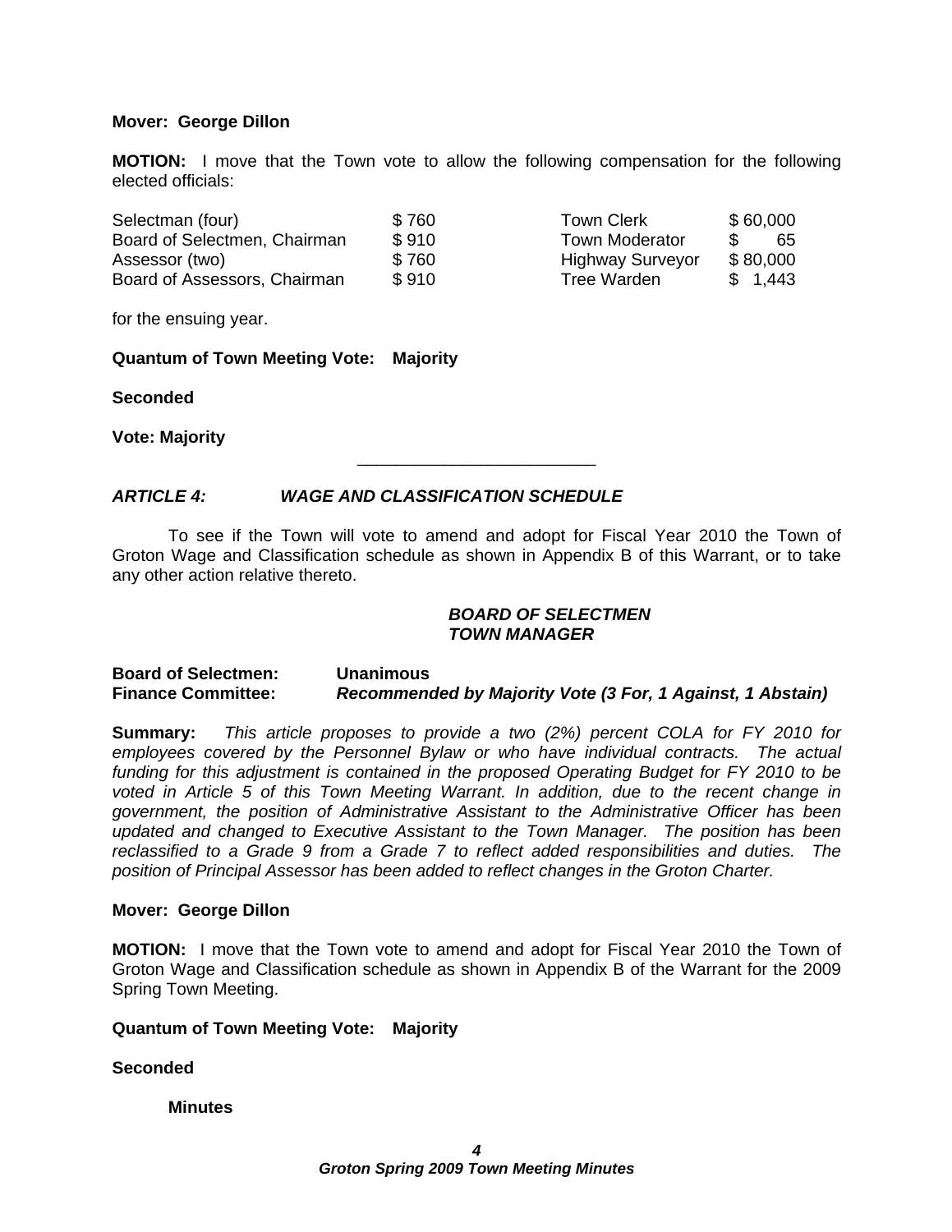- The Administrative Assistant in the Town Manager's Office was reclassified to Executive Assistant to reflect new duties brought about by changes in the Charter.
- The Principal Assessor was removed the Union Contract and returned to a Bylaw position so that it could fully participate in budget preparation etc, as part of the Finance Department as called for in the Charter. This includes participating in including union deliberations etc

**Vote: Unanimous**

#### **ARTICLE 5: FISCAL YEAR 2010 ANNUAL OPERATING BUDGET**

To see if the Town will vote to raise and appropriate and/or transfer from available funds a sum or sums of money as may be necessary to defray the expenses of the Town for the next fiscal year (2010), and act upon the budget of the Finance Committee, or to take any other action relative thereto.

#### **FINANCE COMMITTEE BOARD OF SELECTMEN TOWN MANAGER**

#### **Board of Selectmen: 4 - Yes 1 - abstain Finance Committee: Recommended Unanimously**

**Summary:** Budget – In accordance with Section 6 of the Town Charter, the Finance Committee conducts its annual budget process by receiving the Town Manager's proposed balanced budget on or before December 31<sup>st</sup>; meeting with department heads and boards; holding public budget hearings in preparation for issuing its recommendations to Town Meeting; and presenting its budget recommendations at spring Town Meeting. The budget handout for this Article is contained as Appendix A of this Warrant. Please also see Finance Committee and Town Manager's Report which includes the Finance Committee's and Board of Selectmen's recommendations.

The FY 2010 Budget document is available separately, as published by the Town Manager.

#### **Mover: George Dillon**

**MOTION:** I move that the Town vote to raise and appropriate and transfer from available funds such sums of money as may be necessary to defray the expenses of the Town for the next fiscal year (2010) and act on the budget of the Finance Committee.

#### **Quantum of Town Meeting Vote: Majority**

**Seconded**

**ARTICLE 5 / MOTION 1: GENERAL GOVERNMENT Mover: Jay Prager**

**----------------**

 $\overline{\phantom{a}}$  , we can assume that the contract of  $\overline{\phantom{a}}$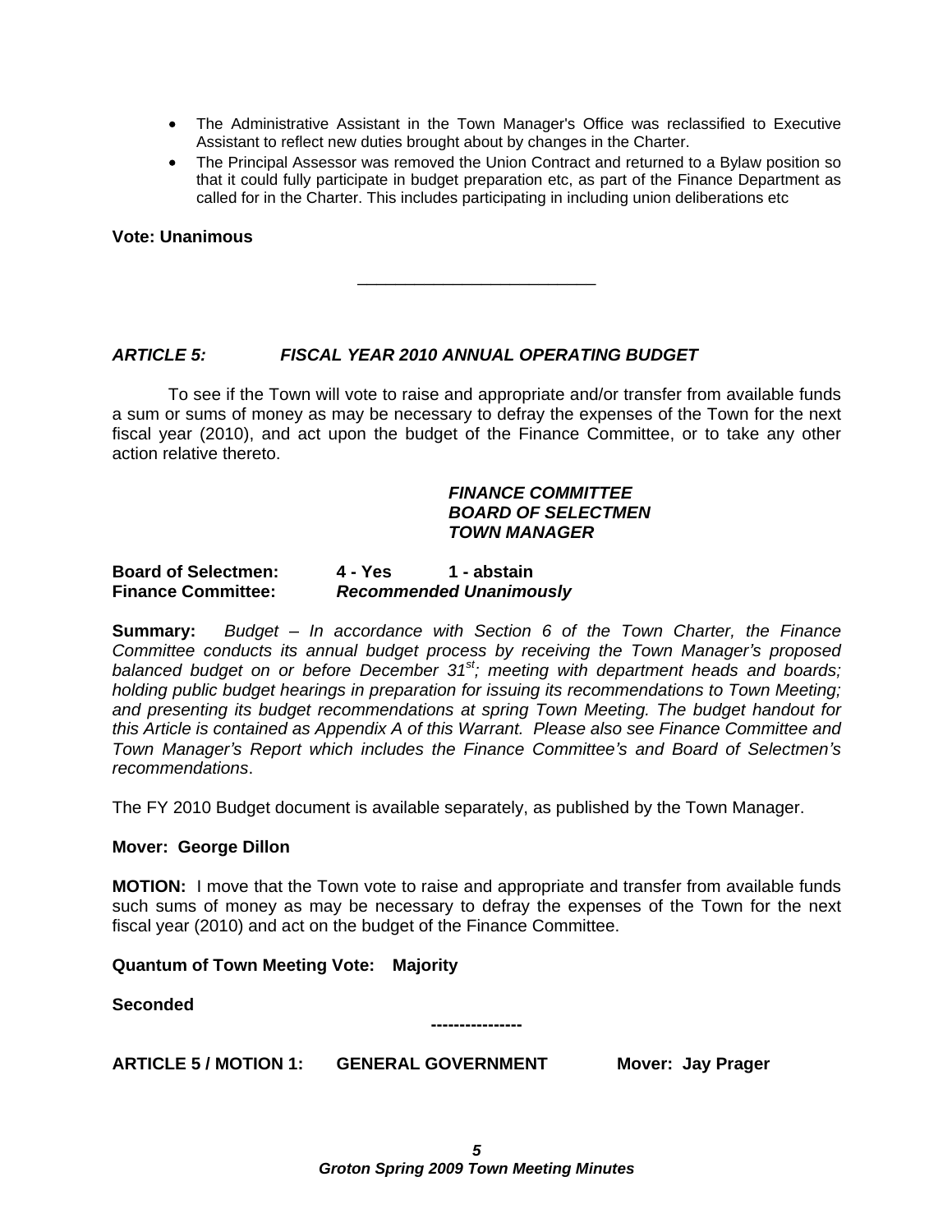**MOTION:** I move that the Town vote to raise and appropriate the sum of \$1,896,335 for General Government as represented by lines 1000 through 1522 in the Budget; each line item to be considered as a separate appropriation for the purposes voted.

#### **Quantum of Town Meeting Vote: Majority**

#### **Seconded**

#### **Minutes**

- The Town Manager simplified the budget process and delivered the budget on time to the Finance Committee
- The true measure of success of the budget will be the continued delivery of services in tight times **the services** in tight times **the services** in tight times **the services** in the service of  $\mathbf{r}$
- The budget presented to the town meeting is the budget of the Finance Committee

**Vote: Unanimous**

### **ARTICLE 5 / MOTION 2 PROTECTION OF PERSONS & PROPERTY Mover: Jan Cochran**

**MOTION:** I move that the Town vote to appropriate from Emergency Medical Services Receipts Reserved the sum of \$90,000 to Fire & Emergency Medical Services and to raise and appropriate the sum of \$2,730,578 for a total of \$2,820,578 for Protection of Persons and Property as represented by lines 2000 through 2222 in the Budget; each line item to be considered as a separate appropriation for the purposes voted.

#### **Quantum of Town Meeting Vote: Majority**

**Seconded**

**Vote: Unanimous**

#### **ARTICLE 5 / MOTION 3 SCHOOLS Mover: Thomas Sangiolo**

**---------------------**

**-------------------**

#### **a.) Nashoba Valley Technical School**

**MOTION:** I move that the Town vote to raise and appropriate the sum of \$469,457 for the Nashoba Valley Regional Technical School as represented by line 3000 in the Budget.

#### **Quantum of Town Meeting Vote: Majority**

#### **Seconded**

#### **Minutes**

This is the amount requested by NVTS. No change is town assessment.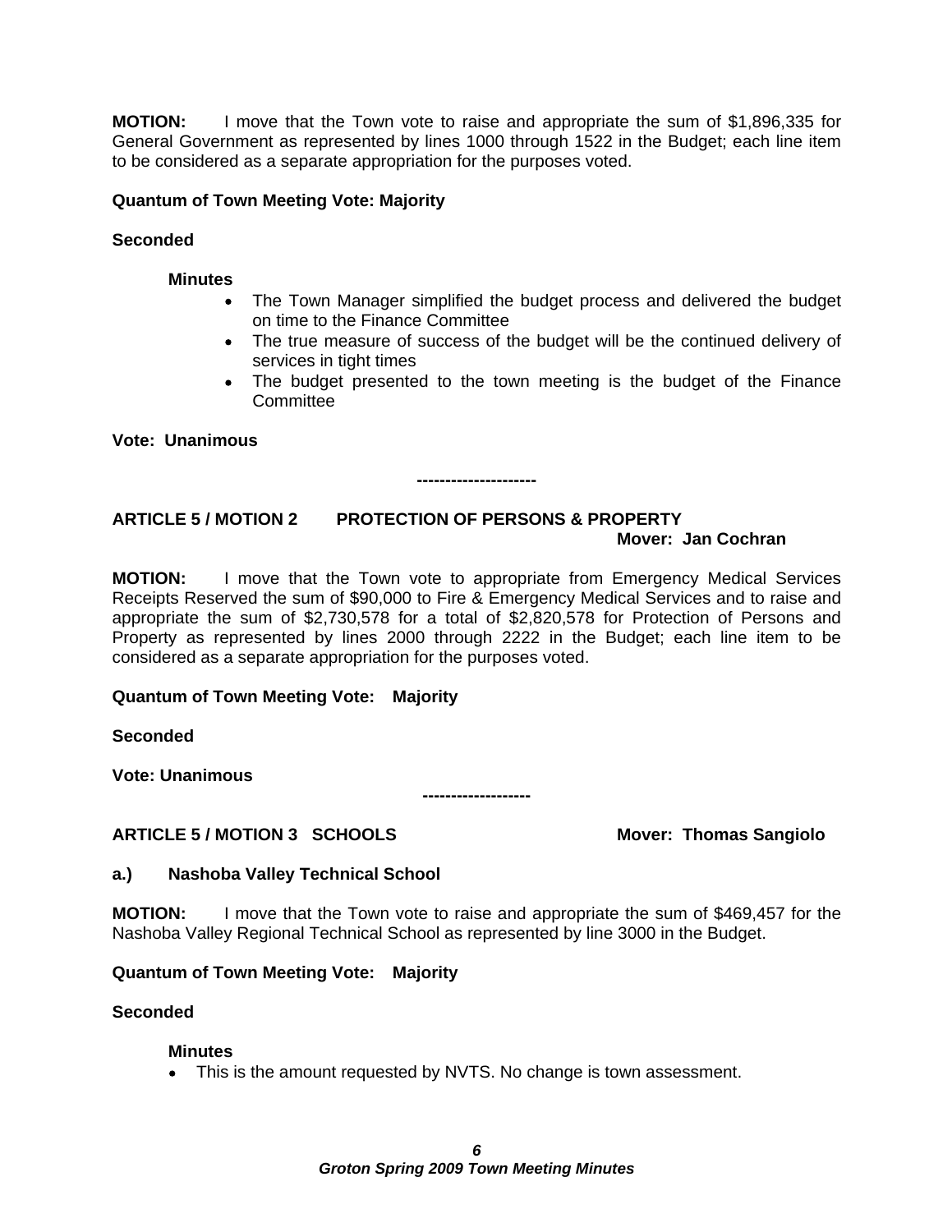**Vote: Chair declared a majority vote**

**SPECIAL TOWN MEETING**

#### **TOWN MEETING ADJOURNED AT 8:13 PM**

**THE SPECIAL TOWN MEETING WAS CALLED TO ORDER. A QURORUM OF 265 WAS PRESENT (QUORUM REQUIREMENT IS 143).** 

- Warrant was declared to be duly posted. Motion to waive reading of the warrant was **seconded. Unanimous vote**
- 

#### **THE CHAIR DECLARED A RECESS IN THE SPECIAL TOWN MEETING.**

**RETURNED TO THE ANNUAL TOWN MEETING AT 8:16 PM. --------------------------------**

#### **b.) Groton Dunstable Regional School District Mover: Thomas Sangiolo**

**-------------------**

 $\overline{\phantom{a}}$  , we can assume that the contract of  $\overline{\phantom{a}}$ 

**MOTION:** I move that the Town vote to raise and appropriate the sum of \$15,959,143 for the Groton Dunstable Regional School District as represented by Lines 3020 through 3023 in the budget.

#### **Quantum of Town Meeting Vote: Majority**

#### **Seconded**

#### **Minutes**

#### **School Committee Presentation (Dr. Genovese and Dr. Funch)**

- o School District is making structural changes to increase affordability
- o This is a collaborative process. The budget shows a \$930K reduction in services. **Example 2018 Services Example 2018**
- o If state aid continues to decline, another \$350K reduction may be needed.
- o The state has promoted structural changes in the way schools are funded. Funding is being shifted to the property tax.
- o Declining enrollment lowers expenses, but also lowers state aid.
- $\circ$  Essentially, a "no growth" budget is being proposed. However, the 2.5% increase from Groton doesn't keep up with cuts in state aid.

#### **Vote: Unanimous**

### **MOTION 4: HIGHWAY AND HEALTH MOTION 4: HIGHWAY AND HEALTH**

**MOTION:** I move that the Town vote to raise and appropriate the sum of \$1,696,363 for Highway and Health as represented by lines 5000 through 5165 in the Budget; each line item to be considered as a separate appropriation for the purposes voted.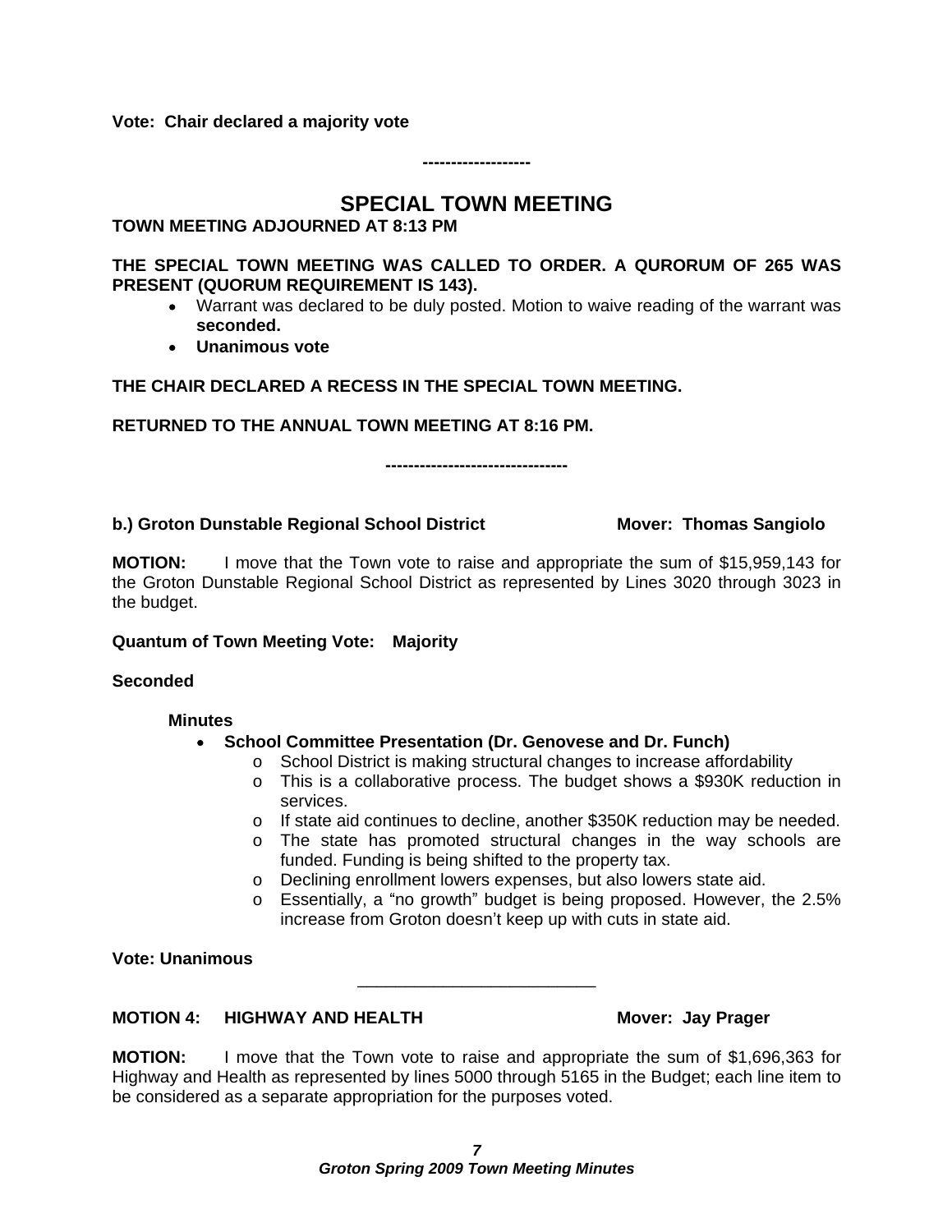#### **Quantum of Town Meeting Vote: Majority**

**Seconded**

**Vote: Unanimous**

#### **MOTION 5: LIBRARY AND CITIZEN S SERVICES Mover: Rick Hughson**

**MOTION:** I move that the Town vote to raise and appropriate the sum of \$929,269 for Library and Citizen's Services as represented by lines 7000 through 7162 in the Budget; each line item to be considered as a separate appropriation for the purposes voted.

#### **Quantum of Town Meeting Vote: Majority**

**Seconded**

**Vote: Majority**

#### **MOTION 6: DEBT SERVICE Mover: Jay Prager**

**MOTION:** I move that the Town vote to raise and appropriate the sum of \$1,375,885 for Debt Service as represented by lines 8000 through 8060 in the Budget; each line item to be considered as a separate appropriation for the purposes voted.

#### **Quantum of Town Meeting Vote: Majority**

**Seconded**

**Vote: Unanimous**

#### **MOTION 7: EMPLOYEE BENEFITS Mover: Jay Prager**

**MOTION:** I move that the Town vote to raise and appropriate the sum of \$2,624,850 for Employee Benefits as represented by lines 9000 through 9022; each line item to be considered as a separate appropriation for the purposes voted.

#### **Quantum of Town Meeting Vote: Majority**

#### **Seconded**

#### **Minutes:**

1. Question (Line Item 9020): What is being done to minimize insurance costs? Response: Groton is a member of Minuteman Nashoba Health Group and as a member

## $\overline{\phantom{a}}$  , we can assume that the contract of  $\overline{\phantom{a}}$

 $\frac{1}{2}$  , the contract of the contract of the contract of the contract of the contract of the contract of the contract of the contract of the contract of the contract of the contract of the contract of the contract of t

 $\frac{1}{2}$  , the contract of the contract of the contract of the contract of the contract of the contract of the contract of the contract of the contract of the contract of the contract of the contract of the contract of t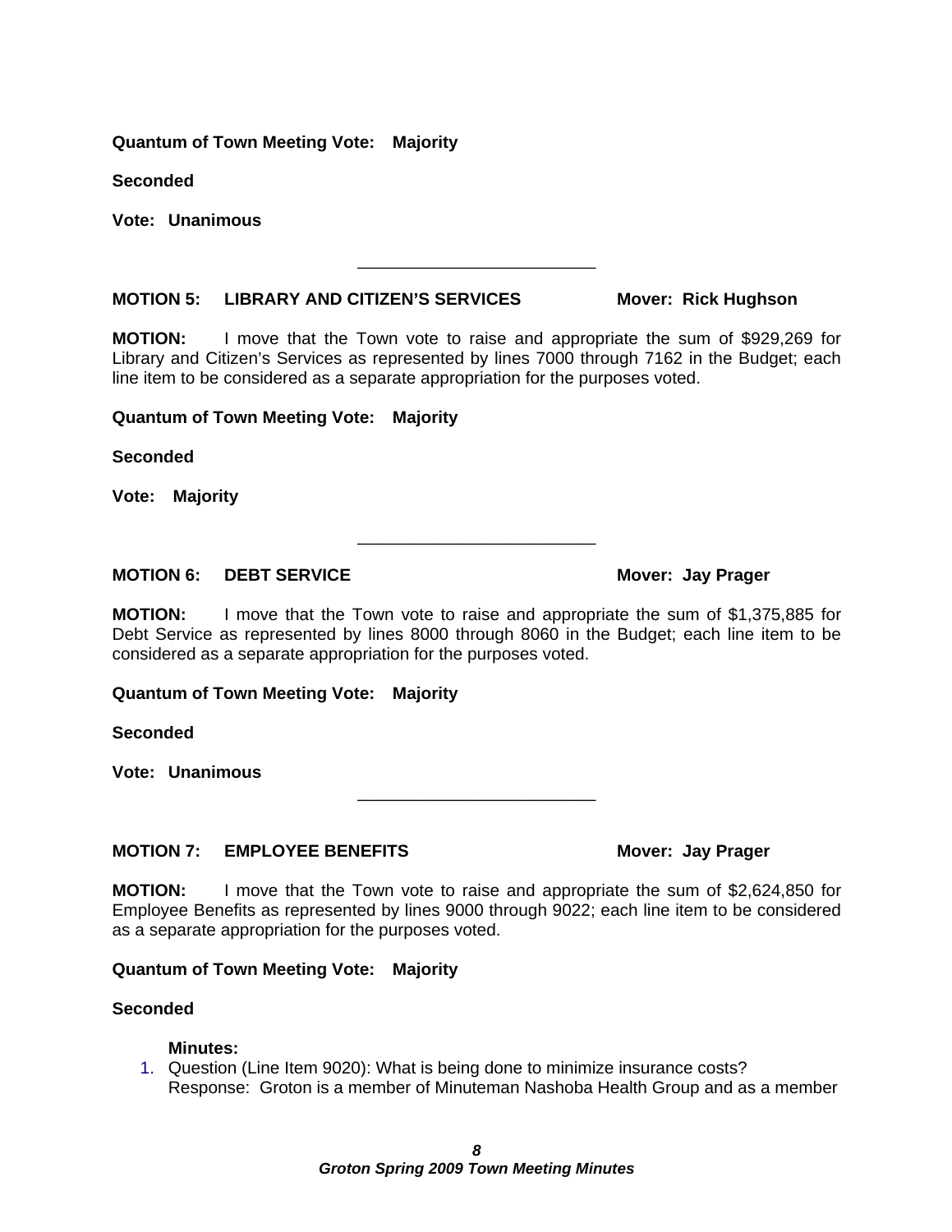of the group experienced a 6% increase in costs, considered to be acceptable in today s climate. **Contract of the contract of the contract of the contract of the contract of the contract of the contract of the contract of the contract of the contract of the contract of the contract of the contract of the cont** 

2. Floor Comment: Would like to see the Town join GIC-Group Insurance Commission to gain the purchasing power of 351 Cities and Towns.

#### **Vote: Unanimous**

#### **MOTION 8: WATER ENTERPRISE Mover: Michael Flynn**

**MOTION:** I move that the Town vote to appropriate from Water Rates and Fees the sum of \$1,046,525 to the Water Enterprise Fund for FY 2010 to defray all operating expenses, interest charges, and principal payments on bonds outstanding as they accrue and any reimbursement to the Town.

#### **Quantum of Town Meeting Vote: Majority**

**Seconded**

**Vote: Unanimous**

### **MOTION 9: SEWER ENTERPRISE Mover: Michael Flynn**

**MOTION:** I move that the Town vote to transfer from Sewer Enterprise Excess and Deficiency the sum of \$27,021 and to appropriate from Sewer Rates and Fees the sum of \$770,094 for a total of \$797,115 to the Sewer Enterprise Fund for FY2010 to defray all operating expenses, interest charges, and principal payments on bonds outstanding as they accrue and any reimbursement to the Town.

#### **Quantum of Town Meeting Vote: Majority**

**Seconded**

**Vote: Unanimous**

## **Motion 10: ELECTRIC LIGHT Mover: Michael Flynn**

**MOTION:** I move that that the Town vote to appropriate the income from the sale of electricity to private consumers or for electricity supplied to municipal buildings or from municipal power and from the sale of jobbing during Fiscal 2010 for the Groton Electric Light Department; the whole to be expended by the Manager of that department under the direction and control of the Board of Electric Light Commissioners for the expenses of the ensuing fiscal year as defined in Section 57 of Chapter 164 of the General Laws of the Commonwealth. The total fund to be appropriated is -0-.

#### **Quantum of Town Meeting Vote: Majority**

 $\frac{1}{2}$  , the contract of the contract of the contract of the contract of the contract of the contract of the contract of the contract of the contract of the contract of the contract of the contract of the contract of t

 $\overline{\phantom{a}}$  , we can assume that the contract of  $\overline{\phantom{a}}$ 

 $\frac{1}{2}$  , the contract of the contract of the contract of the contract of the contract of the contract of the contract of the contract of the contract of the contract of the contract of the contract of the contract of t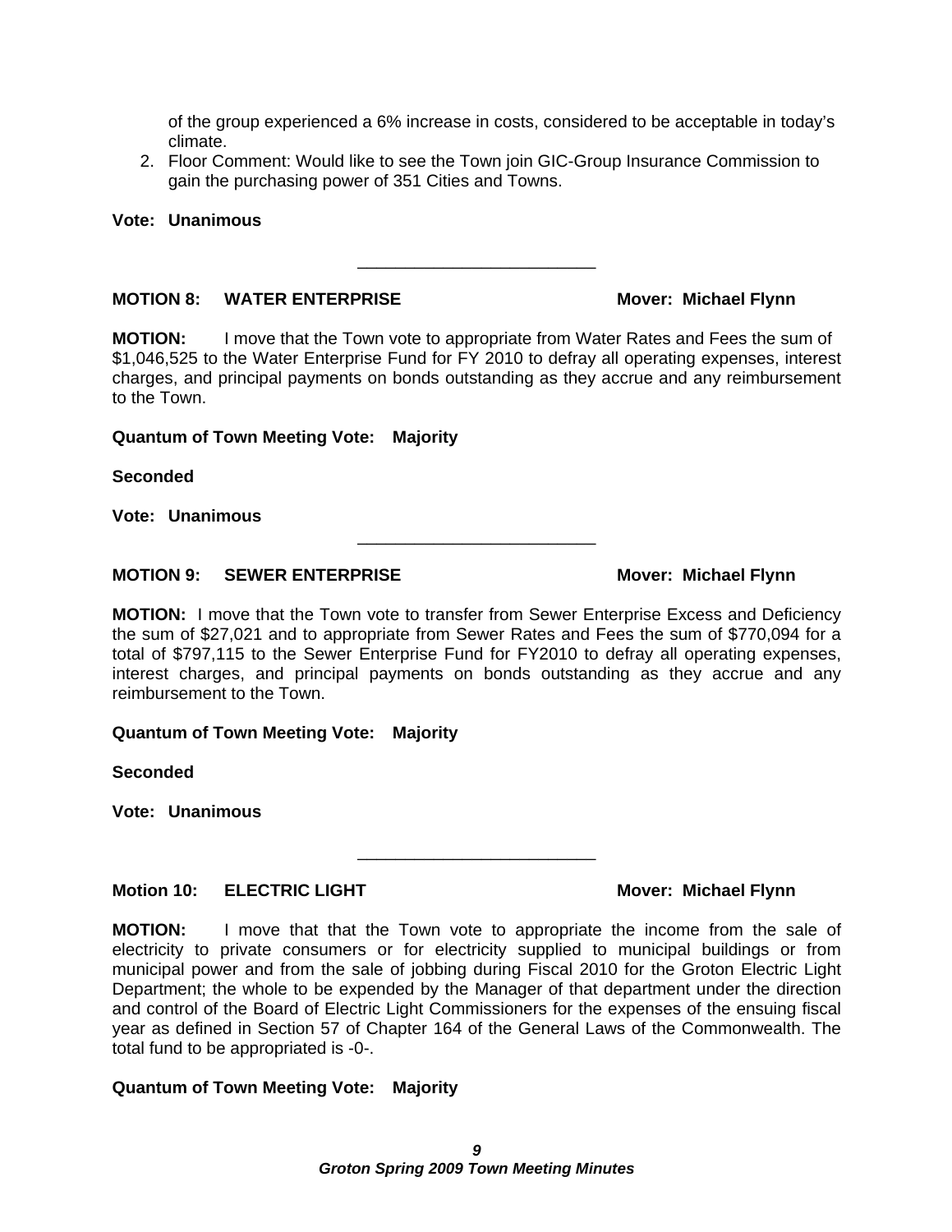**Seconded**

**Vote: Unanimous**

**SPRING TOWN MEETING WAS RECESSED AT 8:24 PM IN ORDER TO OPEN THE** SPECIAL TOWN MEETING.<br>THE SPRING TOWN MEETING WAS RECONVENED AT 9:09 PM

### **ARTICLE 6: GROTON COUNTRY CLUB BUDGET**

To see if the Town will vote in accordance with Section 8 of Chapter 533 of the Acts of 1991, as amended by Chapter 115 of the Acts of 1995 and Chapter 387 of the Acts of 1998, to approve the budget of the Groton Country Club Authority, or to take any other action relative thereto.

#### **GROTON COUNTRY CLUB AUTHORITY**

 $\overline{\phantom{a}}$  , we can assume that the contract of  $\overline{\phantom{a}}$ 

\_\_\_\_\_\_\_\_\_\_\_\_\_\_\_\_\_\_\_\_\_\_\_\_\_

#### **Board of Selectmen: Unanimous Finance Committee: Recommendation Deferred Until Town Meeting**

**Summary:** The legislation creating the Country Club Authority requires that the Authority present its annual budget to the Town for approval. The Budget is contained as Appendix C of this Warrant.

#### **Mover: George Dillon**

**MOTION:** I move that the Town vote in accordance with Section 8 of Chapter 533 of the Acts of 1991, as amended by Chapter 115 of the Acts of 1995 and Chapter 387 of the Acts of 1998, to approve the budget of the Groton Country Club and Recreation Authority, as set forth in Appendix C of the Warrant for the 2009 Spring Town Meeting.

**Quantum of Town Meeting Vote: Majority**

**Seconded**

**Vote: Unanimous**

 $\overline{\phantom{a}}$  , we can assume that the contract of  $\overline{\phantom{a}}$ 

#### **ARTICLE 7: FISCAL YEAR 2010 CAPITAL BUDGET**

To see if the Town will vote to raise and appropriate, transfer from available funds, and/or borrow a sum or sums of money for the purpose of funding the FY 2010 Capital Budget as follows: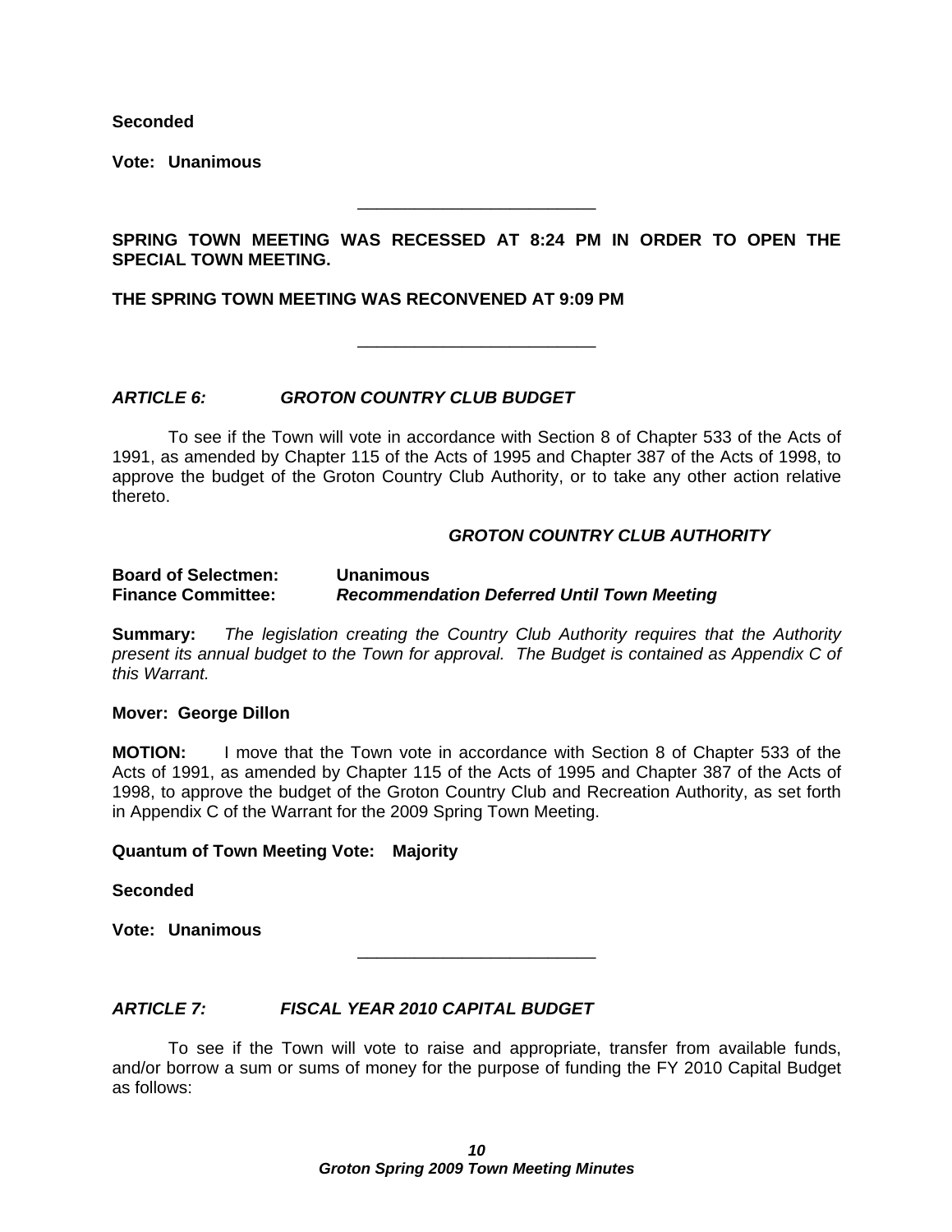| <b>Proposed</b><br><u>Amount</u><br>\$25,000<br>\$125,000<br>\$25,000 | <b>Department</b><br><b>Transfer Station</b><br><b>Highway Department</b><br><b>Town Facilities</b> |
|-----------------------------------------------------------------------|-----------------------------------------------------------------------------------------------------|
|                                                                       |                                                                                                     |
|                                                                       |                                                                                                     |
|                                                                       |                                                                                                     |
|                                                                       |                                                                                                     |
| \$52,000                                                              | <b>Police Department</b>                                                                            |
| \$ 30,000                                                             | <b>Police Department</b>                                                                            |
| \$ 50,000                                                             | <b>Police Department</b>                                                                            |
| \$40,000                                                              | Fire and EMS                                                                                        |
| \$347,000                                                             |                                                                                                     |
|                                                                       |                                                                                                     |

or to take any other action relative thereto.

#### **TOWN MANAGER**

#### **Board of Selectmen: Unanimous Finance Committee: Recommended Unanimously**

**Summary:** Section 6-6 of the Groton Charter requires the Town Manager to submit a Capital Improvement Plan to the Board of Selectmen and Finance Committee that lists all capital improvements proposed to be undertaken during the next five years. A copy of the proposed plan is on file in the Office of the Town Clerk. The above listed items are proposed for Fiscal Year 2010. The following is a summary of each request:

- The Bobcat at the Transfer Station is 10 years old and is used to move recyclables at the Transfer Station as well as snow removal and other maintenance issues. Due to the increase in recyclables, a larger Bobcat is needed to accommodate the needs of the Transfer Station.
- The Dump Truck is over 25 years old and is a front line vehicle in the fleet. It is used for plowing and sanding. This vehicle is getting more and more difficult to maintain is becoming increasingly unreliable for a front line piece. This is a scheduled replacement.
- The current evidence processing area located in the public safety building is below standard. The proposal calls for five movable double faced ranges. The system will be constructed with center groove rail system with SST ramp plate. It will provide for secure storage of evidence and weapons.
- This request is for the purchase of two police sedans and related equipment for  $\bullet$ replacement of cruisers that are no longer cost effective to maintain. This would allow the Department to have six marked cruisers. This allows for lesser mileage per year, better maintenance scheduling, assignment of cars to officers and for a programmed replacement scheduled that insures that line cars are rotated out at reasonable mileage and wear and then un-marked cars are rotated in the same fashion.
- Technology improvements and reliability are crucial to the Operation of the Police Department. The phone system has not been updated to meet the new demands on the Police operation. Upgrading the phone system will also allow the Town to create a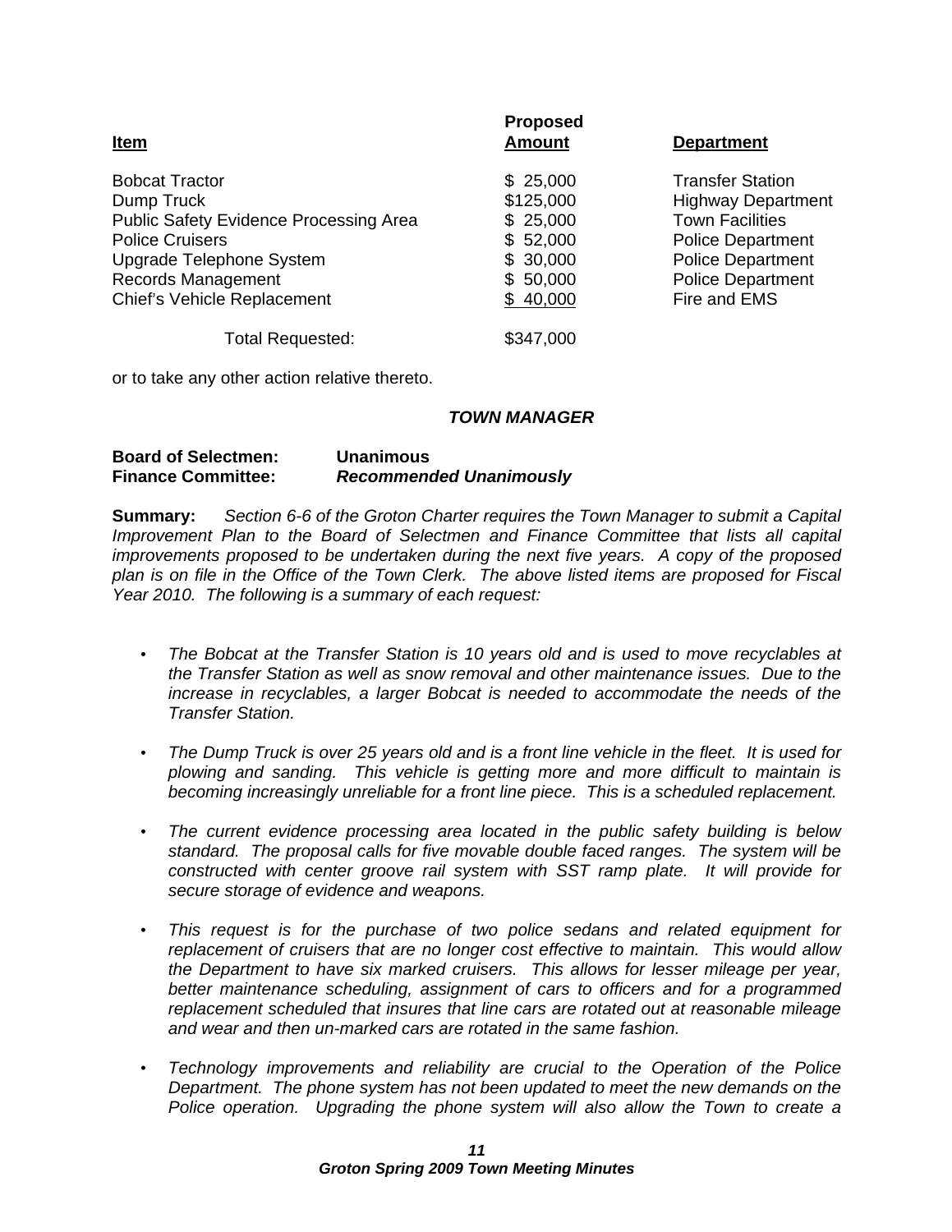primary and/or back-up Emergency Operations Center at the Public Safety Building. The new system will allow the Department to meet these needs and deal with changes in technology of the Enhanced 911 System and other improvements. This item can be considered a scheduled replacement.

- The present storage cabinets in the Police Department provide about 333 linear filing inches. It is completely inadequate to address the file storage needs of the Police Department. Many of the reports and records of the Department are required to be kept for many years. Additional storage is needed badly. The proposal is to provide four Times -2 Storage units. These units will be letter size units with four drawers for hanging folds and three letter size drawers. There will also be four three tier high units with pull out drawers. This proposed system will increase the storage capacity in the same size room to 1920 linear filing inches.
- The Chief's current vehicle is a 2001 Ford Explorer and has approximately 75,000 miles. It has been the Fire Chief's vehicle for 8 years. This vehicle will be reassigned to the day staff for responding to emergency calls, station/apparatus maintenance, inspections, etc.

#### **Mover: George Dillon**

**MOTION 1:** I move that the Town vote to transfer from the Emergency Medical Services Receipts Reserved Account the sum of \$40,000 to purchase a new vehicle for the Fire Chief.

#### **Quantum of Town Meeting Vote: Majority**

#### **Vote: Majority**

**MOTION 2:** I move that the Town vote to transfer from the Capital Stabilization Fund the sum of \$307,000 for the following capital items:

| <u>ltem</u>                            | Amoun     | <b>Department</b>         |
|----------------------------------------|-----------|---------------------------|
| <b>Bobcat Tractor</b>                  | \$25,000  | <b>Transfer Station</b>   |
| Dump Truck                             | \$125,000 | <b>Highway Department</b> |
| Public Safety Evidence Processing Area | \$25,000  | <b>Town Facilities</b>    |
| <b>Police Cruisers</b>                 | \$52,000  | <b>Police Department</b>  |
| Upgrade Telephone System               | \$30,000  | <b>Police Department</b>  |
| Records Management                     | \$6,000   | <b>Police Department</b>  |
|                                        |           |                           |
| <b>Total Requested:</b>                | \$307,000 |                           |

#### **Quantum of Town Meeting Vote: 2/3 s Majority**

**Vote: Chair declared 2/3 vote. 7 voters did not contest the ruling of the chair**

\_\_\_\_\_\_\_\_\_\_\_\_\_\_\_\_\_\_\_\_\_\_\_\_\_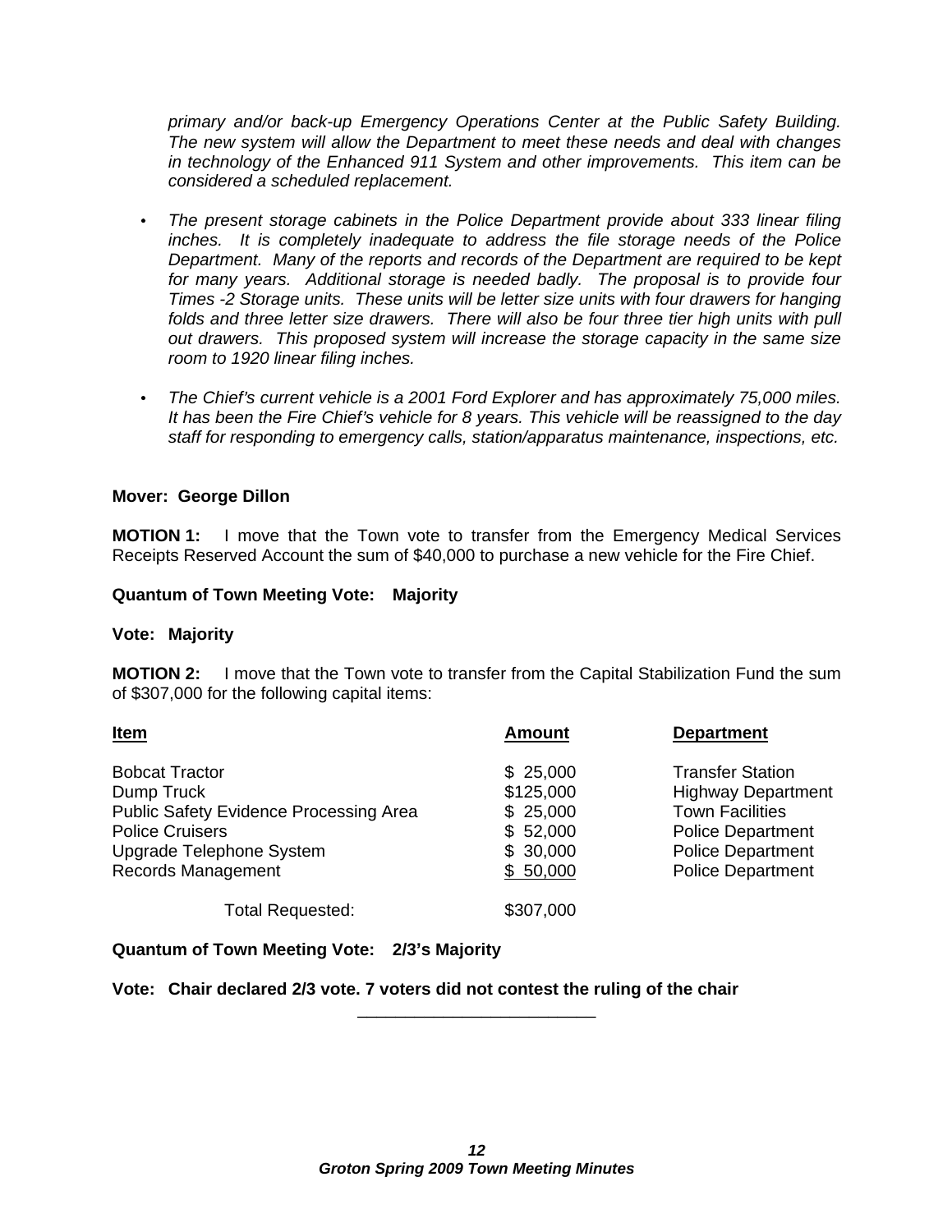#### **ARTICLE 8: WIND ENERGY CONVERSION FACILITIES**

To see if the Town will vote to amend Chapter 218, Zoning, of the Code of the Town of Groton, by amending Sections 218-4 Definitions, 218-13 Schedule of Use Regulations, and 218-25 Site Plan Review, and by adding a new section 218-25.2 entitled, "Wind Energy Conversion Facilities," as detailed in the Planning Board report entitled, "Wind Energy Conversion Facilities," on file in the Office of the Town Clerk, or to take any other action relative thereto.

#### **PLANNING BOARD**

**Board of Selectmen: Unanimous Finance Committee: Recommended by Majority Vote (2 in Favor, 3 Abstain)**

**Summary:** The proposed zoning amendment will establish a permitting process for wind energy conversion facilities. Small Scale Wind Energy Conversion Facilities (height up to 65 ft) will be permitted by right, and Large Scale Wind Energy Conversion Facilities will require a special permit from the Planning Board.

#### **Chair:**

- The Chair informed the Meeting of the procedure to be followed during the discussion of this article:
	- o A Motion would be heard
	- o There will be a presentation by the Planning Board
	- o Bob Pine, resident, will offer an amendment and also present

#### **Mover: Joshua Degen**

**MOTION:** I move that the Town vote to amend Chapter 218, Zoning, of the Code of the Town of Groton, by amending Sections 218-4 Definitions, 218-13 Schedule of Use Regulations, and 218-25 Site Plan Review, and by adding a new section 218-25.2 entitled, "Wind Energy Conversion Facilities," as detailed in the Planning Board report entitled, "Wind Energy Conversion Facilities," on file in the Office of the Town Clerk.

#### **Quantum of Town Meeting Vote: 2/3 s Majority**

#### **Seconded**

#### **Minutes**

**Planning Board Member John Giger -** The Planning Board held a public hearing on February 19, 2009, continued on February 26, 2009 and March 26, 2009, to consider the proposed Wind Energy Conversion Facilities amendment. The Board voted unanimously to recommend this article. A copy of the text of proposed amendment is contained in the handout. A presentation was delivered.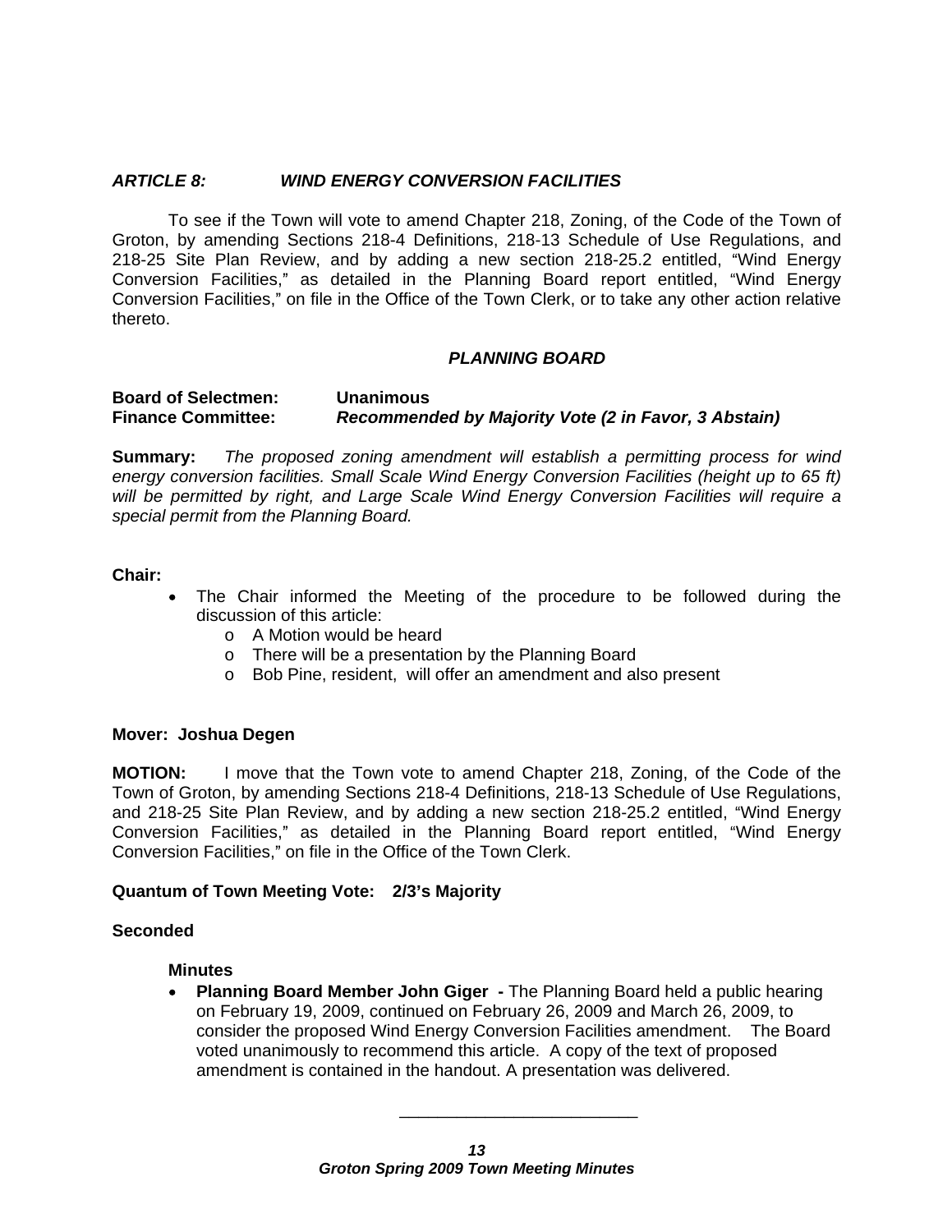- Mr. Pine offered an amendment, which addressed two aspects of the by-law proposal:
	- o Added environmental protection of avian species
	- o Required town meeting to approve wind energy towers over 200 feet in height
- Floor Comment: Commercial facilities in Groton would need to be 400'-500'. The amendment to require town meeting approval will effectively kill wind energy in Groton because a 1/3 vote to deny is "too easy".
- Planning Board: No objection to environmental conditions
- Town Counsel: Massachusetts Land Court and Appeals court have both ruled against "concept plans", but this is not final. Concept plan approved is in the Mass courts as inconsistent with Special Permits.
- Mass law requires that 25% of energy be of a renewable type by 2020.

## **Motion to Move the Question (Pine Amendment) / Seconded Quantum: 2/3 s majority**

**Vote on Motion to Move: Chair declared 2/3 vote**

### **Motion to vote on (Pine) Amendment / Seconded**

**Vote on motion to amend (Pine Amendment): Defeated**

**Motion to move the question (Main Motion) / Seconded Quantum: 2/3 s majority Vote on motion to move: Chair declared 2/3 vote. 7 voters did not challenge**

**Vote on Main Motion: Chair declared 2/3 vote. 7 voters did not challenge. Article 8 passed**

**Motion to Adjourn Town Meeting until May 4 at 7:00 PM / Seconded Quantum: Majority Vote: Majority**

**--------------------------**

**The first session of the Spring Town Meeting adjourned at 10:50 PM.**

**--------------------------**

**The first adjourned session of the Spring Town Meeting was called to order at 7:00 PM on May 4, 2009.**

#### **ARTICLE 9: ACCESSORY APARTMENTS**

To see if the Town will vote to amend Chapter 218, Zoning, of the Code of the Town of Groton Section 218-16D Accessory Apartments and Section 218-13 Schedule of Use Regulations as follows:

1. Amend Item 218-16D (1) Purpose by deleting the words "adding to the number of buildings in the Town, or" in the first sentence. The item as amended will read as follows: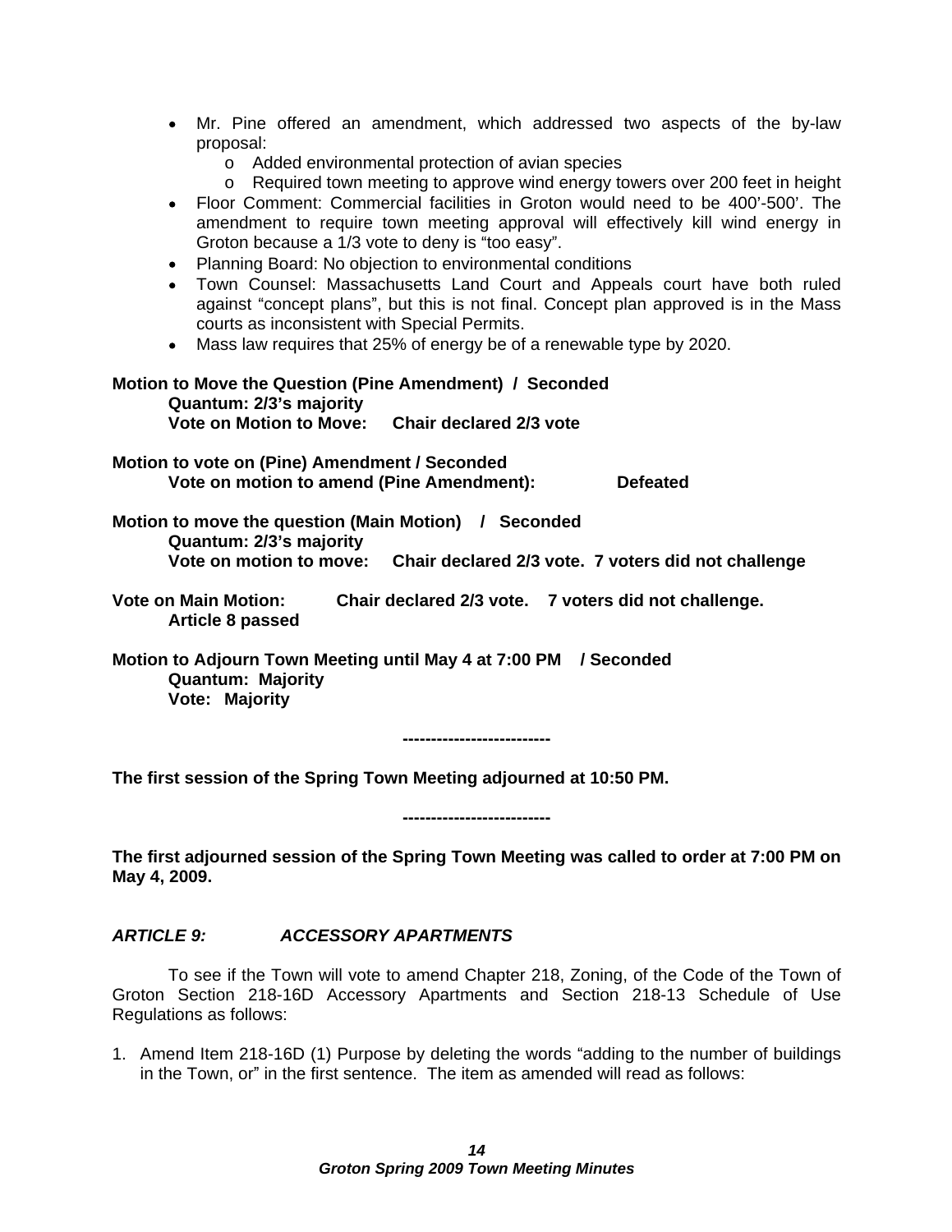- (1) Purpose. For the purpose of (a) providing small additional dwelling units to rent without adding to the number of buildings in the Town, or substantially altering the appearance of the Town, (b) providing alternative housing options; and (c) enabling owners of single family dwellings larger than required for their present needs to share space and the burdens of home ownership, the Board of Appeals may grant a special permit in accordance with the following requirements.
- 2. Amend Item  $218-16D$  (3) (c) by deleting the words "shall be located in the principal residential structure on the premises" at the end of the second sentence and by adding the words "and may be attached or detached" after the word "and." The item as amended will read as follows:
	- (c) Not more than one accessory apartment may be established on a lot. The accessory apartment shall not exceed 800 square feet in floor space and may be attached or detached.
- 3. Amend Item 218-16D(3)(d) by deleting the existing paragraph in its entirety and replacing it with the following:
	- (d) The accessory apartment shall not detract from the residential character of the property or the neighborhood.
- 4. Amend Section 218-13 Use Regulations by inserting the following use in the Accessory Section: which is a section of the second section of the second section of the section of the second section of the second section of the second section of the second section of the second section of the second section of

or to take any other action relative thereto.

#### **PLANNING BOARD**

| <b>Board of Selectmen:</b>      | <b>At Town Meeting</b> |
|---------------------------------|------------------------|
| --<br><b>Finance Committee:</b> | <b>No Position</b>     |

**Summary:** The proposed zoning amendment allows construction of accessory apartments, not to exceed 800 square feet, to be located in accessory structures, whether attached or detached. Accessory apartments require a special permit from the Zoning Board of Appeals.

#### **Mover: Joshua Degen**

**MOTION:** I move that the Town vote to amend Chapter 218, Zoning, of the Code of the Town of Groton, Section 218-16D Accessory Apartments and Section 218-13 Schedule of Use Regulations, as printed in the warrant for the 2009 Spring Town Meeting.

#### **Quantum of Town Meeting Vote: 2/3 s Majority**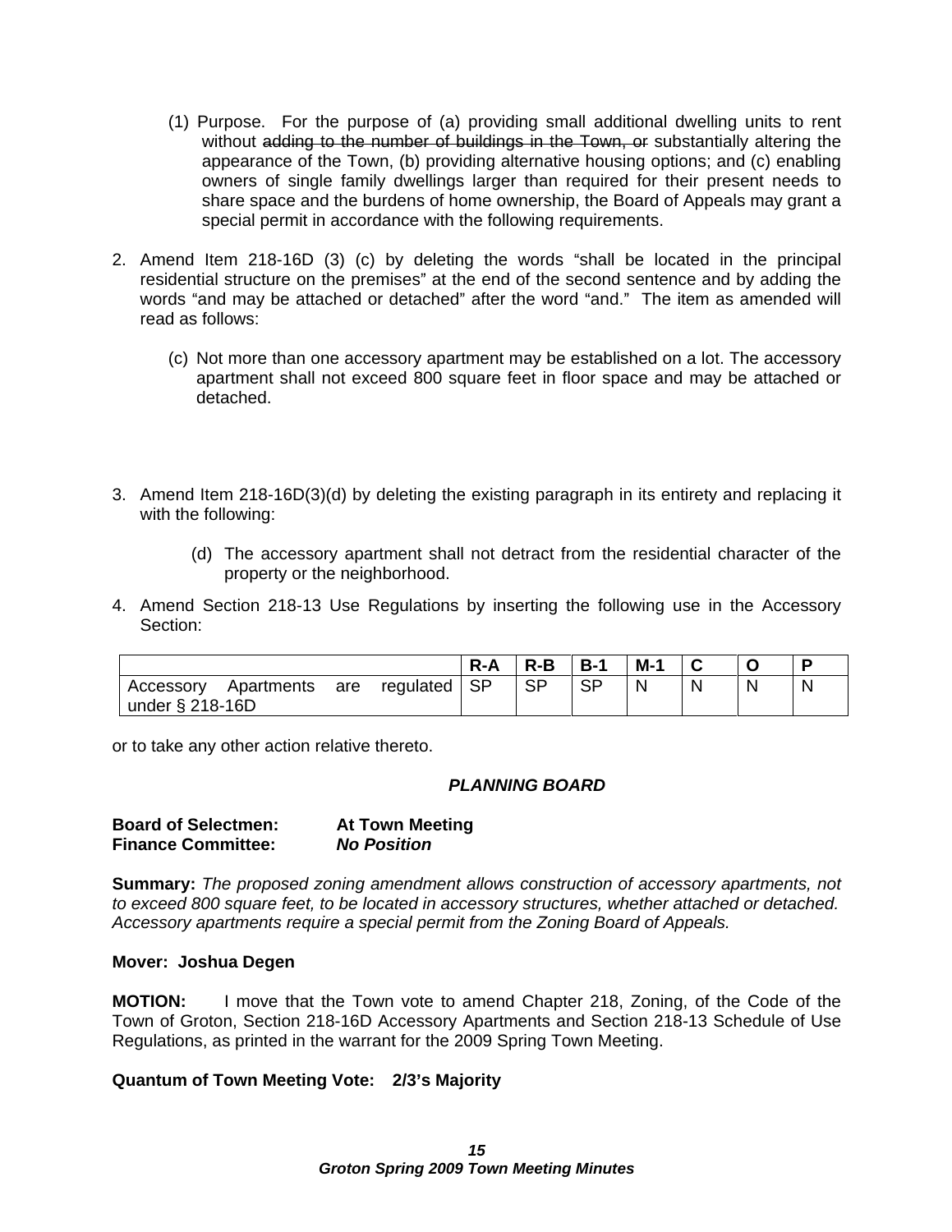#### **Seconded**

#### **Minutes:**

#### o **Planning Board Member Tim Hess**

The Planning Board held a public hearing on April 16, 2009, continued on April 23, 2009, to consider the proposed amendment to the Accessory Apartments provisions. The Board voted unanimously to recommend the amendment to allow accessory apartments in accessory structures such as barns and garages. The by-law will provide more flexibility to homeowners. Accessory Apartments are limited to one bedroom, cannot exceed 800 SF, and require a special permit from the Zoning Board of Appeals.

- o Q: Will this change allow a second dwelling on any single family lot? A: Yes, but the accessory apartment will need to conform to the zoning by-law
- o The Board of Health is required to exercise their control over accessory apartments and the contract of the contract of the contract of the contract of the contract of the contract of
- $\circ$  Q: Does Ch 218-16D (1) Purpose exclude the application of this by-law to duplex houses? The contract of the contract of the contract of the contract of the contract of the contract of the contract of the contract of the contract of the contract of the contract of the contract of the contract of the co

A: In the opinion of Town Counsel, Ch 218-16D (1) does not preclude duplex houses from adding accessory apartments.

 $\overline{\phantom{a}}$  , we can assume that the contract of  $\overline{\phantom{a}}$ 

**Vote: 90 Affirmative 56 Negative Article 9 is defeated**

#### **ARTICLE 10: SCHEDULE OF USE REGULATIONS**

To see if the Town will vote to amend Chapter 218, Zoning, of the Code of the Town of Groton, 218-13 Schedule of Use Regulations, striking out the word "detached" and inserting in its place the word "attached" in the following use in the Residential section:

| R-A   R-B   B-1   M-1   C   O                               |  |  |
|-------------------------------------------------------------|--|--|
| 2-family <del>detached</del> a <i>ttached</i> dwelling,   Y |  |  |
| provided that its external appearance is                    |  |  |
| not significantly different from a single-                  |  |  |
| I family dwelling                                           |  |  |

or to take any other action relative thereto.

#### **PLANNING BOARD**

**Summary:** The proposed zoning amendment requires that the two units in a two-family dwellings must be attached.

**Mover: Joshua Degen**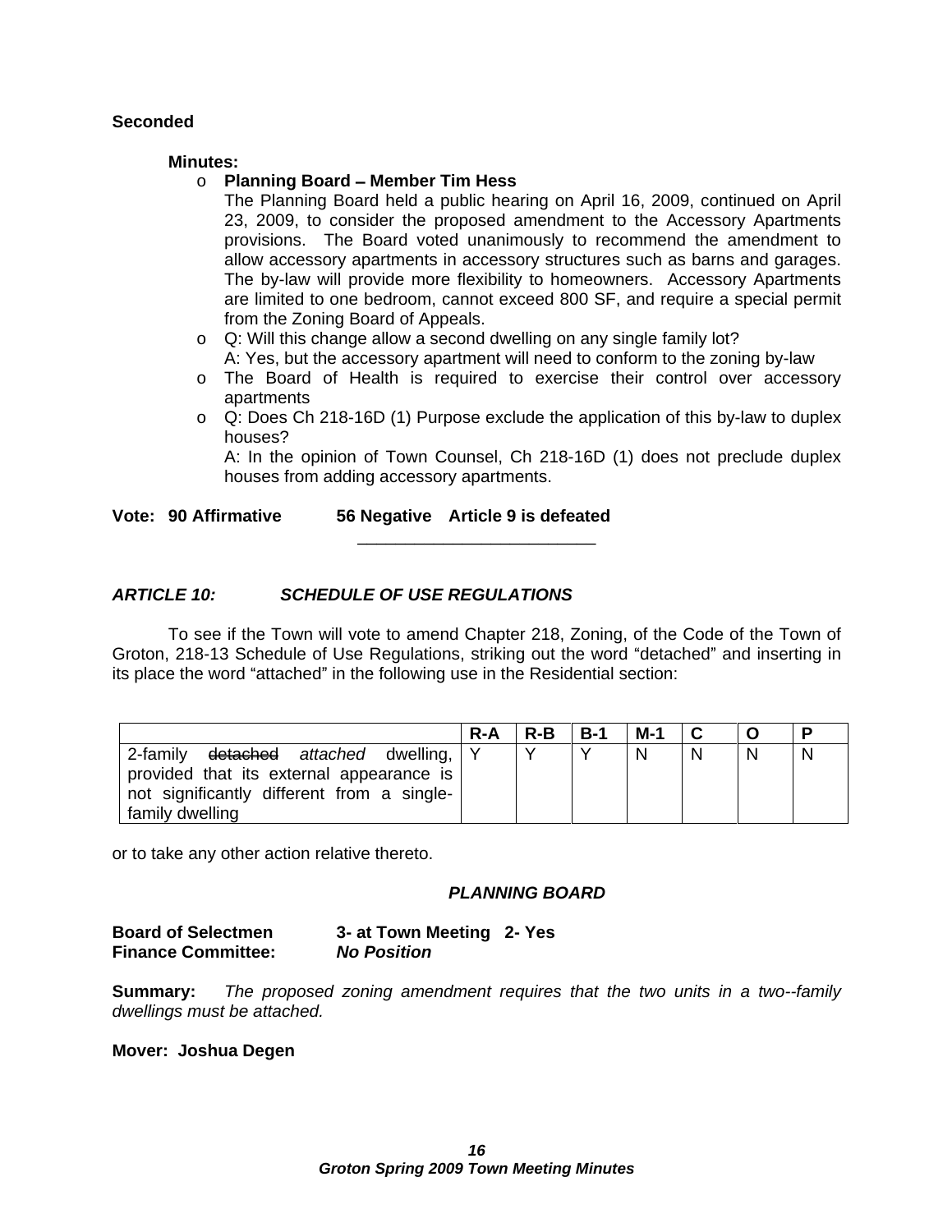**MOTION:** I move that the Town vote to amend Chapter 218, Zoning, of the Code of the Town of Groton, Section 218-13 Schedule of Use Regulations, as printed in the warrant for the 2009 Spring Town Meeting.

#### **Quantum of Town Meeting Vote: 2/3 s Majority**

#### **Seconded**

#### **Minutes:**

#### o **Planning Board - Member Russ Burke**

The Planning Board held a public hearing on April 16, 2009, continued on April 23, 2009, to consider the proposed amendment to the two-family line item in the Schedule of Use Regulations. The Board voted unanimously to recommend this article. The original Schedule of Use Regulations, adopted in 1978, refers to "detached" rather than "attached" for new construction of two family dwellings. The proposed amendment clarifies that the two dwellings units must be attached.

 $\overline{\phantom{a}}$  , we can assume that the contract of  $\overline{\phantom{a}}$ 

#### **Vote: Chair declared a 2/3 vote. 7 voters did not contest**

#### **ARTICLE 11: CHAPTER 119 BUILDING NUMBERING BYLAW**

To see if the Town will vote to amend the Code of the Town of Groton, Chapter 119 Buildings, Numbering of, by deleting the existing Chapter 119 in its entirety, and by substituting in its place, a new Chapter 119 Buildings, Numbering of, as follows:

#### **Chapter 119: BUILDINGS, NUMBERING OF**

[HISTORY: Adopted by the Annual Town Meeting of the Town of Groton 4-25-1992 by Art. 18. Amendments noted where applicable.]

#### **§ 119-1. Statutory authorization**

Pursuant to the statutory authorization granted under MGL C. 40, § 21, and C. 148, §59, the Town of Groton hereby enacts this chapter requiring and regulating the numbering of buildings within the municipal boundaries of the Town of Groton.

#### **§ 119-2. Purpose**

The standards and regulations set forth within the provisions of this chapter shall have the purpose and effect of promoting the general health, safety, welfare and convenience of the inhabitants of the Town of Groton by reducing the difficulty in responding to individual residences in cases of police, fire, medical or other emergency situations requiring immediate location and response; by facilitating the delivery efforts of the United States Postal Service through the creation of a numbering system for all delivery locations; by decreasing the potential for traffic accidents caused by motorists searching for address locations; by improving local census data gathering capabilities; by improving the accuracy of important legal documents requiring address location information; and by assisting the planning efforts of a growing community.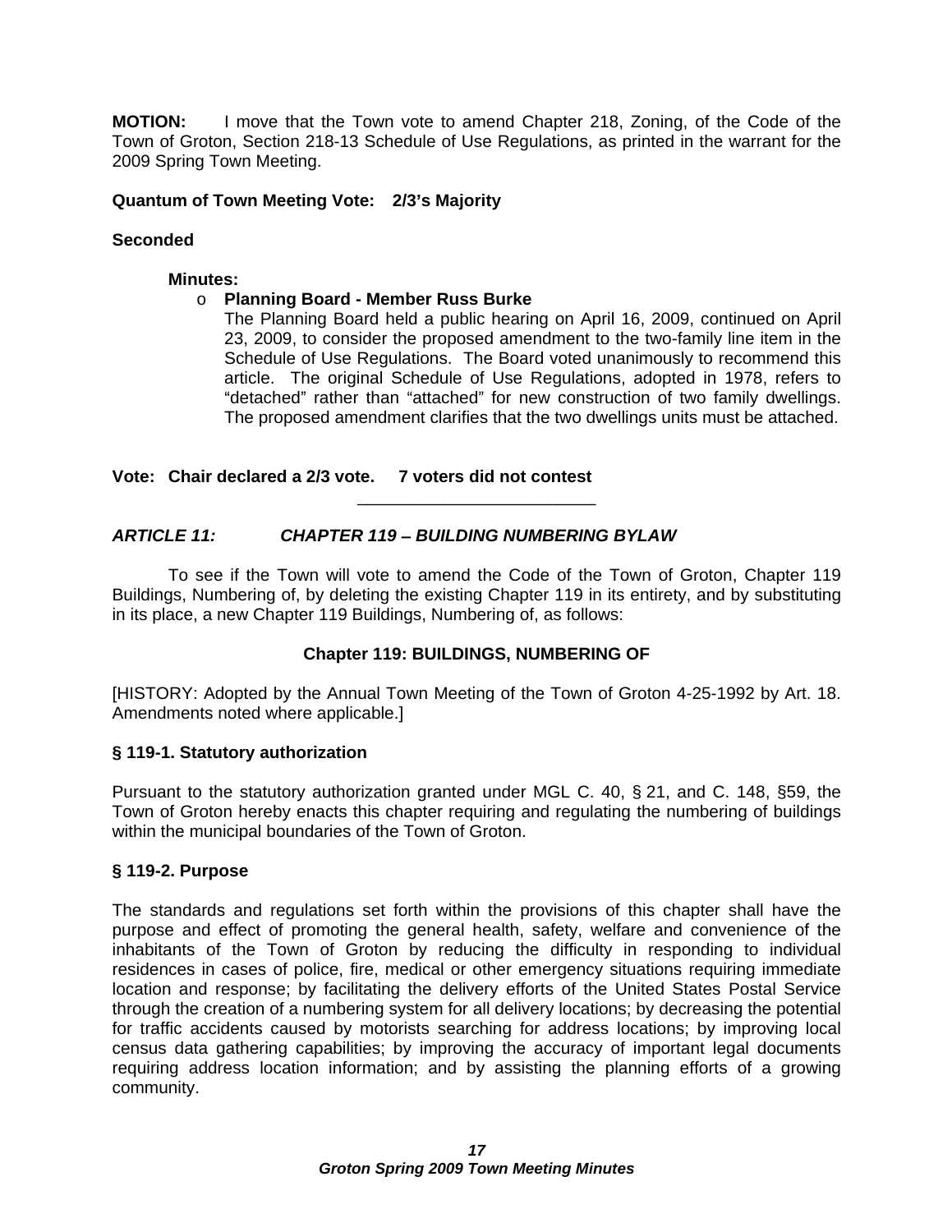#### **§ 119-3. Administration; street list; assignment of numbers; Town Map**

- A. This chapter shall be administered by the Town Manager or his/her designee who shall see that building numbers are assigned to all dwellings, public buildings, businesses and structures used as a place of business or gathering.
- B. The Town Clerk shall prepare and maintain through annual update a street list of the Town of Groton consisting of an alphabetical listing of all streets, with residents or business names listed in the order of their assigned numbers.
- C. The Town Manager or his/her designee shall see to the preparation of a Town Map indicating the approximate location of the numbering system within the Town.

#### **§ 119-4. Compliance required**

All dwellings, public buildings, businesses, structures, and places of gathering, as determined by the Fire Chief, shall be identified by their properly assigned street number (as assigned and certified by the Town of Groton). It is the responsibility of each property owner to obtain the correct street number from the Town Manager or his/her designee. It shall be the responsibility of the owner/occupant to maintain and attend to the assigned street number(s). Under no circumstance should a street number, other than that which is properly assigned, be displayed. Numbers shall be displayed within 60 days of the enactment of this chapter or within 60 days of a new street number assignment. New structures must have their numbers properly displayed prior to occupancy.

#### **§ 119-5. Assignment of numbers**

#### **A. New structures**

Whenever any residential or non-residential structure is constructed or developed, it shall be the duty of the owner to procure an assigned number or numbers from the Building Commissioner. The number shall be assigned prior to the issuance of any permits associated with the construction.

#### **B. New subdivisions**

Any prospective subdivider shall show the proposed building numbering system on the definitive subdivision plan or Approval Not Required (ANR) plan. Endorsement of said plan by the Planning Board shall constitute the assignment of building numbers to the lots shown on the plan. The building numbering shall follow the numbering system as provided in any regulations promulgated pursuant to this Chapter.

#### **C. Building numbering changes**

When it is necessary to correct an existing building number for public safety purposes, the Fire Chief shall assign a new building number. All affected property owners shall be notified in writing of the change. The written notice shall advise that the new number shall become effective 60 days from the date of the notice.

#### **§ 119-6. Regulations**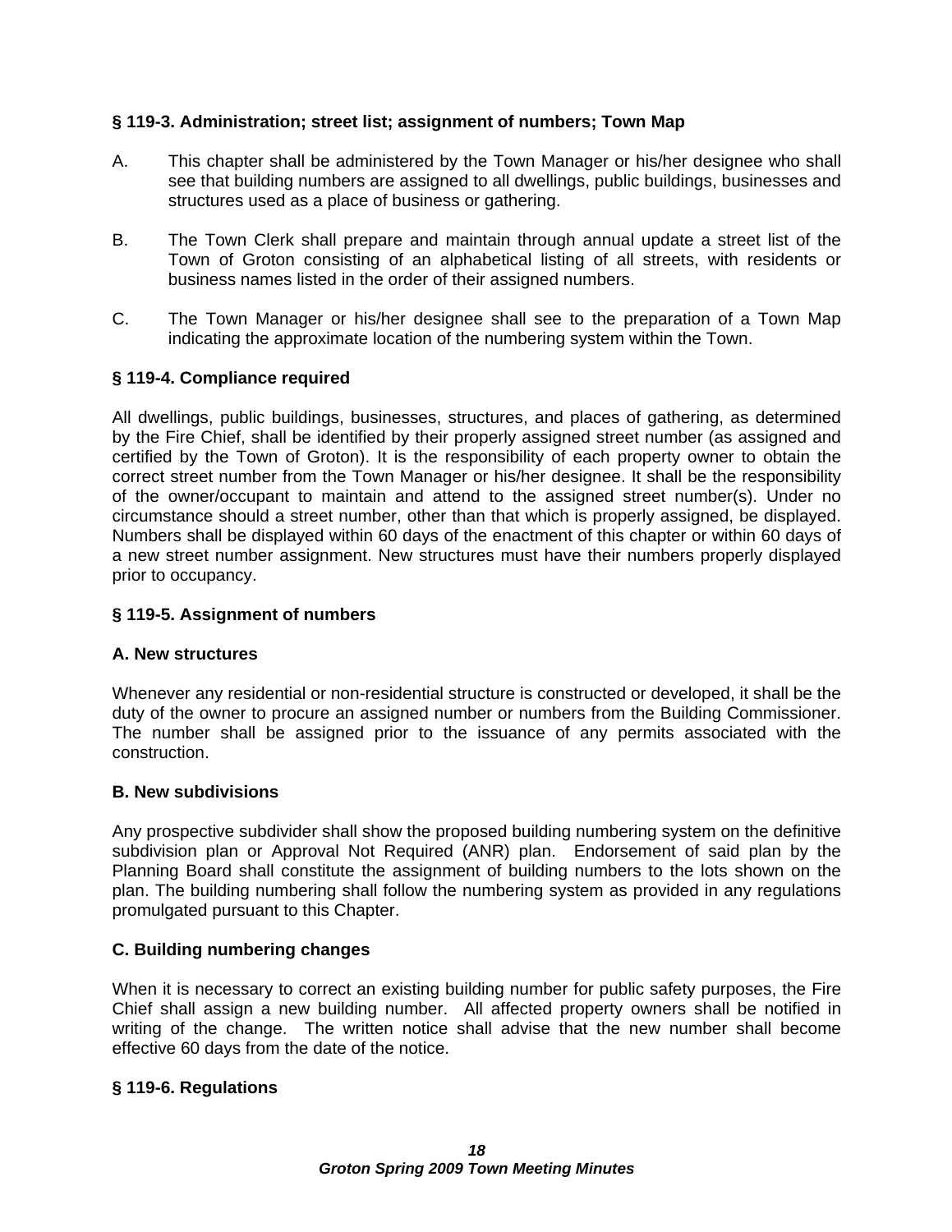After public notice and public hearing, the Board of Selectmen shall have authority to promulgate rules and regulations to implement this chapter, to enforce the provisions of this chapter, and to take any other actions reasonable and appropriate to implement this chapter.

#### **§ 119-7. Open Land Numbering**

All parcels of land in the Town of Groton that do not contain buildings will be assigned parcel numbers that are identical to those recorded in the Assessor's database for the Town. Use of these parcel numbers for emergency situations is limited to when no building numbers are available.

### **§ 119-8. Enforcement**

- A. The Town Manager or his/her designee shall enforce this chapter, its regulations, orders, violation notices, and enforcement orders, and may pursue all civil and criminal remedies for such violations.
- B. Orders The Town Manager or his/her designee may issue a written order to enforce the provisions of this chapter, or the regulations thereof.
- C. Criminal penalty Any person who violates any provision of this chapter, regulation, order or permit issued thereunder, shall be punished by a fine of not more than \$300. Each day or part thereunder that such violation occurs or continues shall constitute a separate offense
- D. Noncriminal disposition As an alternative to criminal prosecution or civil action, the Town may elect to utilize the noncriminal disposition procedure set forth in MGL C. 40, § 21D, which has been adopted by the Town in the Code of the Town of Groton Chapter 1, § 1-4, Complaints, in which case the Town Manager or his/her designee shall be the enforcing person. The penalty for each violation shall be \$50 for the first violation, \$100 for the second violation, and \$300 for the third violation. Each day or part thereof that such violation occurs or continues shall constitute a separate offense.

#### **§ 119-9. Severability**

If any provision, paragraph, sentence, or clause of this chapter is held invalid for any reason by a court of competent jurisdiction, all other provisions shall continue in full force and effect.

#### **§ 119-10. Effective date**

This chapter shall take effect upon approval of the Attorney General in accordance with M.G.L.,  $Ch. 40 \S 32.$ 

or to take any other action relative thereto.

#### **BOARD OF SELECTMEN**

**Board of Selectmen: Unanimous Finance Committee: No Position**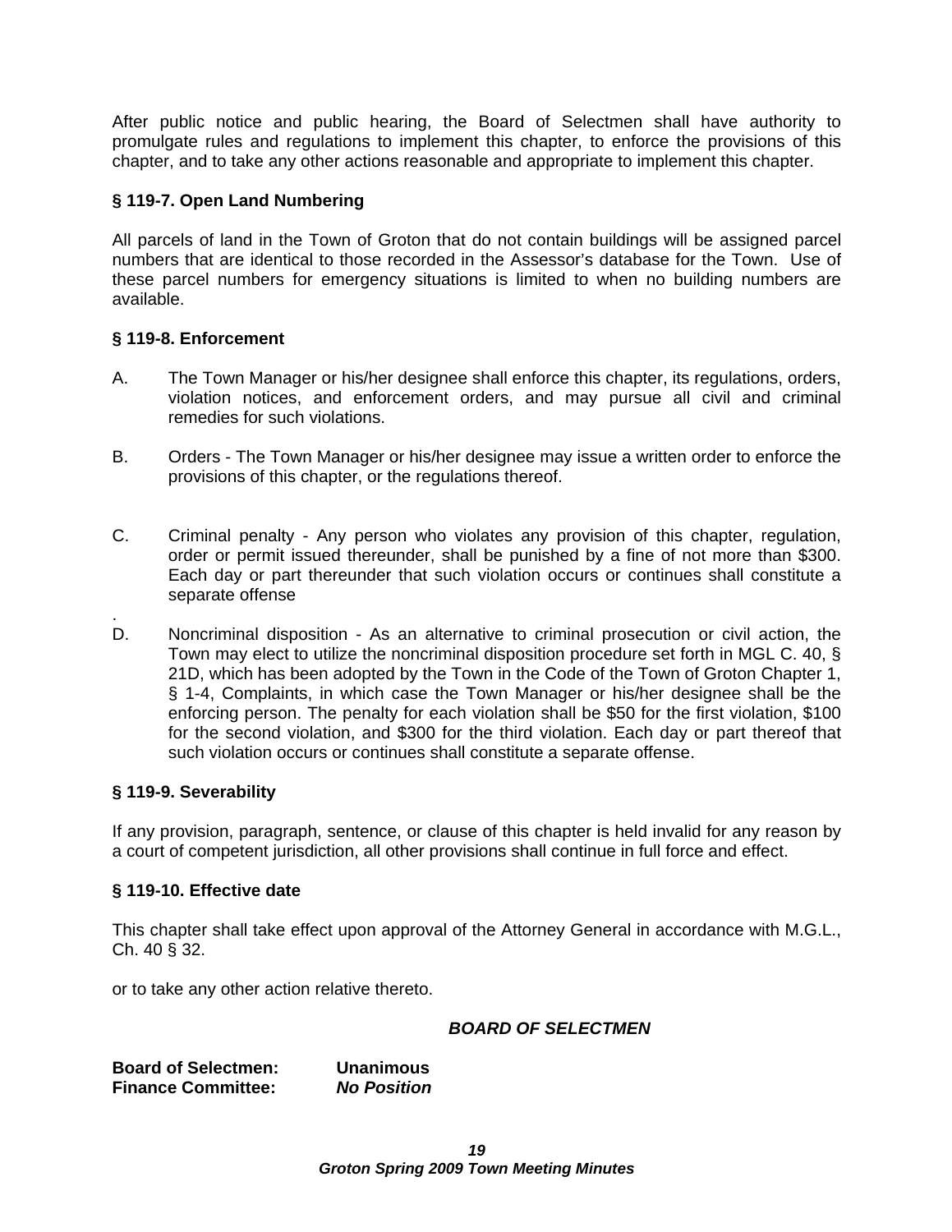**Summary:** Through the adoption of this bylaw it will clarify the existing building numbering procedures for public safety purposes.

#### **Mover: Anna Eliot**

**MOTION:** I move that the Town vote to amend the Code of the Town of Groton, Chapter 119 Buildings, Numbering of, by deleting the existing Chapter 119 in its entirety, and by substituting in its place, a new Chapter 119 Buildings, Numbering of, as printed in the warrant for the 2009 Spring Town Meeting.

#### **Quantum of Town Meeting Vote: Majority**

#### **Minutes:**

#### **Planning Board - Member Scott Wilson**

At its regular meeting on April 16, 2009, the Planning Board voted unanimously to support the amendment to the Building Numbering provisions because it addresses an important public safety concern.

**Vote: Majority**

#### **ARTICLE 12: STORMWATER MANAGEMENT REVOLVING FUND**

To see if the Town will vote to renew the revolving account under Chapter 44,  $\S 53E\%$  of the General Laws for the purpose of utilizing receipts and fees received under Chapter 198 of the Code of the Town of Groton, Stormwater Management - Low Impact Development, said receipts and fees to be credited to said account and expended by the Earth Removal Advisory Committee for administration, oversight and review activities under Chapter 198, with the maximum amount to be expended in said account not to exceed \$10,000 for Fiscal Year 2010, or to take any other action relative thereto.

#### **STORMWATER ADVISORY COMMITTEE**

 $\overline{\phantom{a}}$  , we can assume that the contract of  $\overline{\phantom{a}}$ 

**Summary:** This article authorizes the use of the revolving fund for technical review and processing of applications submitted under Chapter 198, Stormwater Management - Low Impact Development.

#### **Mover: Anna Eliot**

**MOTION:** I move that the Town vote to renew the revolving account under Chapter 44, §53E½ of the General Laws for the purpose of utilizing receipts and fees received under Chapter 198 of the Code of the Town of Groton, Stormwater Management - Low Impact Development, said receipts and fees to be credited to said account and expended by the Earth Removal Stormwater Advisory Committee for administration, oversight and review activities under Chapter 198, with the maximum amount to be expended in said account not to exceed \$10,000 for Fiscal Year 2010.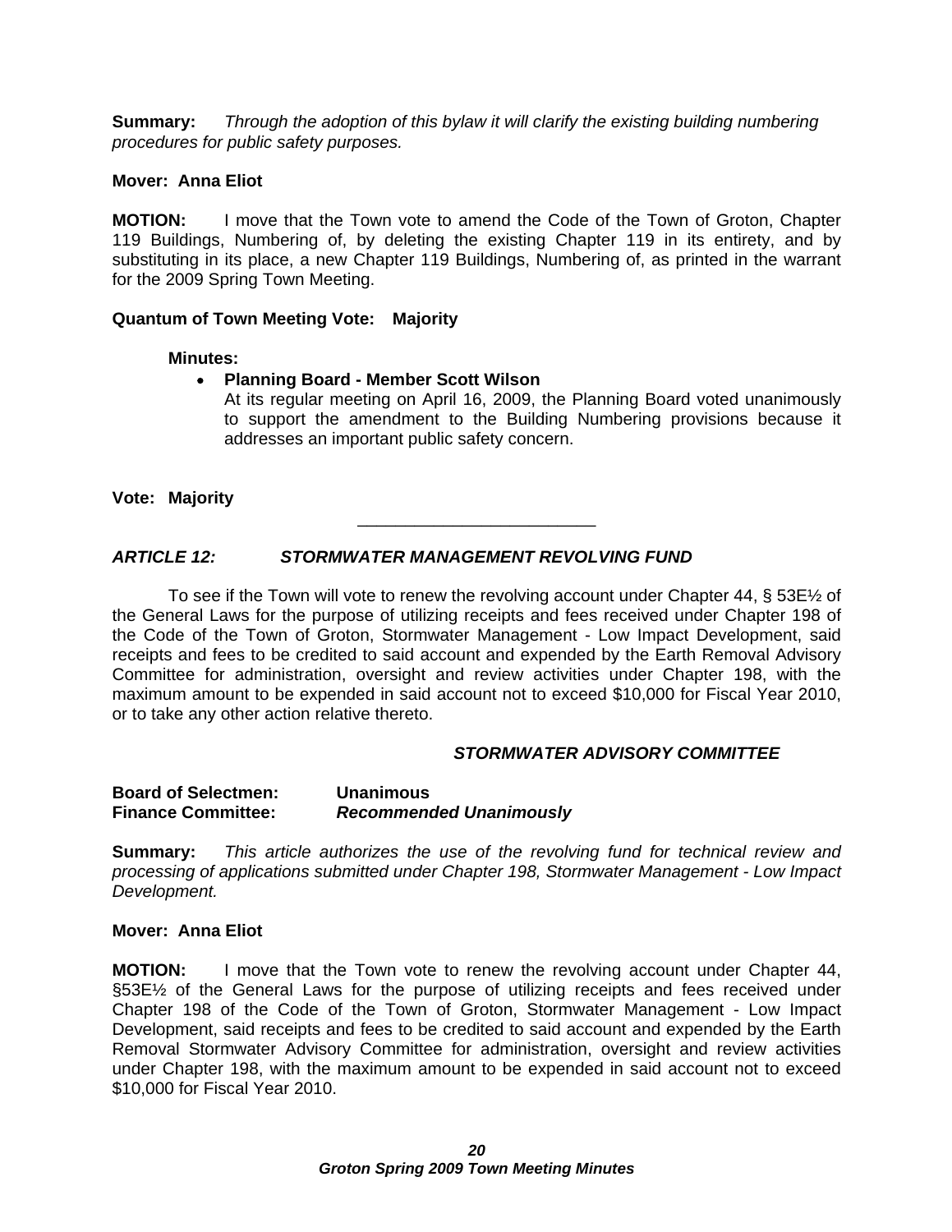#### **Quantum of Town Meeting Vote: Majority**

**Vote: Unanimous**

#### **ARTICLE 13: CONSERVATION COMMISSION REVOLVING FUND**

To see if the Town will vote to renew the revolving account under Massachusetts General Laws, Chapter 44, § 53E½ for the purpose of utilizing receipts and fees received for agricultural or silvicultural activities conducted on Town-owned conservation land under the care and custody of the Conservation Commission, said receipts and fees to be credited to said account and expended by the Conservation Commission for oversight and management of conservation lands owned by the Town, with the maximum amount in said account not to exceed \$10,000 for Fiscal Year 2010, or to take any other action relative thereto.

#### **CONSERVATION COMMISSION**

\_\_\_\_\_\_\_\_\_\_\_\_\_\_\_\_\_\_\_\_\_\_\_\_\_

#### **Board of Selectmen: Unanimous Finance Committee: Recommended Unanimously**

**Summary:** This article re-authorizes the use of the revolving fund (established in 2007) for the management of conservation land in Groton. Reauthorization allows for reduced fees for management of conservation lands in Groton.

#### **Mover: Anna Eliot**

**MOTION:** I move that the Town vote to renew the revolving account under Massachusetts General Laws, Chapter 44, § 53E½ for the purpose of utilizing receipts and fees received for agricultural or silvicultural activities conducted on Town-owned conservation land under the care and custody of the Conservation Commission, said receipts and fees to be credited to said account and expended by the Conservation Commission for oversight and management of conservation lands owned by the Town, with the maximum amount in said account not to exceed \$10,000 for Fiscal Year 2010.

#### **Quantum of Town Meeting Vote: Majority**

#### **Seconded**

#### **Minutes:**

o "Friendly" Amendment to correct omission in Article, as follows: Add the words "to be expended" after the words "maximum amount".

#### **Motion**

I move that the Town vote to renew the revolving account under Massachusetts General Laws, Chapter 44, § 53E½ for the purpose of utilizing receipts and fees received for agricultural or silvicultural activities conducted on Town-owned conservation land under the care and custody of the Conservation Commission, said receipts and fees to be credited to said account and expended by the Conservation Commission for oversight and management of conservation lands owned by the Town, with the maximum amount to be expended in said account not to exceed \$10,000 for Fiscal Year 2010.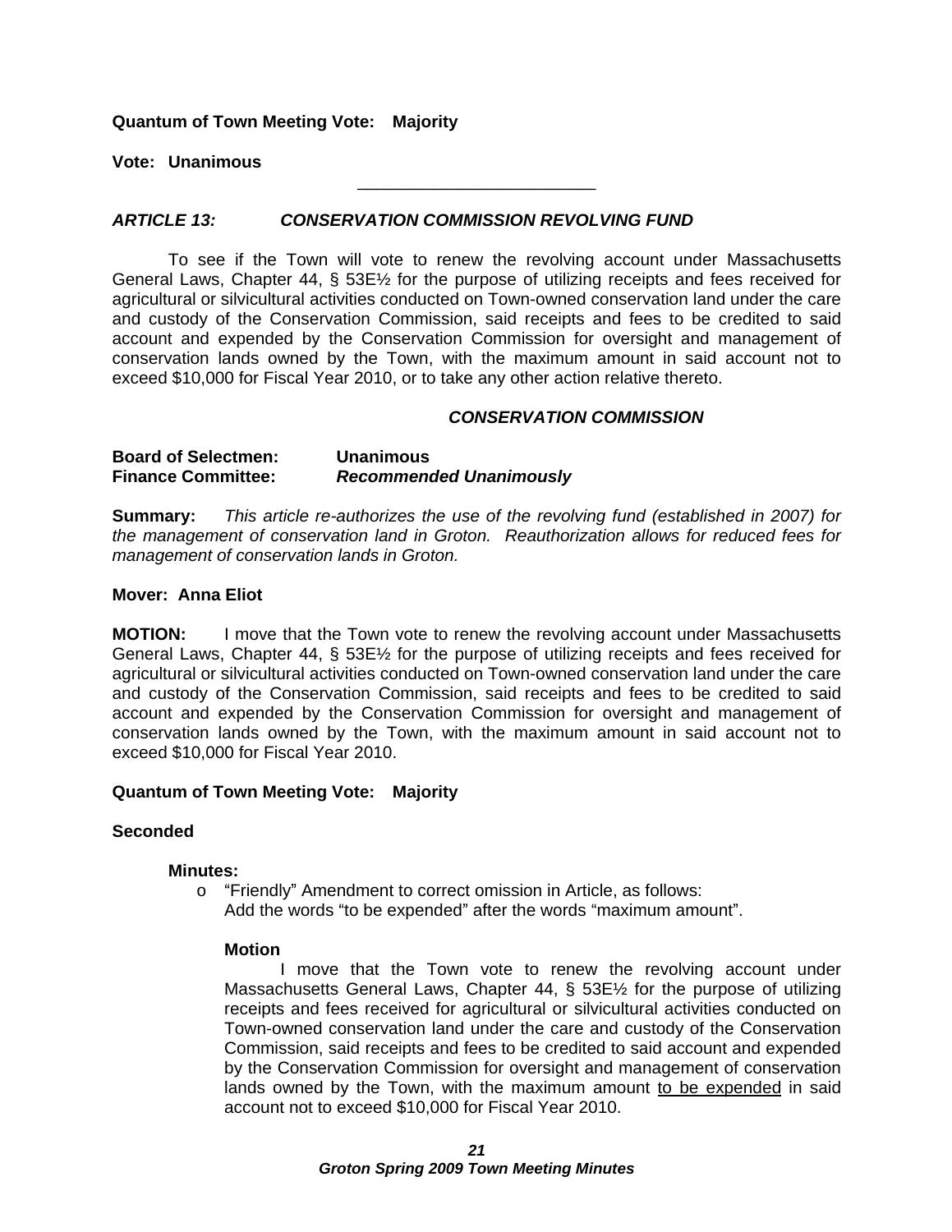**Seconded Quantum: Majority Vote: Majority**

**Vote on Main Motion (as amended): Majority**

#### **ARTICLE 14: ACCEPT LAW INCREASING REAL ESTATE TAX EXEMPTION**

To see if the Town will vote to accept the provisions of Section 4, Chapter 73 of the Acts of 1986, as amended by Chapter 126 of the Acts of 1988, to allow an additional property tax exemption for Fiscal year 2010 for those persons who qualify for property tax exemptions under Massachusetts General Laws, Chapter 59, Section 5, not to exceed \$1,000, or to take any other action relative thereto.

#### **BOARD OF ASSESSORS**

 $\frac{1}{2}$  , the contract of the contract of the contract of the contract of the contract of the contract of the contract of the contract of the contract of the contract of the contract of the contract of the contract of t

 $\overline{\phantom{a}}$  , we can assume that the contract of  $\overline{\phantom{a}}$ 

#### **Board of Selectmen: Uanimous Finance Committee: Recommended Unanimously**

**Summary:** This article is geared to elderly persons, blind persons and veterans, with service connected disabilities. It would increase the exemption under state statute up to 100% of the exemption.

#### **Mover: George Dillon**

**MOTION:** I move that the Town vote to accept the provisions of Section 4, Chapter 73 of the Acts of 1986, as amended by Chapter 126 of the Acts of 1988, to allow an additional property tax exemption for Fiscal Year 2010 for those persons who qualify for property tax exemptions under Massachusetts General Laws, Chapter 59, Section 5, not to exceed \$1,000.

#### **Quantum of Town Meeting Vote: Majority**

**Seconded**

**Vote: Unanimous**

#### **ARTICLE 15: COMMUNITY PRESERVATION COMMITTEE BUDGET**

To see if the Town will vote to make the following appropriations from the Community Preservation Fund:

Allocation of Community Preservation Funds to the following sub accounts:

| <b>CPC Operating Expenses:</b> | 35,000 |  |
|--------------------------------|--------|--|
| Open Space Reserve:            | 70,000 |  |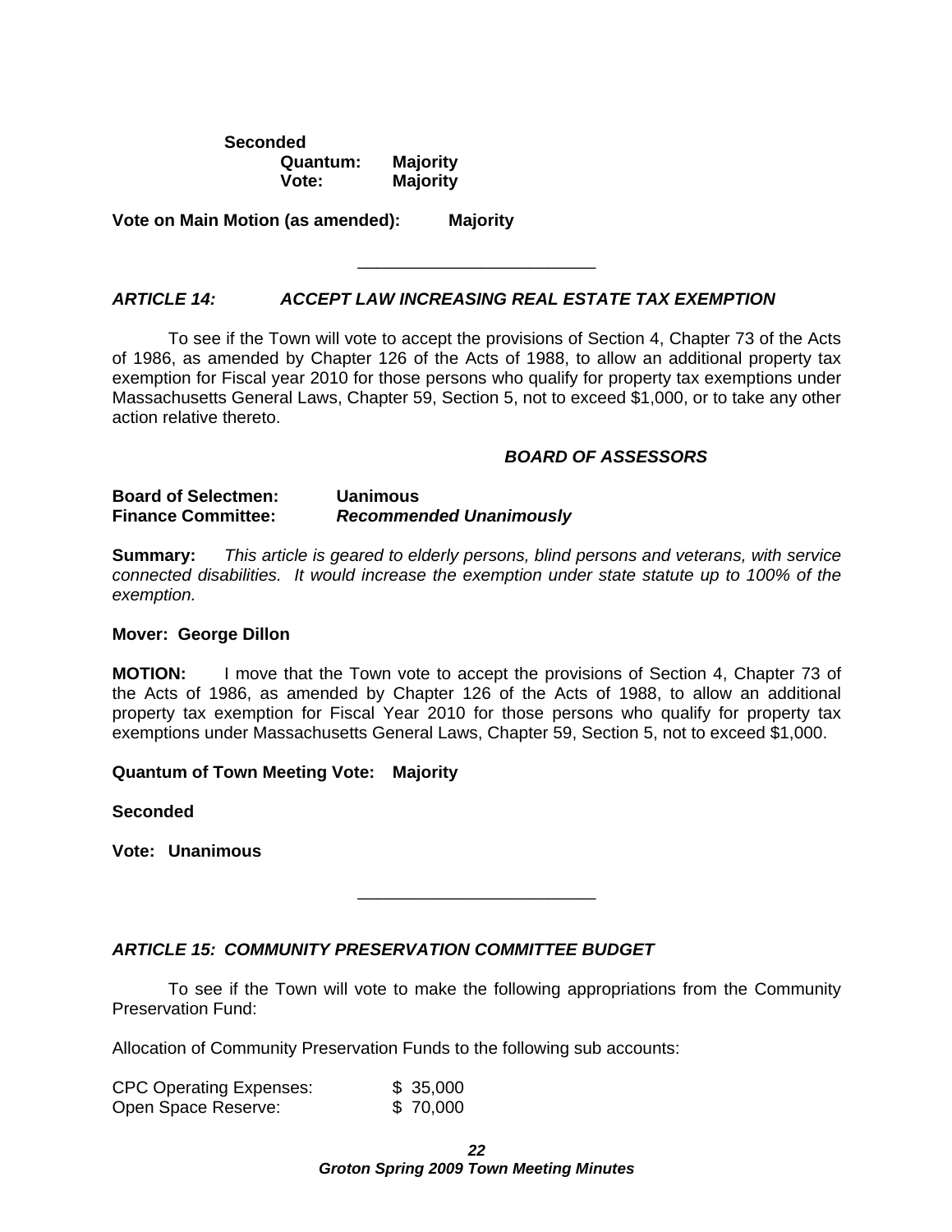| <b>Historic Resource Reserve:</b> | 70,000    |  |
|-----------------------------------|-----------|--|
| <b>Community Housing Reserve:</b> | 70,000    |  |
| <b>Unallocated Reserve:</b>       | \$455,000 |  |

or to take any other action relative thereto.

#### **COMMUNITY PRESERVATION COMMITTEE**

#### **Board of Selectmen: Unainmous Finance Committee: Recommended Unanimously**

**Summary:** This is an accounting procedure that is necessary to ensure the Community Preservation Committee will have access to the funds raised during FY10. None of these funds will be spent without additional approval at Town Meeting

#### **Mover: Anna Eliot**

**MOTION:** I move that the Fiscal Year 2010 revenues to the Community Preservation Fund be divided to the following sub accounts to be administered by the Community Preservation Committee as follows:

| <b>CPC Operating Expenses:</b>    | 35,000    |  |
|-----------------------------------|-----------|--|
| Open Space Reserve:               | 70,000    |  |
| <b>Historic Resource Reserve:</b> | 70,000    |  |
| <b>Community Housing Reserve:</b> | 70,000    |  |
| <b>Unallocated Reserve:</b>       | \$455,000 |  |

#### **Quantum of Town Meeting Vote: Majority**

#### **Seconded**

**Vote: Unanimous**

**------------------------------**

#### **ARTICLE 16: COMMUNITY PRESERVATION COMMITTEE**

To see if the Town will vote to adopt and approve the recommendations of the Community Preservation Committee for Fiscal Year 2010, and to see if the Town will vote to implement such recommendations byappropriating a sum or sums of money from the Community Preservation Fund established pursuant to Chapter 44B of the General Laws, and by authorizing the Board of Selectmen, with the approval of the Community Preservation Committee to acquire, by purchase, gift or eminent domain such real property interests in the same of the Town, or enforceable by the Town, including real property interests in the form of permanent affordable housing restrictions and historical preservation restrictions that will meet the requirements of Chapter 184 of the General Laws, as may be necessary or proper to carry out the foregoing, or to take any other action relative thereto.

#### **CPC Proposal A: Groton Youth Baseball Field Construction: \$148,152**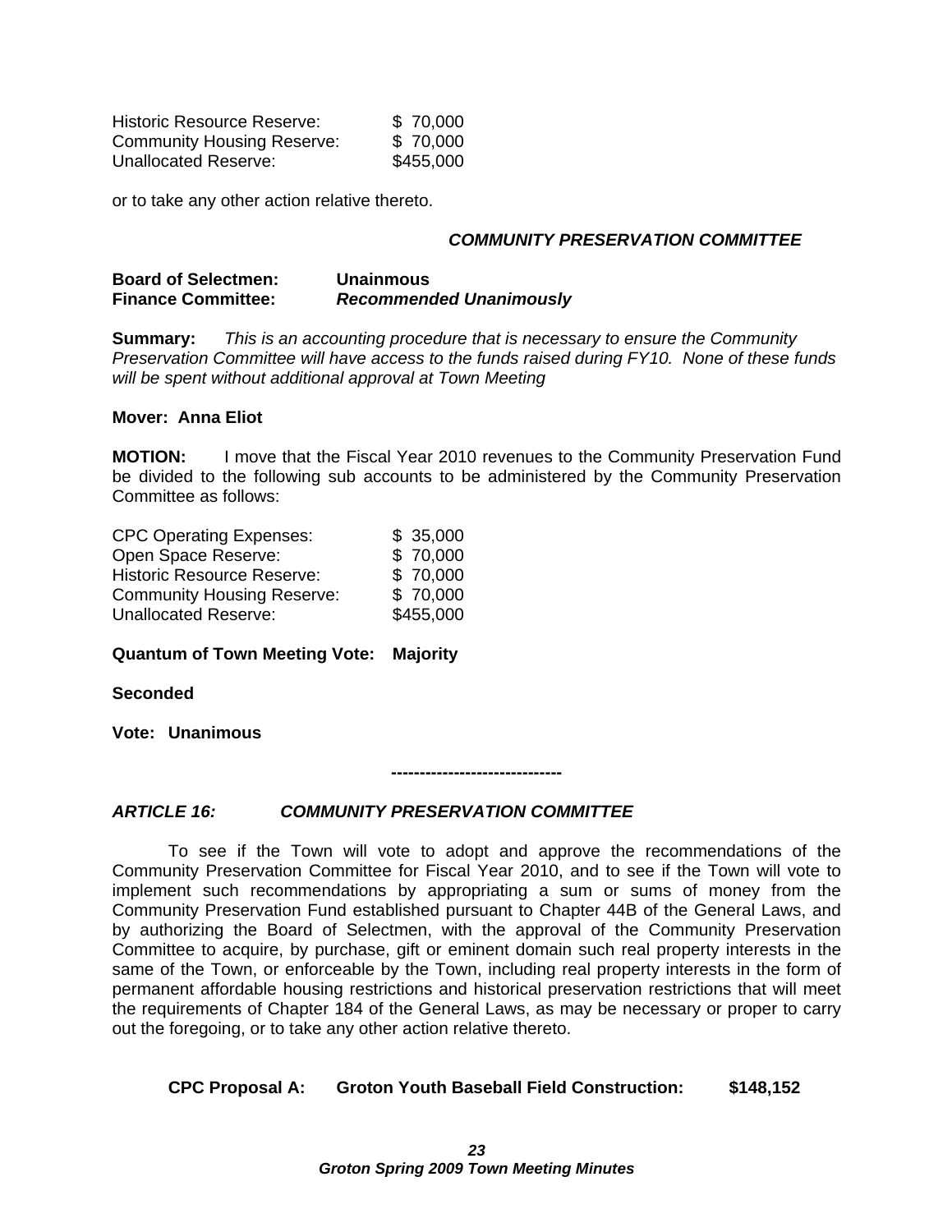**Summary:** The Groton Youth Baseball League and Parks Commission have requested funds to construct a new baseball field to be located off of Cow Pond Road adjacent to the three existing baseball fields. The Cow Pond Facility is the central location for the youth baseball program and includes three existing fields, two batting cages, a small concession stand, and multiple storage units. This will allow for an additional field to meet the growing baseball population, which has doubled over the last seven years and free up other fields in town foruse by other organizations that need more space as well.

#### **Board of Selectmen: Unanimous Finance Committee: Recommended by Majority Vote (3 For, 2 Against, 1 Abstain)**

#### **Mover: Joshua Degen**

I move that the Town vote, pursuant to Massachusetts General Laws, Chapter 44B, Section 5, to appropriate the sum of \$148,152 from the Community Preservation Fund Unallocated Reserve to fund Community Preservation Application 2010-01 "Field of Dreams, Groton Youth Baseball Field Construction". The construction of the construction of the construction of the construction of the construction of the construction of the construction of the construction of the construction of the construc

#### **Quantum of Town Meeting Vote: Majority**

#### **Seconded**

**Vote: Majority** 

#### **CPC Proposal B: Allocation to the Conservation Land Fund: \$100,000**

**Summary:** The Conservation Fund has been used by the Conservation Commission to purchase Conservation Restrictions, Agricultural Preservation Restrictions, and to purchase conservation land outright within the Town of Groton. Placing CPA funds into the Conservation Fund makes them instantly available to the Conservation Commission for acquiring open space that may be available for purchase for only a short period of time. The workload on the Community Preservation Committee will be reduced by having the Conservation Commission be responsible for the acquisition of open space for the Town. The process of negotiating and purchasing open space can be time consuming and span many years. Relying on the expertise of the Conservation Commission in the area of open space acquisition will allow the Committee to focus more of its attention on the new activities of historic preservation, recreation, and community housing.

#### **Board of Selectmen: Unanimous Finance Committee: Not Recommended by Majority Vote (4 Against, 2 Abstain)**

#### **Mover: Peter Cunningham**

I move that the Town vote, pursuant to Massachusetts General Laws, Chapter 44B, Section 5, to appropriate the sum of \$100,000 from the Community Preservation Fund Unallocated Reserve to fund Community Preservation Application 2010-02 "Conservation Land Fund".

#### **Quantum of Town Meeting Vote: Majority**

#### **Seconded**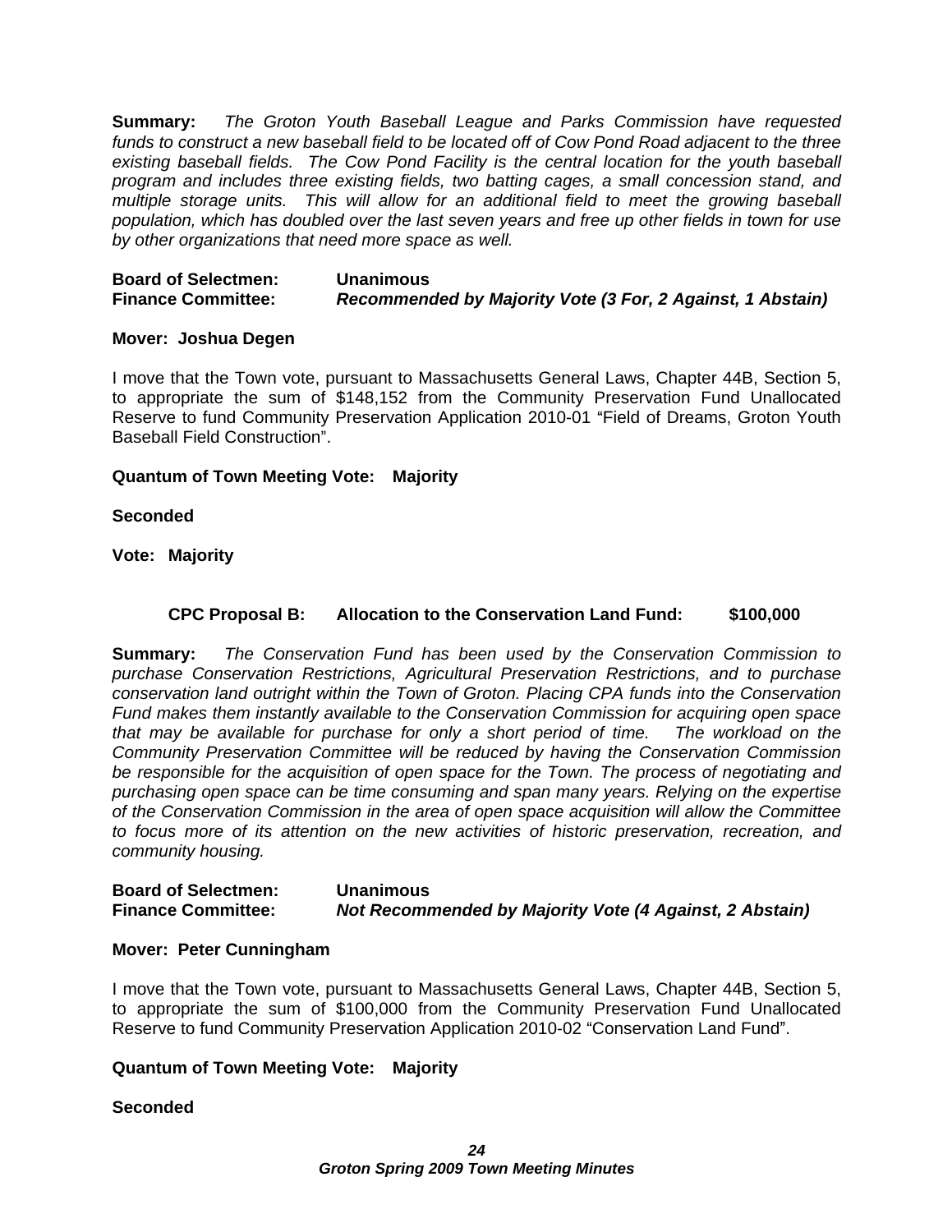#### **Minutes:**

- o FinCom (Jay Prager): Opposed to Proposal B. FinCom believes there are ample funds in the Conservation Committee account.
- o FinCom: CPC funds are used to pay down the bond fro Surrenden Farms. The cloudy picture of state funding, and CPC reimbursements, makes it unwise to spend additional CPC funds, especially unallocated and open space funds. FinCom is not against the projects, but believes the risk of money shortfall should be avoided. The avoided of the state of the state of the state of the state of the state of the state of the state of the state of the state of the state of the state of the state of the state of the state of the state of
- o Rep Hargraves: The state revenue picture is bleak. The deficit for the state as of May 1 was \$900 M. It is not inconceivable that CPC funds could be diverted to the state, and not reimbursed to the cities and towns.
- o ConCom (Marshall Giguere): The Conservation Committee fund should be repleted such that the ConCom can be positioned to act upon an available parcel of land, should there be an appropriate opportunity.
- o Greenway Committee spoke in support of ConCom.

#### **Motion to postpone indefinitely / Seconded Quantum: Majority Vote: Defeated**

#### **Main Motion**

**Vote: 92 Affirmative 80 Negative Motion Carried**

#### **CPC Proposal C: Reconnaissance Archaeological Survey: \$ 40,000**

**Summary:** This project is a continuation of the Groton Historical Commission's program of documenting the historic and archeological resources of Groton. This project also allows for the use of the results in the Town's Master Plan and includes recommendations for interpreting historic and archeological information to the citizens of the Town and visitors to Groton.

**Board of Selectmen: 4- Yes 1- Against Finance Committee: Not Recommended by Majority Vote (5 Against, 1 Abstain)**

#### **Mover: Anna Eliot**

I move that the Town vote, pursuant to Massachusetts General Laws, Chapter 44B, Section 5, to appropriate the sum of \$40,000 from the Community Preservation Fund Historic Resource Reserve to fund Community Preservation Application 2010-03 "Community Wide Reconnaissance Archaeological Survey".

#### **Quantum of Town Meeting Vote: Majority**

#### **Seconded**

**Vote: 73 Affirmative 68 Negative Motion Carried**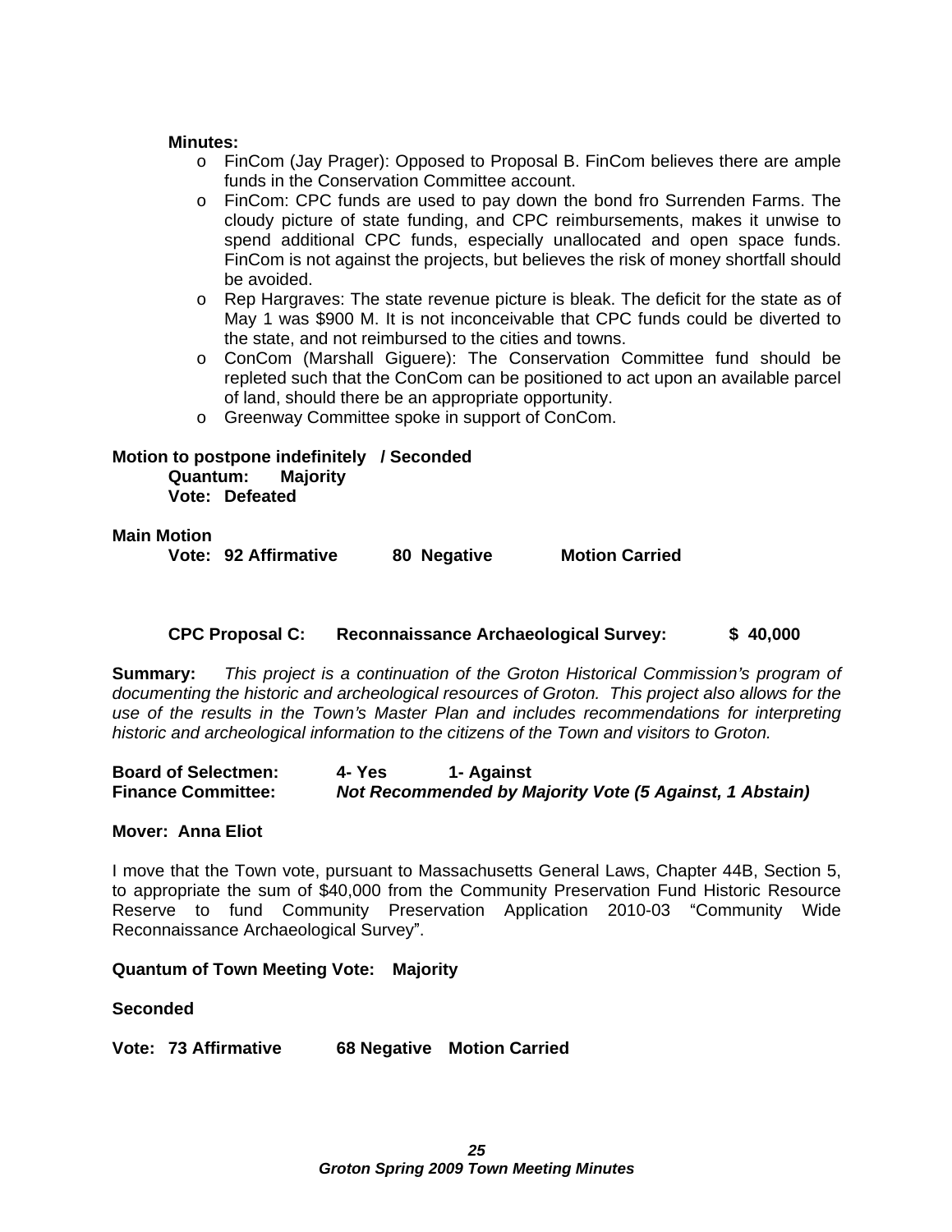#### **CPC Proposal D: Groton Grange Preservation Project: \$137,000**

**Summary:** The purpose of this project is to preserve the historic character and use of Groton Grange Hall by stabilizing its historic features and preventing further deterioration and ensure the continued use of Groton Grange Hall as it was historically and maximize its value for public use and benefit. Some of the work proposed would be to replace roofing, repair sills, rebuild the foundation, replace the egress door in the east corner of the building, replace any deteriorating clapboard siding, paint the side exterior of the building and replace and extend the heating system. The contract of the contract of the contract of the contract of the contract of the contract of the contract of the contract of the contract of the contract of the contract of the contract of the contract of the co

#### **Board of Selectmen: 3- Yes 2- Against Finance Committee: Not Recommended By Majority Vote (1 For, 5 Against)**

#### **Mover: Peter Cunningham**

I move that the Town vote, pursuant to Massachusetts General Laws, Chapter 44B, Section 5, to appropriate the sum of \$100,000 from the Community Preservation Fund Historic Resource Reserve and to appropriate the sum of \$37,000 from the Community Preservation Fund Unallocated Reserve for a total of \$137,000 to fund Community Preservation Application 2010- 04 "Groton Grange Preservation Project".

#### **Quantum of Town Meeting Vote: Majority**

#### **Seconded**

#### **Minutes:**

- o Much floor discussion on the nature of the project and the specifics of the project.
- o Two major themes of the discussion:
	- o Appropriateness of spending public money on a private building
	- o Compliance with Americans with Disabilities Act (ADA) with the repair projects and the contract of the contract of the contract of the contract of the contract of the contract of the contract of the contract of the contract of the contract of the contract of the contract of the contract of t
- $\circ$  The Grange presented itself as being a credible recipient of these funds. They have been in the community for over 100 years. The organization supports local agricultural activities. Their building is used by the public often. The building needs basic repairs, including the roof, windows, electric and miscellaneous.
- o The Grange stated that compliance with ADA requirements was their intention.

#### **Motion to move the question / seconded**

#### **Quantum: 2/3**

**Vote: Chair declared 2/3 majority. 7 voters did not contest**

#### **Main motion**

**Vote: Chair declared Majority vote. 7 voters did not challenge.**

#### **CPC Proposal E: Historic Documents Preservation: \$ 18,500**

**Summary:** The project request is for funding to restore and preserve historical documents generated by the Town of Groton. This request is part of a multi-year set of requests (past and future) to preserve all the historic records of Groton. These documents record various aspects of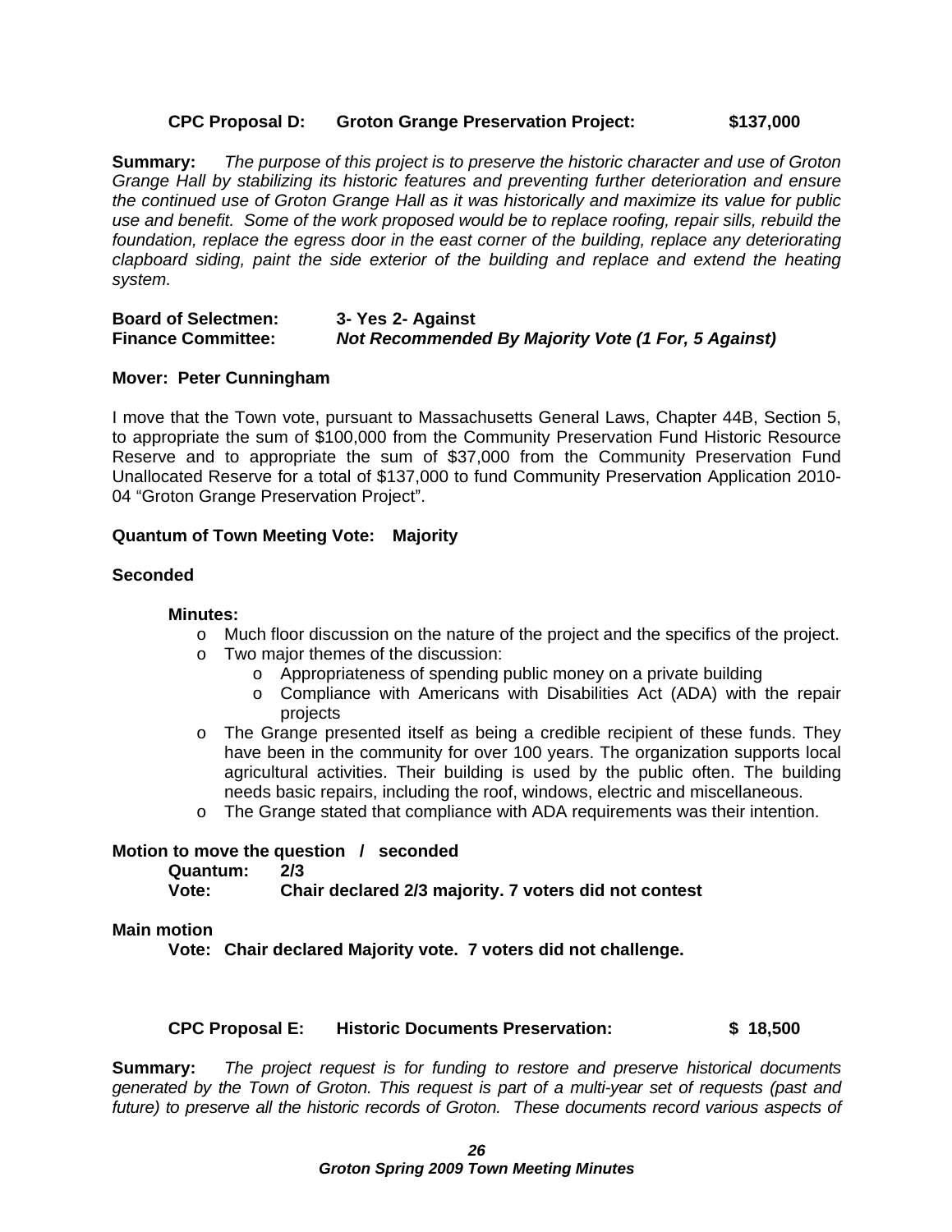Groton's past government. In conjunction with the preservation of the physical landscape and historic buildings, these records help broaden the understanding of the history of Groton. The subject matter and timeframe of these documents make them irreplaceable. There are no copies available. The targeted list of documents for this request date from 1724, with the latest document dated 1880.

**Board of Selectmen: Unanimous Finance Committee: Not Recommended Unanimously**

#### **Mover: George Dillon**

I move that the Town vote, pursuant to Massachusetts General Laws, Chapter 44B, Section 5, to appropriate the sum of \$18,500 from the Community Preservation Fund Historic Resource Reserve to fund Community Preservation Application 2010-05 "Historic Documents Preservation Project". The contract of the contract of the contract of the contract of the contract of the contract of the contract of the contract of the contract of the contract of the contract of the contract of the con

#### **Quantum of Town Meeting Vote: Majority**

**Seconded Vote: Majority**

#### **CPC Proposal F: Phase II Footstone Reinstallation: \$ 2,850**

**Summary:** This is a request for funding to assist the Old Burying Ground Commission restore 29 footstones to the Burying Ground. Phase I of this project was completed in the fall of 2008 and it is the intention of the Commission to complete Phase II, finishing the project by the fall of 2009. This is a short term project; however, the benefits of reinstalling these footstones will last for generations and will allow the Commission to continue the legacy of those who made Groton their final resting place.

**Board of Selectmen: Unanimous Finance Committee: Not Recommended Unanimously**

#### **Mover: Joshua Degen**

I move that the Town vote, pursuant to Massachusetts General Laws, Chapter 44B, Section 5, to appropriate the sum of \$2,850 from the Community Preservation Fund Historic Resource Reserve to fund Community Preservation Application 2010-06 "Phase II Footstone Reinstallation". The contract of the contract of the contract of the contract of the contract of the contract of the contract of the contract of the contract of the contract of the contract of the contract of the contract

**Quantum of Town Meeting Vote: Majority**

**Seconded**

**Vote: Majority**

**CPC Proposal G: Unkety Brook Well Site Phase I: \$ 8,650**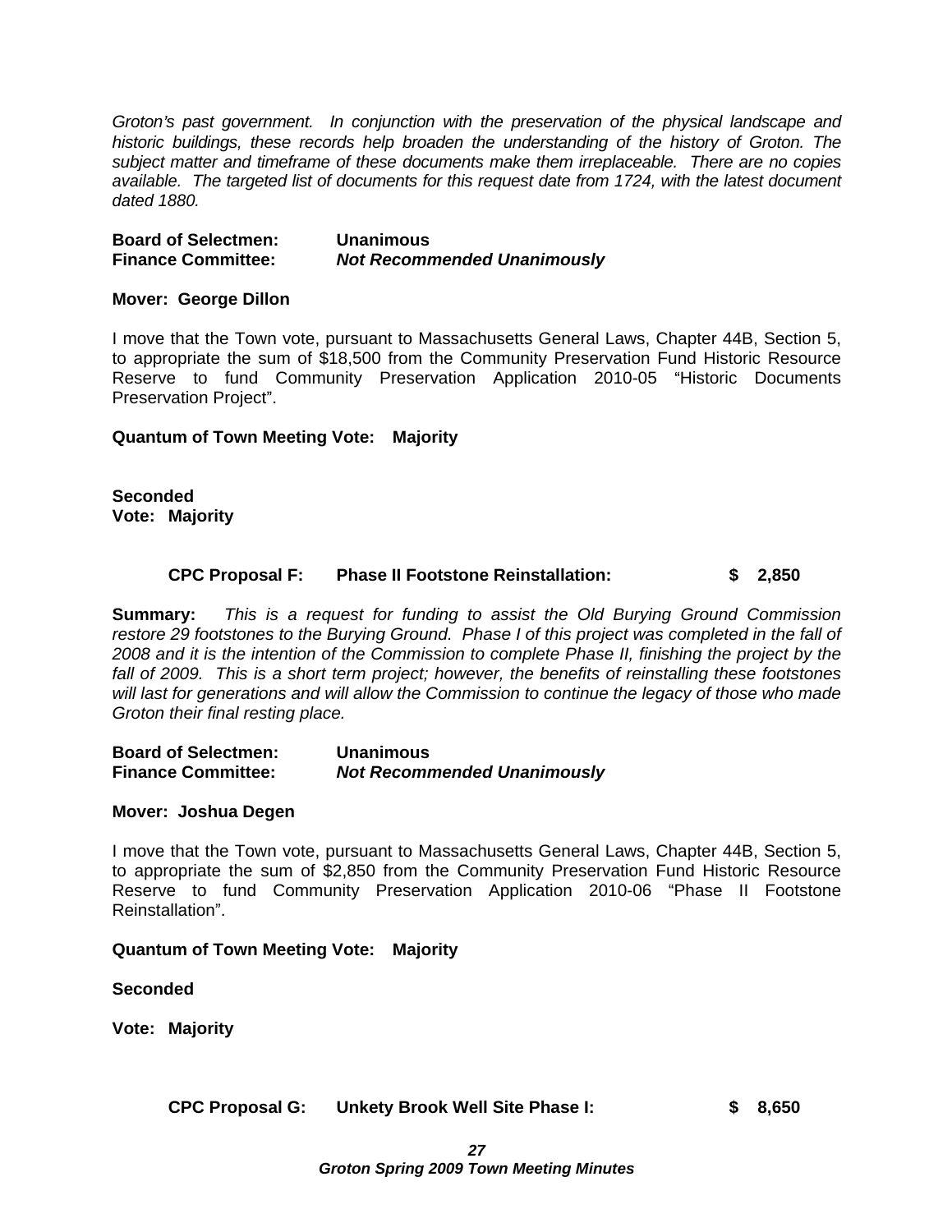**Summary:** This request is for the engineering services and appraisal utilizing the Planning Board's consultant to review a "basic number of lots plan" and complete an appraisal based on those findings for the proposed future Well Site at Unkety Brook.

#### **Mover: Joshua Degen**

I move that the Town vote, pursuant to Massachusetts General Laws, Chapter 44B, Section 5, to appropriate the sum of \$8,650 from the Community Preservation Fund Open Space Reserve to fund Community Preservation Application 2010-08 "Unkety Brook Well Site Phase I".

#### **Quantum of Town Meeting Vote: Majority**

#### **Seconded**

**Vote: Majority** 

#### **CPC Proposal H: Unkety Brook Well Site Phase II: \$ 65,000**

**Summary:** This request is for the purchase of approximately one (1) acre of land associated with the proposed future Well Site at Unkety Brook. This Department of Environmental Protection requirement is needed in order to secure the entire 400' radius around the well head and obtain final approval.

**Board of Selectmen: 4-Against 1- at Town Meeting Finance Committee: Not Recommended Unanimously**

#### **Mover: Joshua Degen**

I move that the Town vote, pursuant to Massachusetts General Laws, Chapter 44B, Section 5, to appropriate the sum of \$8,000 from the Community Preservation Fund Open Space Reserve and to appropriate the sum of \$57,000 from the Community Preservation Fund Unallocated Reserve for a total of \$65,000 to fund Community Preservation Application 2010-09 "Unkety Brook Well Site Phase II". And the state of the state of the state of the state of the state of the state of the state of the state of the state of the state of the state of the state of the state of the state of the state

#### **Quantum of Town Meeting Vote: Majority**

#### **Seconded**

**Vote: 54 Affirmative 56 Negative Motion defeated**

**COMMUNITY PRESERVATION COMMITTEE**

\_\_\_\_\_\_\_\_\_\_\_\_\_\_\_\_\_\_\_\_\_\_\_\_\_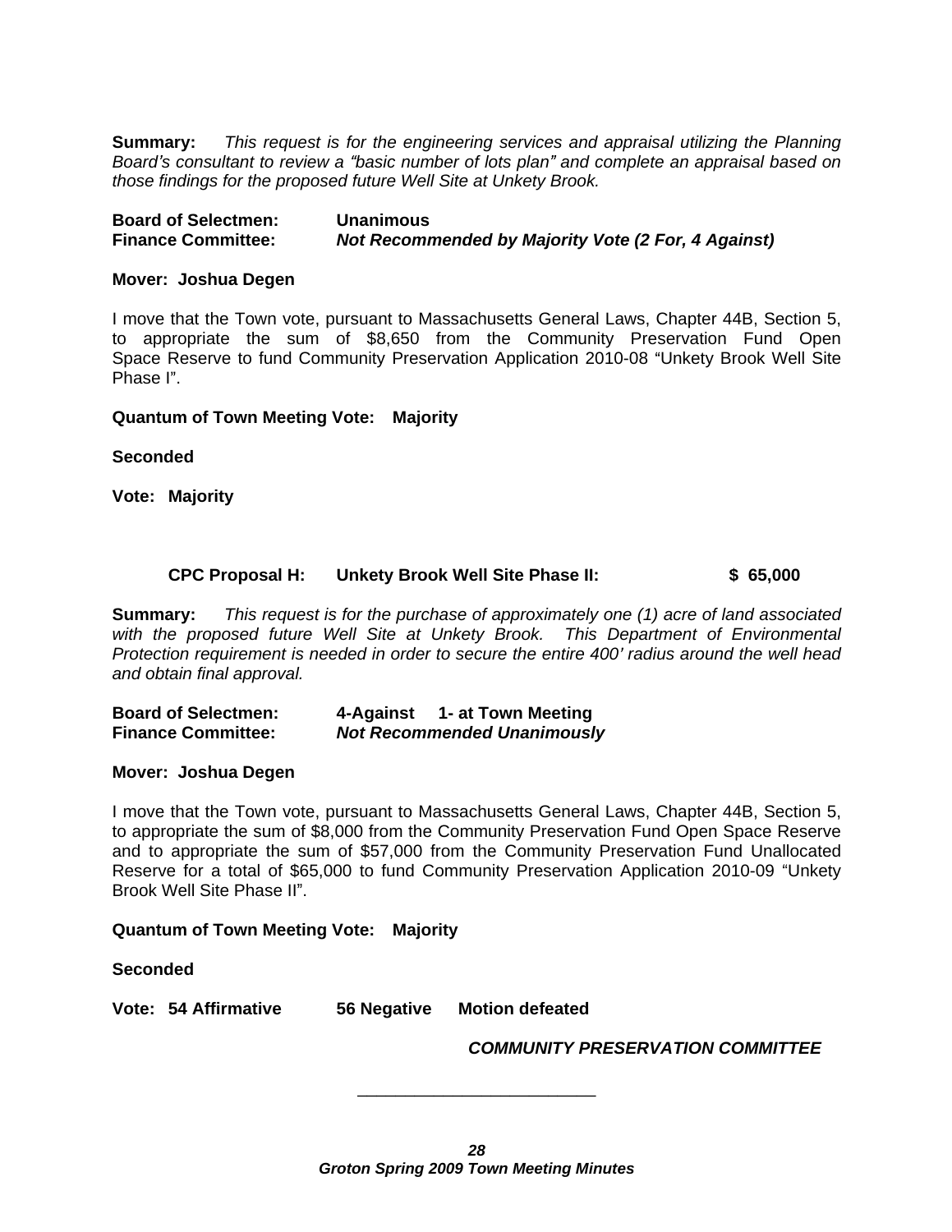#### **ARTICLE 17: DEBT SERVICE FOR SURRENDEN FARMS**

To see if the Town will vote to raise and appropriate and/or transfer from available funds, a sum or sums of money, pursuant to Massachusetts General Laws, Chapter 44B, Section 5 for debt service for Fiscal Year 2010 for the Surrenden Farm Land Acquisition, as authorized under Article 1 of the April 24, 2006 Special Town Meeting, or to take any other action relative thereto.

**Board of Selectmen: Unanimous Finance Committee: Recommended by Majority Vote (4 For, 1 Against)**

**Summary:** This article appropriates the debt payments for the Surrenden Farms Land Purchase. Funding for this article will come from Community Preservation Funds. The anticipated debt service for FY 2010 is \$492,213.

#### **Mover: Peter Cunningham**

**MOTION:** I move that the Town vote, pursuant to Massachusetts General Laws, Chapter 44B, Section 5, to appropriate the sum of \$70,000 from the Community Preservation Fund Open Space Reserve and to appropriate the sum of \$422,213 from the Community Preservation Fund Unallocated Reserve for a total of \$492,213 for debt service for Fiscal Year 2010 for the Surrenden Farm Land Acquisition, as authorized under Article 1 of the April 24, 2006 Special Town Meeting.

**\_\_\_\_\_\_\_\_\_\_\_\_\_\_**

 $\overline{\phantom{a}}$  , we can assume that the contract of  $\overline{\phantom{a}}$ 

#### **Quantum of Town Meeting Vote: Majority**

**Vote: Majority**

**MOTION TO ADJOURN UNTIL MONDAY, MAY 11 AT 7:00 PM Seconded Vote: Majority Meeting adjourned at 10:30 PM** 

#### **SECOND ADJOURNED SESSION CALLED TO ORDER AT 7:01 PM ON MAY 11, 2009**

#### **ARTICLE 18: RESCIND VARIOUS BYLAWS**

To see if the Town will vote to rescind the following Bylaws that are no longer functioning or are in conflict with the Town of Groton Charter approved by the October 22, 2007 Special Town Meeting and the May 21, 2008 Annual Election:

> Chapter 9 - Capital Planning Committee Chapter 18 – Capital Growth Program Chapter 19 - Growth Management Advisory Committee Chapter 65 - Recreation Commission Chapter 77 – Town Government Structure and Bylaws Study Committee Chapter 86 - Treasurer/Collector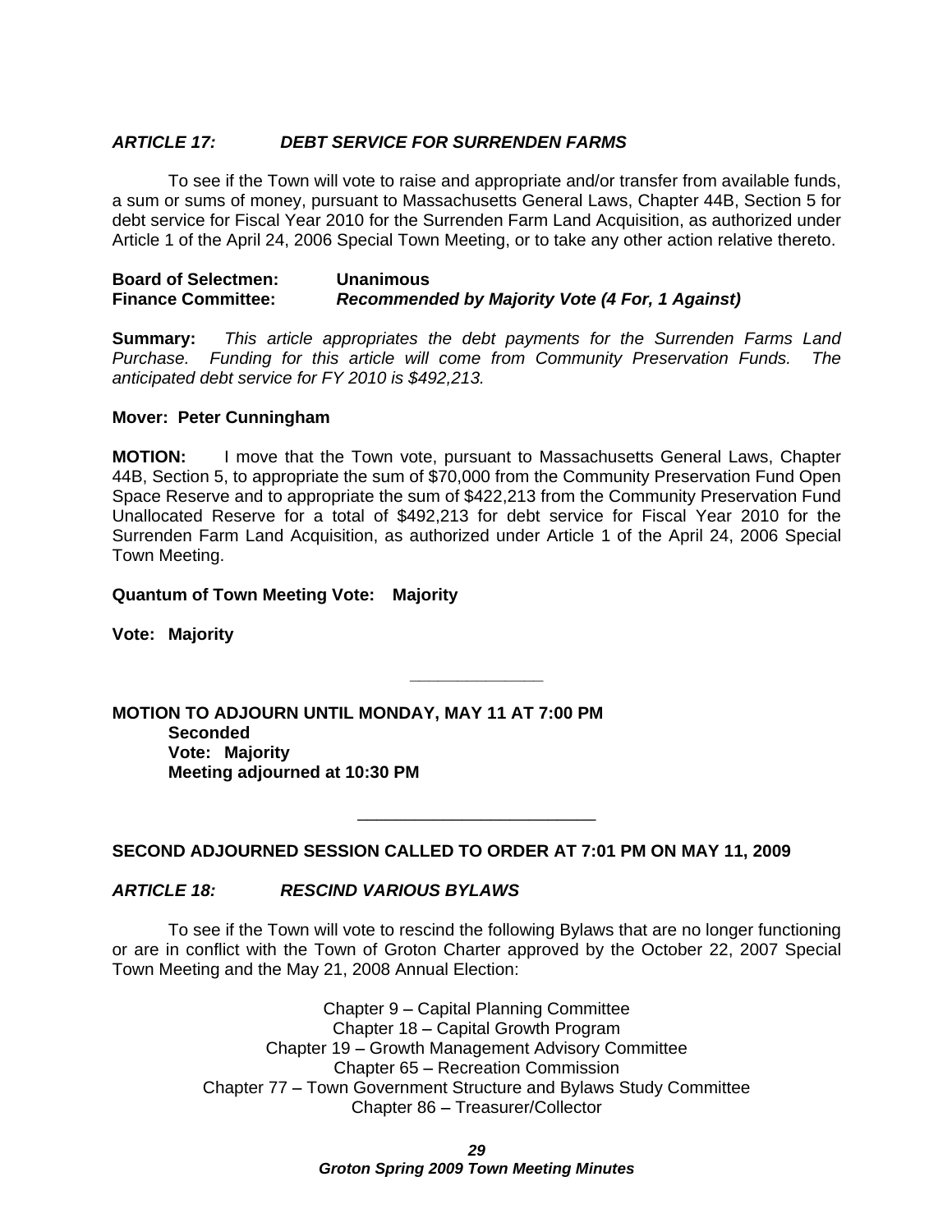or to take any other action relative thereto.

#### **BOARD OF SELECTMEN**

| <b>Board of Selectmen:</b> | <b>Unanimous</b>   |
|----------------------------|--------------------|
|                            |                    |
| <b>Finance Committee:</b>  | <b>No Position</b> |

**Summary:** The following summarizes the reasons for this recommendation:

- Chapter 9: Charter Section 6-6 specifies that capital planning is a responsibility of the Town Manager. The duties of the CPC are to review capital improvement proposals and make recommendations regarding capital spending to town meeting. The Town Manager now has responsibility for the expense and capital budgets, submitted to the Finance Committee.
- Chapter 18: The impact fees described in this by-lay are invalid under Massachusetts law. In general, Massachusetts Courts have ruled that an impact fee, as described in this by-law, is an impermissible tax. If and when Massachusetts law allows such impact fees in some form or other, Groton will have to craft a new impact fee bylaw that is consistent with the new state law.
- Chapter 19: At the present time the Growth Management Advisory Committee has no members assigned and is non-functional. Since no members have been appointed to this committee, it appears that the duties and responsibilities of this committee are being performed by other organizations in Town government or are no longer required.
- Chapter 65: At the present time the Recreation Commission has no members assigned and is non-functional. Recognizing that the current Recreation Commission has no members and in the interest of economy in town government operations, it makes sense to rescind this by-law and transfer the Recreation Commission responsibilities to the Park Commission, which is currently performing the essential duties of a Recreation Commission.
- Chapter 77: At the present time the Town Government Structure and By-Laws Study Committee has no members assigned and is non-functional. Since no members have been appointed to this committee, it appears that the duties and responsibilities of this committee have been assumed by other organizations in Town government or are no longer required.
- Chapter 86: The appointment of a Treasurer/Collector by the Town Manager as well as the powers and duties of the Treasurer/Collector are now defined in Section 5-3, Department of Finance, of the new Town Charter.

 $\overline{\phantom{a}}$  , we can assume that the contract of  $\overline{\phantom{a}}$ 

#### **Mover: Peter Cunningham**

**MOTION:** I move that the Town vote to rescind the following Bylaws, as set forth in the Code of the Town of Groton, that are no longer being utilized or are in conflict with the Town of Groton Charter approved by the October 22, 2007 Special Town Meeting and at the May 21, 2008 Annual Election: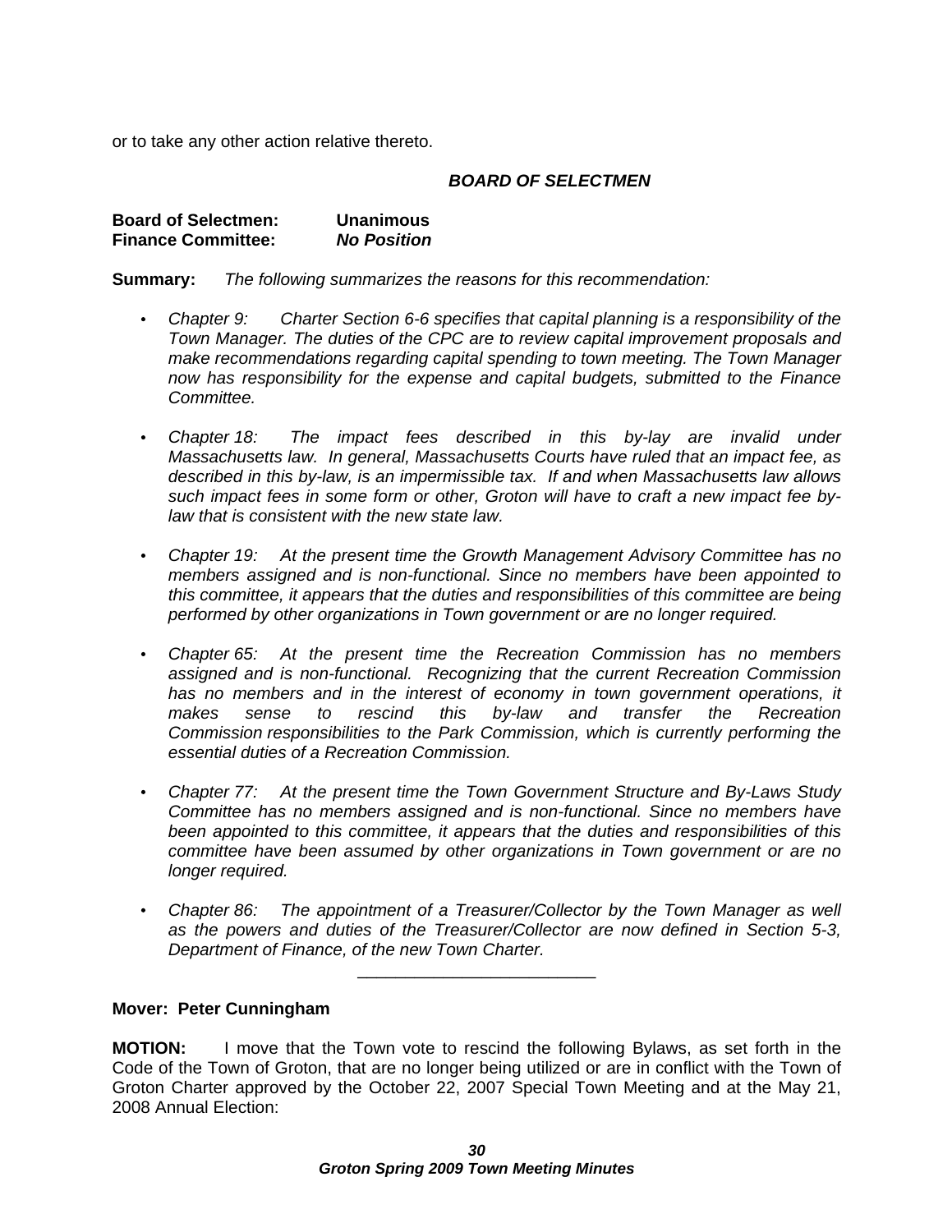Chapter 9 - Capital Planning Committee

Chapter 18 – Capital Growth Program and the control of the control of the control of the control of the control of the control of the control of the control of the control of the control of the control of the control of th

Chapter 19 - Growth Management Advisory Committee

Chapter 65 - Recreation Commission

Chapter 77 - Town Government Structure and Bylaws Study Committee

Chapter 86 - Treasurer/Collector

#### **Quantum of Town Meeting Vote: Majority**

**Seconded**

**Vote: Unanimous**

**---------------------------**

### **ARTICLE 19: BYLAW AMENDMENTS AFFECTING TOWN OPERATIONS**

To see if the Town will vote to amend the Code of the Town of Groton as follows:

Amend Chapter 4 "Aging, Council On" by deleing Section 4.4 in its entirety and replacing it with a new Section 4.4 as follows:

"The Town Manager shall appoint such clerks and other employees as may be required.";

And, further, to amend Chapter 27 "Inspector of Wires" by deleting Section 27-1 in its entirety and replacing it with a new Section 27-1 as follows:

The Town Manager shall appoint the Inspector of Wires in accordance with the provisions of M.G.L. c. 166, § 32."; All and the state of the state of the state of the state of the state of the state of the state of the state of the state of the state of the state of the state of the state of the state of the state

And, further, to amend Chapter 84 "Town Property, Sale Of" by adding a new Section 84-1, entitled "Definitions" as follows and renumber the remaining sections of the Bylaw:

"84-1. Definitions. Personal Property – All property other than land and real estate owned by the Town of Groton. ;

And, further, to amend Chapter 84 "Town Property, Sale Of" by amending the new Section 84-2 by replacing the words "Board of Selectmen" with the words "Town Manager".;

And, further, to amend Chapter 137 "Farming" by amending Sections 137-4(B) and 137-5 by replacing in both sections, the words "Board of Selectmen" with the words "Town Manager.";

And, further, to amend Chapter 141 "Flood Damage Prevention" by amending Section 141-1(B) by replacing the words "Board of Selectmen" with the words "Town Manager".;

And, further, to amend Chapter 145 "Forest Lands" by deleting the words "with the approval of the Selectmen" in Section 145-1, so that it now reads as follows: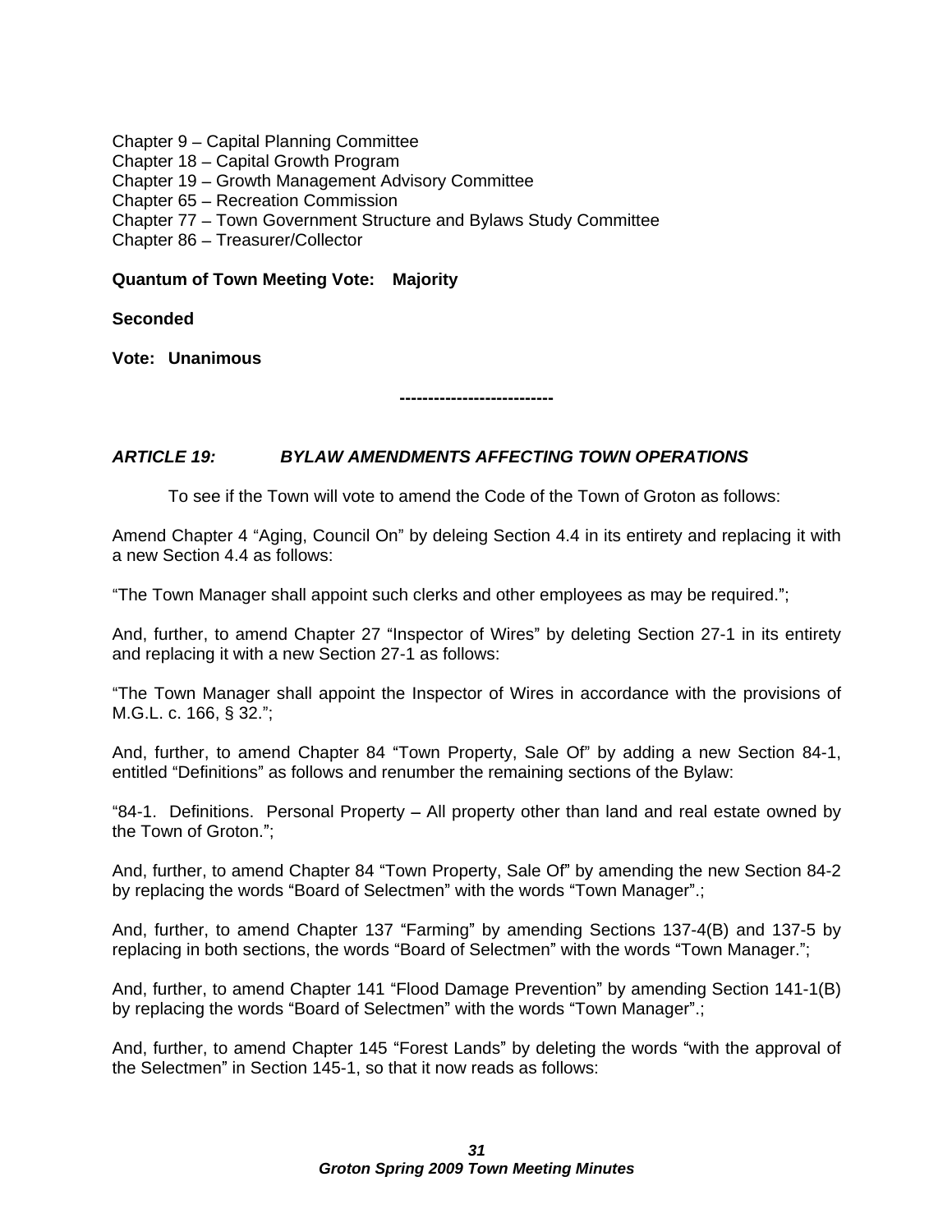The Forest Warden may order allforest lands in the Town closed to all persons except the owners or their agents when a period of high fire hazard exists.";

And, further, to amend Chapter 153 "Historic Districts and Commissions" by amending Section 153-3 by replacing the word "Selectmen" with the words "Town Manager.":

or to take any other action relative thereto.

#### **BOARD OF SELECTMEN**

| <b>Board of Selectmen:</b><br><b>Unanimous</b> |
|------------------------------------------------|
|                                                |

**Summary:** Section 4-2 of the Groton Charter assigns powers and duties to the Town Manager for the proper administration of all town affairs. The amendments to these by-laws are intended to promote efficiency in the day-to-day operations of the Town by assigning direct responsibility to the Town Manager, and in one case to the Fire Warden, for the operational aspects of these by-laws. These changes modify the several by-laws to be more consistent with the charter. with the charter.

#### **Mover: Peter Cunningham**

**MOTION:** I move that the Town vote to amend the Code of the Town of Groton "Chapter 4 "Aging, Council On;" Chapter 27 "Inspector of Wires;" Chapter 84 "Town Property, Sale Of;" Chapter 137 "Farming;" Chapter 141 "Flood Damage Prevention;" Chapter 145 "Forest Lands:" and Chapter 153 "Historic Districts and Commission" as printed in the warrant for the 2009 Spring Town Meeting.

#### **Quantum of Town Meeting Vote: Majority**

**Seconded**

**Vote: Unanimous**

#### **ARTICLE 20: AMEND TOWN MEETINGS BYLAW**

To see if the Town will vote to amend Chapter 81 "Town Meetings" by deleting Section 81-1 in its entirety and replacing it with a new Section 81-1 entitled "Town Meetings" as follows:

 $\overline{\phantom{a}}$  , we can assume that the contract of  $\overline{\phantom{a}}$ 

§ 81-1. Town Meetings

- A. The Spring Town Meeting by default shall be held on the last Monday in April. If the Board of Selectmen determine it infeasible or undesirable to hold the Spring Town Meeting on the last Monday in April, then, on a year by year basis, the Selectmen may establish a different Monday date, sometime in March, April or May, upon which to hold the Spring Town Meeting so long as they provide formal public notice of that date at least six (6) weeks prior to the date established.
- B. The Fall Town Meeting by default shall be held on the third Monday in October. If the Board of Selectmen determine it infeasible or undesirable to hold the Fall Town Meeting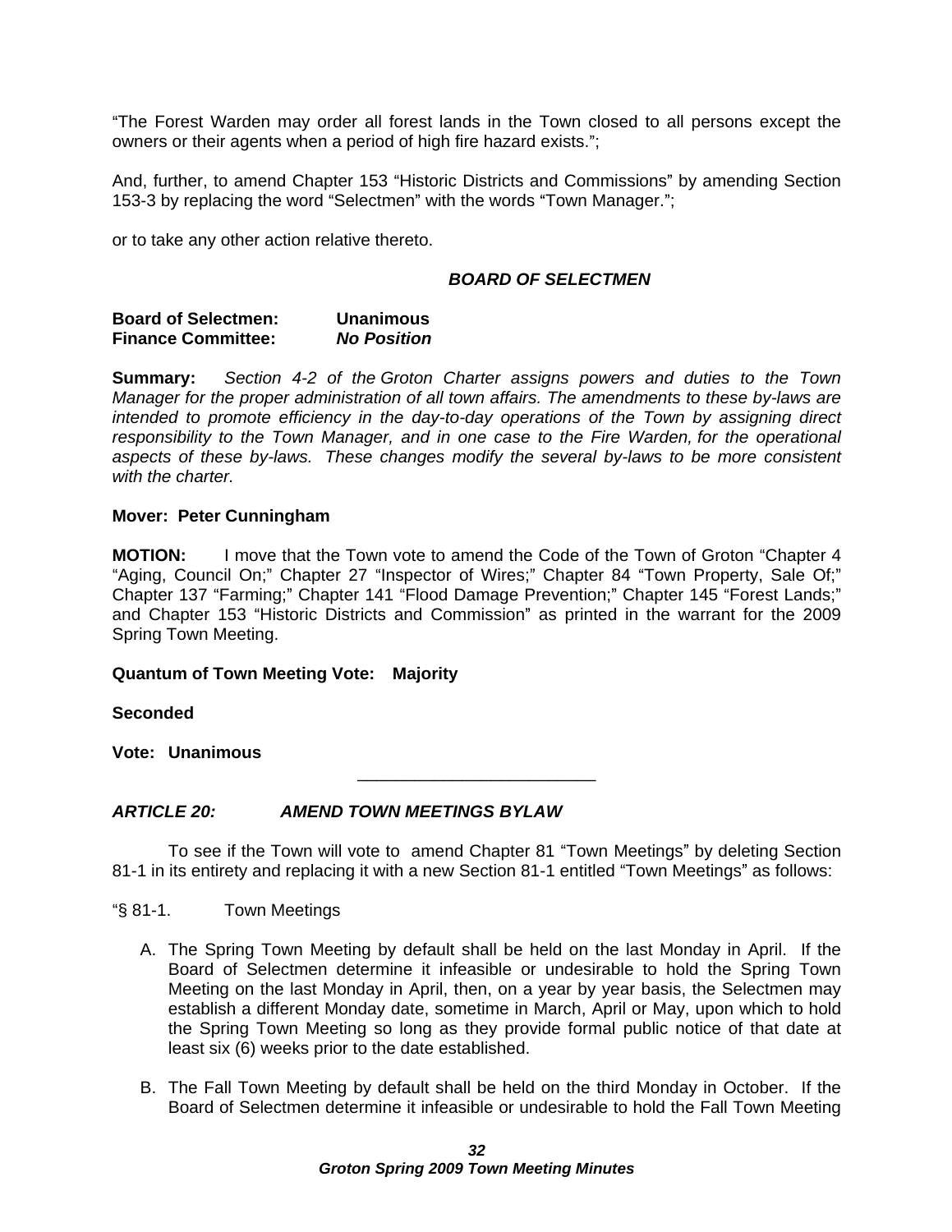on the third Monday in October, then, on a year by year basis, the Selectmen may establish a different Monday date, sometime during September, October, November or December, upon which to hold the Fall Town Meeting so long as they provide formal public notice of that date at least six (6) weeks prior to the date.

C. Adjourned sessions of the Spring and the Fall Town Meeting shall be scheduled for subsequent Monday evenings, unless an alternative day is approved by a majority of those present and voting."; example and the state of the state of the state of the state of the state of the state of the state of the state of the state of the state of the state of the state of the state of the state of

And, further, to amend Section 81-4 (A) by replacing the words "Annual Town Meeting" with the words "Spring Town Meeting";

And, further, to amend Section 81-4 (B) by adding the word "a" before the word "Town" in the first sentence;

And, further, to delete Section 81-6 in its entirety,

or to take any other action relative thereto.

#### **BOARD OF SELECTMEN**

#### **Board of Selectmen: Unanimous Finance Committee: No Position**

**Summary:** All proposed changes in Chapter 81 are necessitated by Section 2-1, Town Meeting, of the new Town Charter. Language had been provided to give the Selectmen some flexibility in establishing an alternate date both for spring town meeting and the fall town meeting. This is deemed necessary because of holidays with floating dates and other events beyond the Selectmen's control may make the default date for either or both meeting infeasible or undesirable.

#### **Mover: Peter Cunningham**

**MOTION:** I move that the Town vote to amend Chapter 81 of the Code of the Town of Groton, "Town Meetings" by deleting Section 81-1 in its entirety and replacing it with a new Section 81-1 entitled "Town Meetings" as printed in the warrant for the 2009 Spring Town Meeting.

#### **Quantum of Town Meeting Vote: Majority**

**Seconded**

**Vote: Unanimous (NOTE Article 20 was reconsidered later in this meeting in order to offer a more complete motion)**

 $\frac{1}{2}$  , the contract of the contract of the contract of the contract of the contract of the contract of the contract of the contract of the contract of the contract of the contract of the contract of the contract of t

**ARTICLE 21: LAND ACQUISITION - BOSTON ROAD**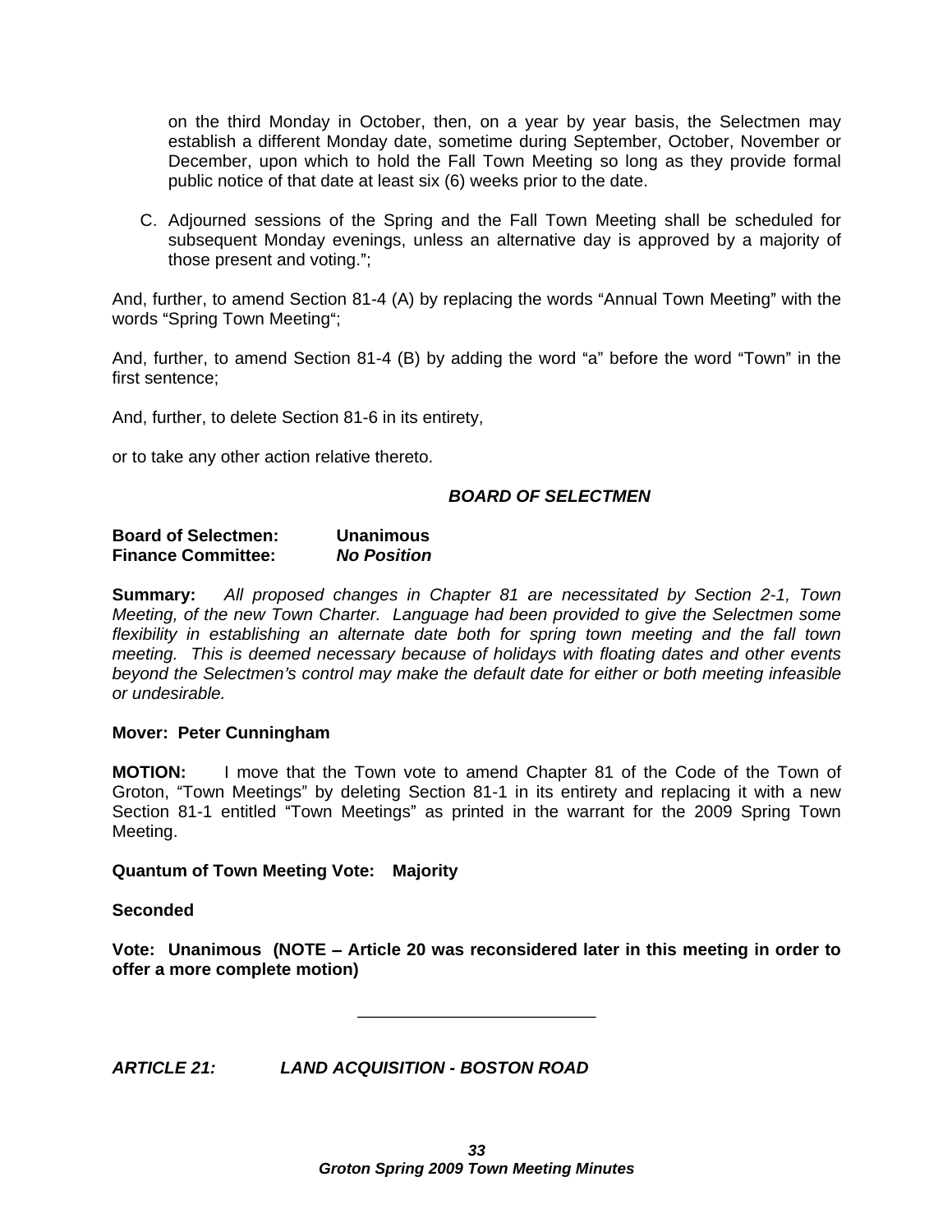To see if the Town will vote to authorize the Conservation Commission to acquire, on behalf of the Town of Groton, a certain parcel of land located on Boston Road, shown as parcels 23 and 24.1 on Groton's Assessors' Map 253 and containing approximately 25.8 acres, said land to be managed and controlled by the Conservation Commission for conservation and passive recreation purposes pursuant to Section 8C of Chapter 40 of the General Laws; and, to transfer or appropriate from the Conservation Fund a sum or sums of money therefore, in advance of a Massachusetts Local Acquisition for Natural Diversity (LAND) Program (formerly "self help") grant with said proceeds to be returned to the Conservation Fund, and further, to authorize the Conservation Commission to apply for a "LAND" grant for such acquisition pursuant to Section 11 of Chapter 132A of the General Laws, and to act as the official representative for such application; and, to authorize the Board of Selectmen to petition the General Court for any special legislation necessary for such acquisition; and, to authorize the Conservation Commission and the Board of Selectmen to execute documents and take all necessary actions in connection with said acquisition, or to take any other action relative thereto.

#### **CONSERVATION COMMISSION**

**Board of Selectmen: Unanimous Finance Committee: Recommended by Majority Vote (3 For, 2 Abstain)**

**Summary:** A similar article was approved at the October 2008 Special Town Meeting. Since that time, the specific parcels have changed (land in Littleton has been excluded from the acquisition), and the purchase price has changed. The Conservation Fund will be the source of funding, and this will not require increasing the tax levy. Applying for the LAND grant will allow the Town to leverage those funds by 60%. A 25+ acre parcel that contains rare species habitat, including a 9 acre vernal pool with surrounding upland, is likely to be developed as a Chapter 40B affordable housing subdivision.

#### **Mover: Joshua Degen**

**MOTION:** I move that the Town vote to authorize the Conservation Commission to acquire, on behalf of the Town of Groton, a certain parcel of land located on Boston Road, shown as parcels 23 and 24.1 on Groton's Assessors' Map 253 and containing approximately 25.8 acres, said land to be managed and controlled by the Conservation Commission for conservation and passive recreation purposes pursuant to Section 8C of Chapter 40 of the General Laws; and, to transfer or appropriate from the Conservation Fund a sum or sums of money therefore, in advance of a Massachusetts Local Acquisition for Natural Diversity (LAND) Program (formerly "self help") grant with said proceeds to be returned to the Conservation Fund, and further, to authorize the Conservation Commission to apply for a "LAND" grant for such acquisition pursuant to Section 11 of Chapter 132A of the General Laws, and to act as the official representative for such application; and, to authorize the Board of Selectmen to petition the General Court for any special legislation necessary for such acquisition; and, to authorize the Conservation Commission and the Board of Selectmen to execute documents and take all necessary actions in connection with said acquisition, or to take any other action relative thereto.

#### **Seconded**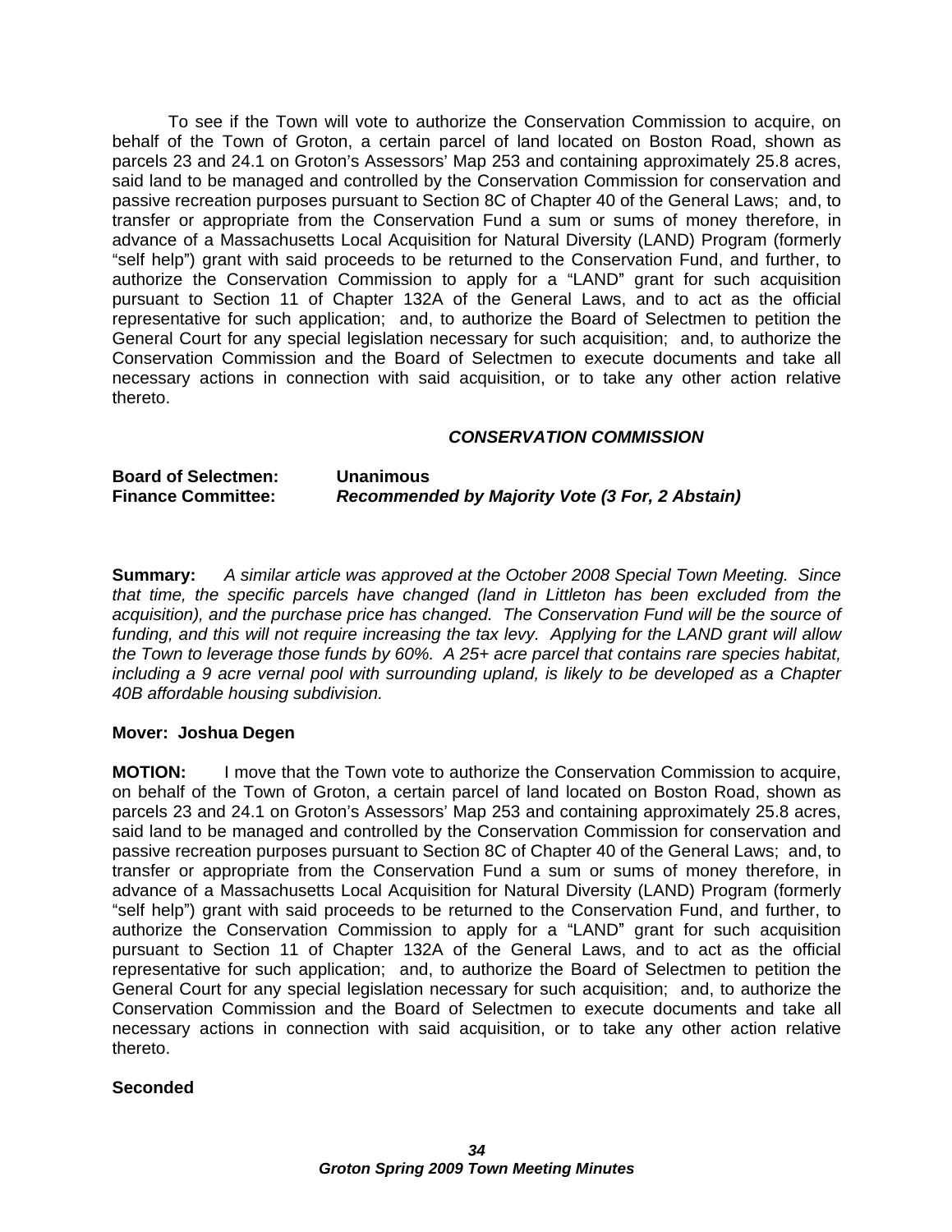#### **Mover: Joshua Degen**

**MOTION:** I move that this article be indefinitely postponed.

**Quantum of Town Meeting Vote: Majority**

#### **Seconded**

#### **Minutes:**

- Land appraisal did not allow the LAND grant to go forward.
- The Board of Selectmen support the indefinite postponement of this article
- The Conservation Commission supports the postponement of this article, and do obtain a new appraisal.

**VOTE on MOTION TO INDEFINITLEY POSTPONE: Unanimous**

### **ARTICLE 22: CONDUCT INCOME SURVEY**

To see if the Town will vote to raise and appropriate, transfer from available funds and/or borrow a sum or sums of money, to submit an application for funding to the Rural Utilities Service, including the required Environmental Report, and to conduct an Income Survey for the Lost Lake area as identified in the Phase 1 Project Evaluation Report completed in 2005, for implementation of Wastewater Collection, Treatment and Disposal and Watershed Quality Improvements; and to authorize the Board of Selectmen to execute all documents and take all actions necessary to carry out the project, or to take any other action relative thereto.

#### **BOARD OF SELECTMEN**

 $\overline{\phantom{a}}$  , we can assume that the contract of  $\overline{\phantom{a}}$ 

#### **Board of Selectmen: Unanimous Finance Committee: Not Recommended Unanimously**

**Summary:** The Income Survey, to be conducted by a non-profit organization, RCAP, with support and leadership of the Lost Lake Sewer Committee, will determine if the Lost Lake area is eligible for grants and loans available from the Rural Utility Service. The Rural Utilities Service (RUS) funding application and Environmental Report will position the Town for funding opportunities through RUS and to put the project in the queue for potential federal economic stimulus funding. This cost to be borne by the taxpayer and is estimated to cost approximately  $$10,000.$ 

#### **Mover: Stuart Schulman**

**MOTION:** I move that the Town vote to raise and appropriate the sum of \$8,500 for the purpose of submitting an application for funding of an income survey to the Rural Utilities Service, including the required Environmental Report, and to conduct an Income Survey for the Lost Lake area as identified in the Phase 1 Project Evaluation Report completed in 2005, for implementation of Wastewater Collection, Treatment and Disposal and Watershed Quality Improvements; and to authorize the Board of Selectmen to execute all documents and take all actions necessary to carry out the project.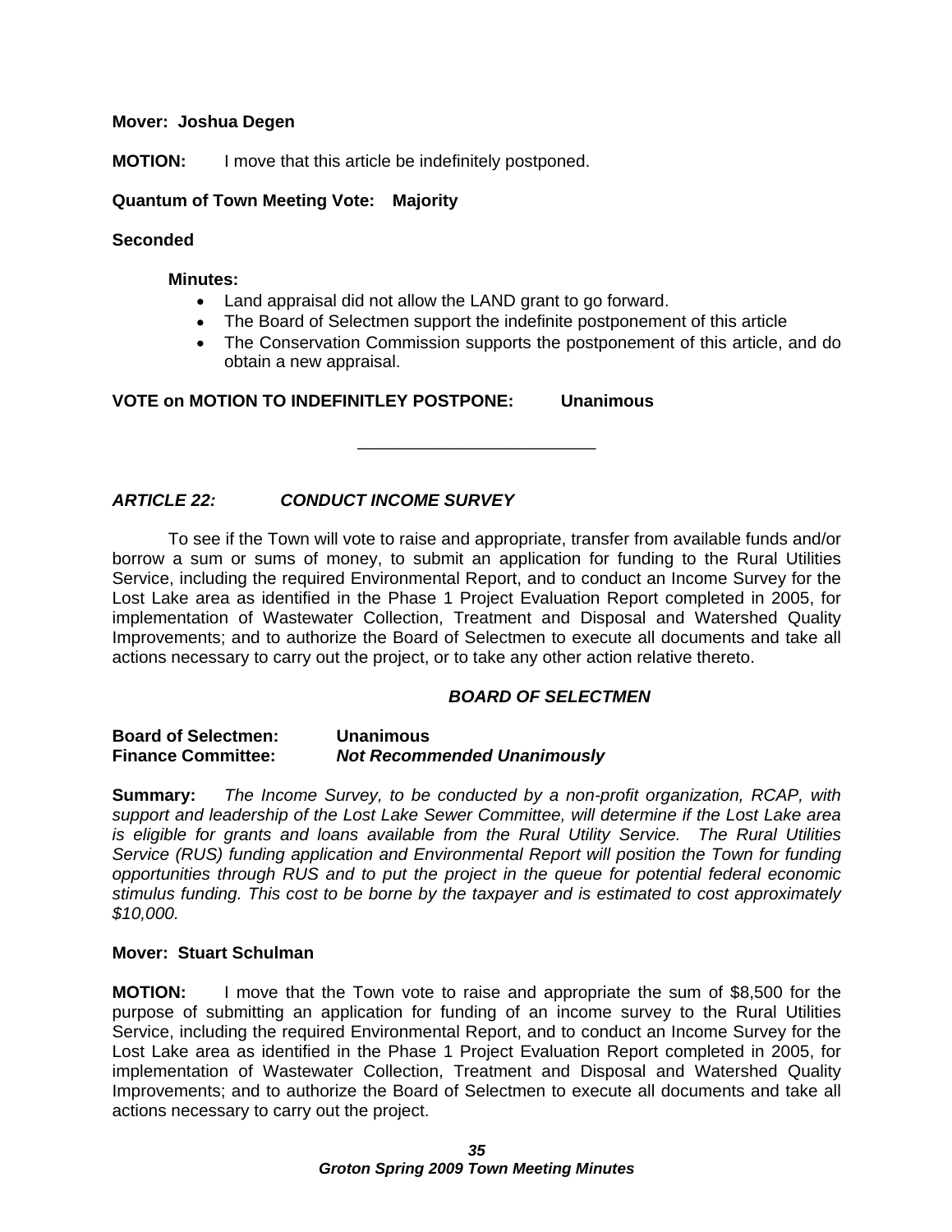#### **Quantum of Town Meeting Vote: Majority**

**Seconded**

**Minutes:**

#### **NOTE: Discussion was allowed on Articles 22 and 23**

- **Mr. Doyle, Chair Lost Lake Sewer Committee** 
	- o The Lost Lake Sewer Committee (LLSC) was formed by a vote of the 2008 Town Meeting to address a well known problem of waste water management in the Lost Lake area.
	- o The Lost Lake area is not conducive to private septic systems as it is densely built, has inadequate land for septic expansion, poor soil and high perc rates. The topography is congested and problematic (hills)
	- o The Lost Lake area is in Zone 2 of the town well
	- o Possible solutions include a cluster septic and a connection to the Ayer sewage system. It was felt that private on-site systems could not be successful. The contract of the contract of the contract of the contract of the contract of the contract of the contract of the contract of the contract of the contract of the contract of the contract of the contract of th
	- o Meeting state requirements involves the development of a comprehensive waste water management plan.
	- o The Income Survey (Article 22) is required if determine if the Lost Lake area could be considered for rural development, and possibly eligible for grant money. The contract of the contract of the contract of the contract of the contract of the contract of the contract of the contract of the contract of the contract of the contract of the contract of the contract of t
	- o Explanation of \$8500 expenditure under Article 22
		- $$1600$  for survey "hard costs"  $$$
		- Balance to cover costs of applying for grants, if eligible.
	- o Explanation of \$300,000 expenditure under Article 23
		- Amount would be bonded. Actual amount to be bonded would be dependent upon responses to an RFP.
		- Mr. Doyle read a quite lengthy description of deliverables from the study that would be conducted. The study would recommend a specific solution, determine which homes would be affected, detail the engineering work and identify the cost of the solution.
	- o Timing: This project may qualify for federal stimulus funds. An application must be filed by mid-August to be approved by the end of the year. Funding would become available in 2011. If this cycle is missed, the application would be pushed out a year.

#### **Planning Board - Chairman Carolyn Perkins**  $\bullet$

At its regular meeting on April 2, 2009, the Planning Board voted unanimously to support Articles 22 and 23for the following reasons:

- Providing a public sewer system will protect Knops Pond and Lost Lake. important natural resources to the Town.
- The project will benefit homeowners who live in the area.  $\bullet$
- Installing a sewer system in the Lost Lake area will protect and improve water  $\bullet$ quality in the lake and protect the public water supply well at Whitney Pond.
- The request for funding is timely because future phases may qualify for state  $\bullet$ and federal grants.
- The project is consistent with the following objective of the Comprehensive  $\bullet$ Master Plan: To develop and implement long-range waste water solutions that will protect Groton's environment and recharge groundwater.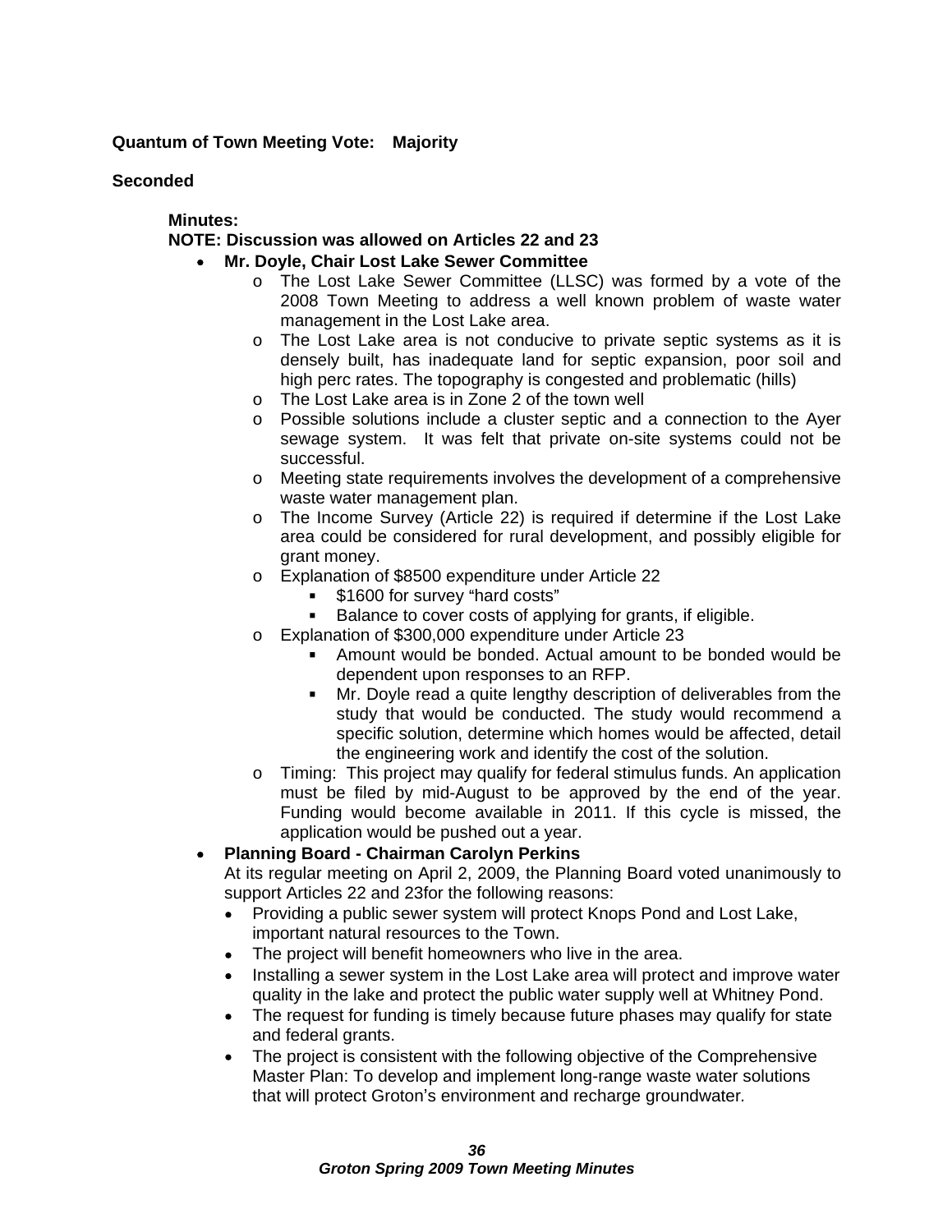- $\bullet$ **Conservation Commission** supports Articles 22 and 23 unanimously
- $\bullet$ **Board of Health** voted unanimously on April 6 to support these articles. Lost Lake septics are a regular item at Board of Health meetings. Variances are often issued to improve septic systems, but do not bring them to Title 5 standards.
- **Finance Committee** is opposed to Article 22 as it is too costly. The Finance Committee is opposed to Article 23 because facts are lacking to make an informed decision. A decision of this magnitude should be based upon responses to an RFP. These responses should also include a detailed impact statement, total cost of the project and a method of funding.
- **Greenway Committee** supports Articles 22 and 23 as their passage will enable  $\bullet$ enhancement of the Merrimack Watershed.
- **Floor**
	- o Q: How long will this project take? A: It is expected that the Phase II / III Comprehensive Plan development will take 6 to 8 months.
	- o Q: Who bears the cost of construction? A: Decided after Phase II / III
	- o Q: What will the betterment to each affected homeowner total? A: Not know until the project is defined in Phase II / III.
	- o Q: How many houses to be surveyed? A: 150 to 160 homes
	- o Q: Is there a less expensive way to conduct the income survey? A: The Rural Utilities Service is a certified firm whose survey results can be submitted. Income date is private. RUS is certified to conduct a private survey, and should get a better participation rate.
	- o Q: Will the proposed project address the totality of the wastewater problem in the Lost Lake Area? A: The final project definition will determine the extent of the solution
	- o Q: Where are the treatments plants to be located? A: not able to be determined at this time.
	- o There were a variety of questions from the floor regarding the use of eminent domain, size of treatment plants, costs of the project, location of treatment plants, and the use of new technology. Specific answers to these questions are premature, and would need the engineering study to address. The contract of the contract of the contract of the contract of the contract of the contract of the contract of the contract of the contract of the contract of the contract of the contract of the contract of the c
	- o Q: How would Article 23 (authorizing up to \$300,000) be paid? A: A 15 year bond is proposed. The contract would be awarded based upon RFP responses. The amount will not exceed \$300,000 and could be less.
	- o Q: Why use a consulting firm to develop the plan? Is there a conflict of interest if the consultants used to develop the plan also bid on the build out? A: This is a large and technical project, requiring engineering expertise. Consultants have the necessary expertise to define and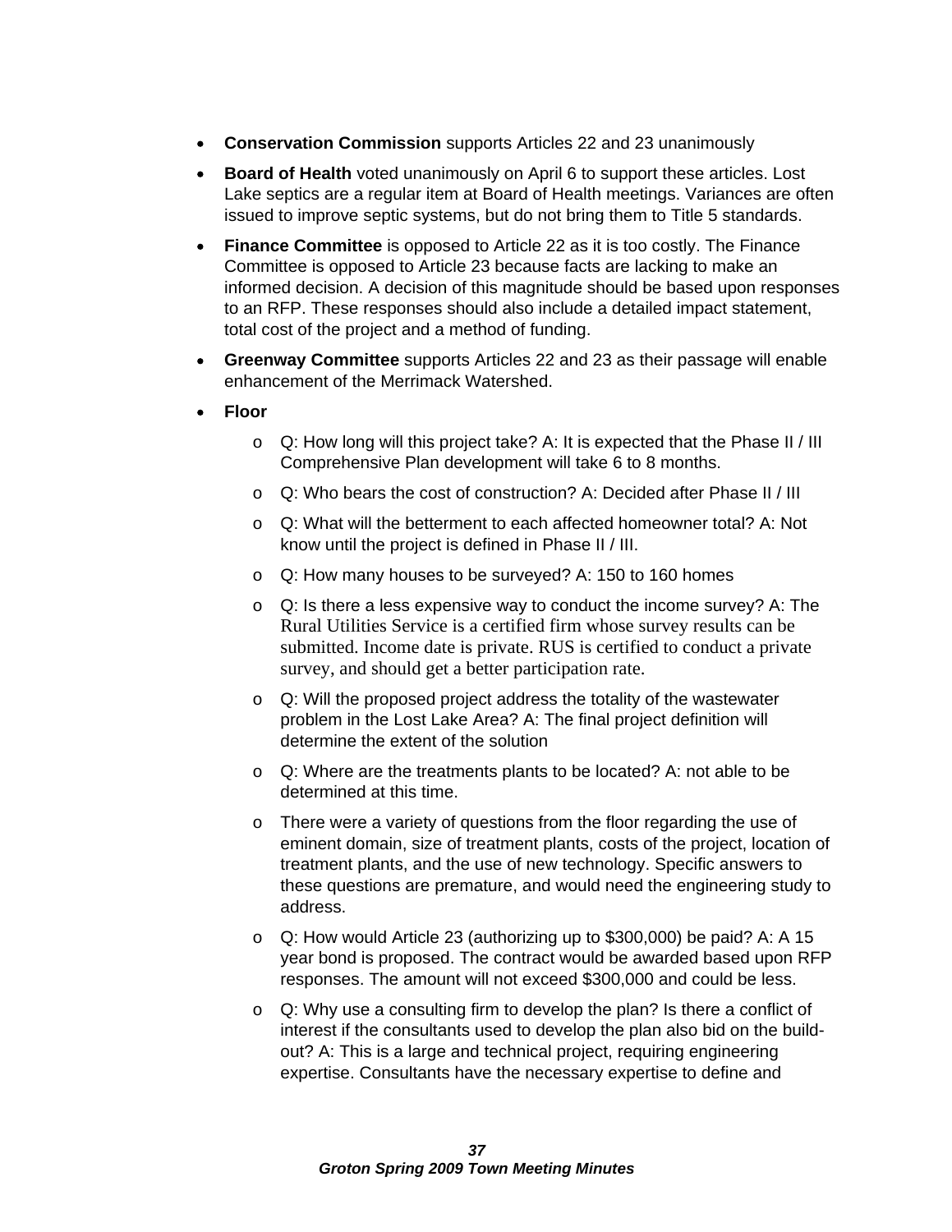address the pertinent issues. Final plans must adhere to state standards, minimizing issues of inherent advantage to a particular vendor.

 $\overline{\phantom{a}}$  , we can assume that the contract of  $\overline{\phantom{a}}$ 

**Vote (Article 22): Majority**

#### **ARTICLE 23: PHASE II AND III LOST LAKE WASTEWATER PLAN**

To see if the Town will vote to raise and appropriate, transfer from available funds, and/or borrow a sum or sums of money, for the planning of Phases II and III of the Comprehensive Wastewater Management Plan/Environmental Impact Report (CWMP/EIR) for Wastewater Collection, Treatment and Disposal and Watershed Quality needs for the Lost Lake area; to determine whether this appropriation shall be raised by borrowing from the Massachusetts Water Pollution Abatement Trust or otherwise; and to take any other action relative thereto.

#### **BOARD OF SELECTMEN**

| <b>Board of Selectmen:</b> | 1 against<br>⊦ in tavor            |
|----------------------------|------------------------------------|
| <b>Finance Committee:</b>  | <b>Not Recommended Unanimously</b> |

**Summary:** Phases II and III of long-term planning for wastewater collection, treatment and disposal, including soil investigations; collection, treatment and disposal technology selection and verification of areas needing off-site solutions to define the limits of the project; and submittal of environmental review documents that build on the Phase 1 Project Evaluation Report completed in 2005. Project needs to comply with environmental planning and regulatory permitting requirements prior to designing solutions. This cost to be borne by the taxpayer and is estimated to cost \$300,000.

#### **Mover: Stuart Schulman**

**MOTION:** I move that the sum of \$300,000 be appropriated for the purpose of financing the planning of Phases II and III of the Comprehensive Wastewater Management Plan/Environmental Impact Report (CWMP/EIR) for Wastewater Collection, Treatment and Disposal and Watershed Quality needs for the Lost Lake area including without limitation all costs thereof as defined in Section 1 of Chapter 29C of the General Laws, as most recently amended by St. 1998, c.78; that to meet this appropriation the Treasurer, with the approval of the Board of Selectmen is authorized to borrow the sum of \$300,000 and issue bonds or notes of the Town therefore, pursuant to Massachusetts General Laws, Chapter 44, Section 7 and/or Chapter 29C of the General Laws, as most recently amended by St. 1998, c.78; that such bonds or notes shall be general obligations of the Town unless the Treasurer with the approval of the Selectmen determines that they should be issued as limited obligations and may be secured by local system revenues as defined in Section 1 of Chapter 29C, as most recently amended by St. 1998, c.78; that the Treasurer with the approval of the Selectmen is authorized to borrow all or a portion of such amount from the Massachusetts Water Pollution Abatement Trust established pursuant to Chapter 29C, as most recently amended by St. 1998, c.78; and in connection therewith to enter into a loan agreement and/or security agreement with the Trust and otherwise to contract with the Trust and the Department of Environmental Protection with respect to such loan and for any federal or state aid available for the project or for the financing thereof; that the Board of Selectmen is authorized to enter into a project regulatory agreement with the Department of Environmental Protection to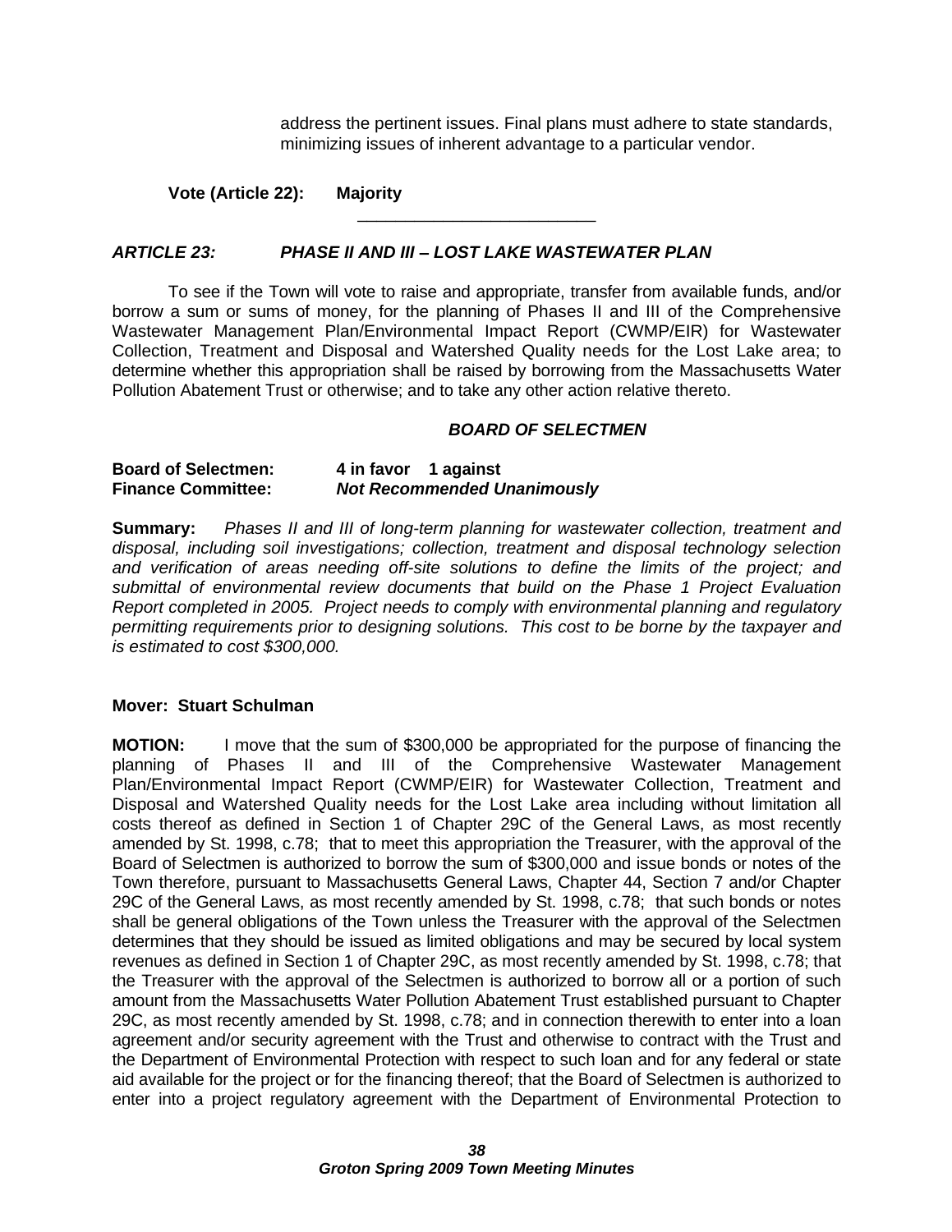expend all funds available for the project and to take any other action necessary to carry out the project. The contract of the contract of the contract of the contract of the contract of the contract of the contract of the contract of the contract of the contract of the contract of the contract of the contract of the c

#### **Quantum of Town Meeting Vote: 2/3 s Majority**

#### **Seconded**

**Minutes:** Refer to Minutes under Article 22

#### **MOTION to INDEFINITIELY POSTPONE Article 23**

- **Quantum: Majority**
- **Seconded**

#### **MOTION to Move the Question (Indefinitely Postpone)**

- **Quantum: 2/3**
- **Seconded**
- **Vote: Chair declares 2/3 7 voters do not contest**

**Vote on motion to Indefinitely Postpone: Defeated**

#### **MOTION to Move the Question (Main Motion under Article 23)**

- **Quantum: 2/3**
- **Seconded**
- **Vote: 2/3 Majority**

#### **Vote on Main Motion under Article 23**

- **Quantum: 2/3**
- **Vote: Chair declares 2/3 vote 7 voters do not contest**

**Mover: Town Counsel** 

#### **Motion TO RECONSIDER ARTICLE 20**

- **Quantum: 2/3**
- **Seconded**
- **Vote: 2/3 Article 20 is reconsidered**

#### **Minutes:**

Article 20 was asked for reconsideration in order to submit a more complete motion **metrical contracts** the contract of the contract of the contract of the contract of the contract of the contract of the contract of the contract of the contract of the contract of the contract of the contract of th

**-------------------------**

**Mover:** Peter Cunningham

**MOTION:** I move that the Town vote to amend Chapter 81 of the Code of the Town of Groton, "Town Meetings" by deleting Section 81-1 in its entirety and replacing it with a new Section 81-1 entitled "Town Meetings" as printed in the warrant for the 2009 Spring Town Meeting; and further , that the Town vote to amend Section 81-4 as shown in the warrant; and vote to delete Section 81-6 in its entirety and renumber Section 81-7 accordingly.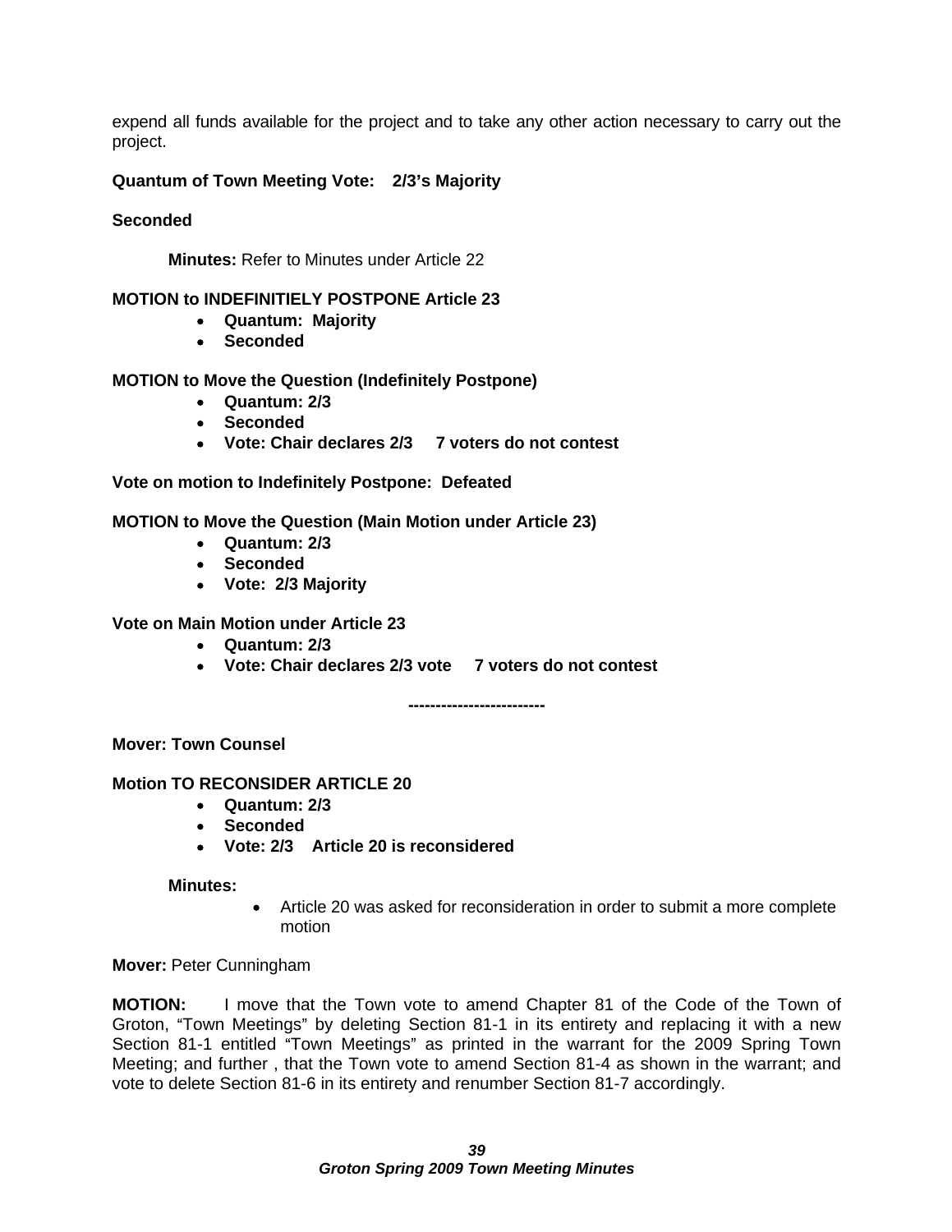- **Quantum of Town Meeting Vote: Majority**
- **Seconded**
- **Vote: Unanimous**

#### **ARTICLE 24: ACCEPT BROWN LANE AS A PUBLIC WAY**

To see if the Town will vote to accept as a Public Way, Brown Lane, as shown on a plan entitled "As Built Plan of Brown Lane in Groton, Massachusetts prepared for Brown Lane Homeowners Association" prepared by David E. Ross Associates, Inc. dated January 29, 2009, and recorded with the Middlesex South District Registry of Deeds, or to take any other action relative thereto.

#### **BOARD OF SELECTMEN**

 $\overline{\phantom{a}}$  , we can assume that the contract of  $\overline{\phantom{a}}$ 

| <b>Board of Selectmen:</b> | <b>Unanimous</b>   |
|----------------------------|--------------------|
| <b>Finance Committee:</b>  | <b>Jo Position</b> |
|                            |                    |

**Summary:** To accept Brown Lane as a public way.

#### **Minutes:**

#### **Planning Board - Member Ray Capes**  $\bullet$

At its regular meeting on April 2, 2009, the Planning Board voted unanimously to recommend that the Board of Selectman lay out Brown Lane as a public way.

The Board determined that the construction of ways and installation of municipal services in the subdivision have been fully and satisfactorily completed by the applicant in accordance with the Subdivision Regulations.

#### **Mover: Stuart Schulman**

**MOTION:** I move that the Town vote to accept as a public way the following private way as laid out by the Board of Selectmen:

Brown Lane, as shown on a plan entitled "As Built Plan of Brown Lane in Groton, Massachusetts prepared for Brown Lane Homeowners Association" prepared by David E. Ross Associates, Inc. dated January 29, 2009, and recorded with the Middlesex South District Registry of Deeds;

And authorize the Town to acquire, by gift, purchase, or eminent domain, for highway purposes, the fee and any lesser interests, including easements for drainage or otherwise, in, on, over, under, through, or appurtenant to said way.

#### **Quantum of Town Meeting Vote: Majority**

#### **Seconded**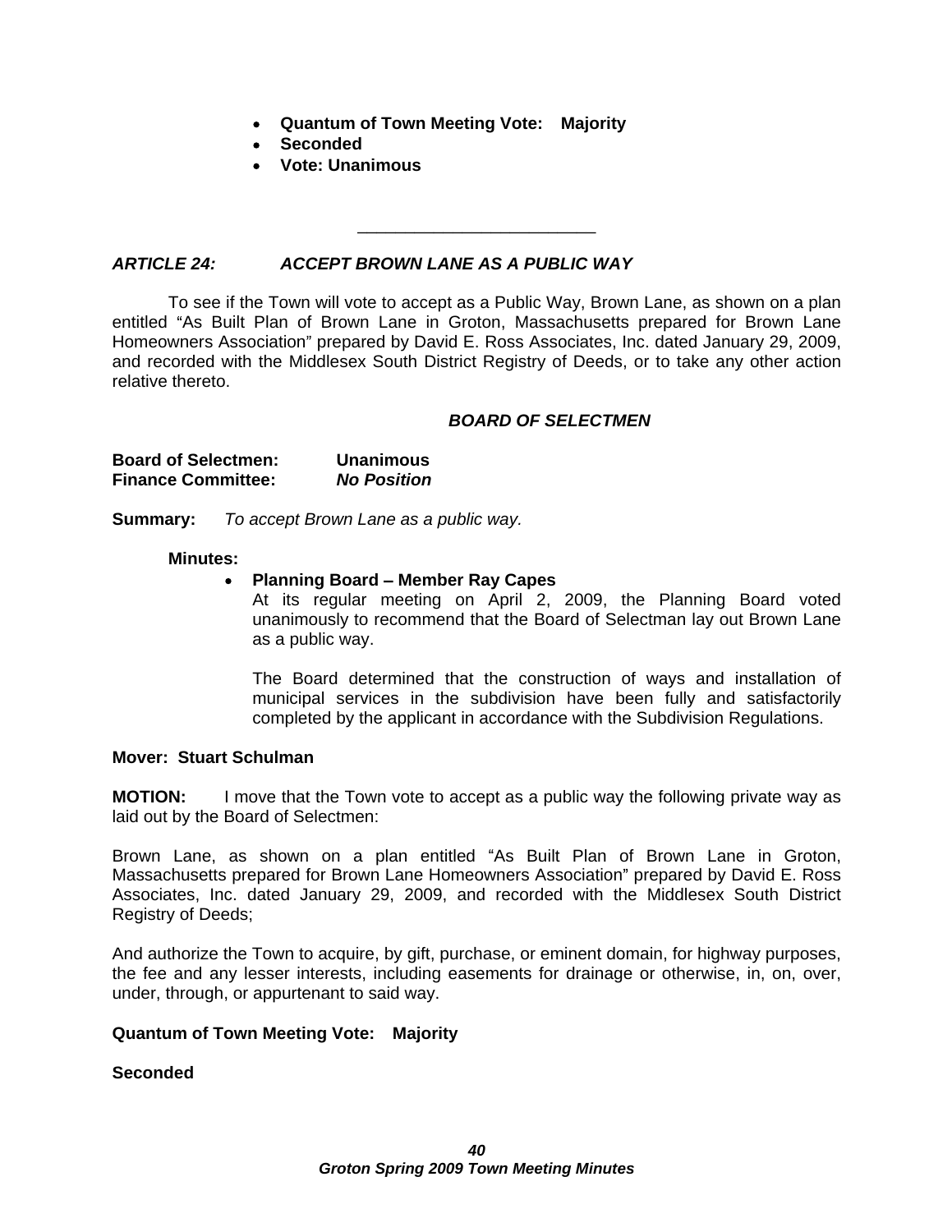**Vote: Majority**

**Motion to dissolve the meeting** 

- **Seconded**
- **Vote: Majority**

**Meeting dissolved at 9:10 PM**

======================

 $\overline{\phantom{a}}$  , we can assume that the contract of  $\overline{\phantom{a}}$ 

**Warrant, Summary, and Recommendations**

## **MINUTES**

## **TOWN OF GROTON**



## **SPECIAL TOWN MEETING**

**41 Groton Spring 2009 Town Meeting Minutes**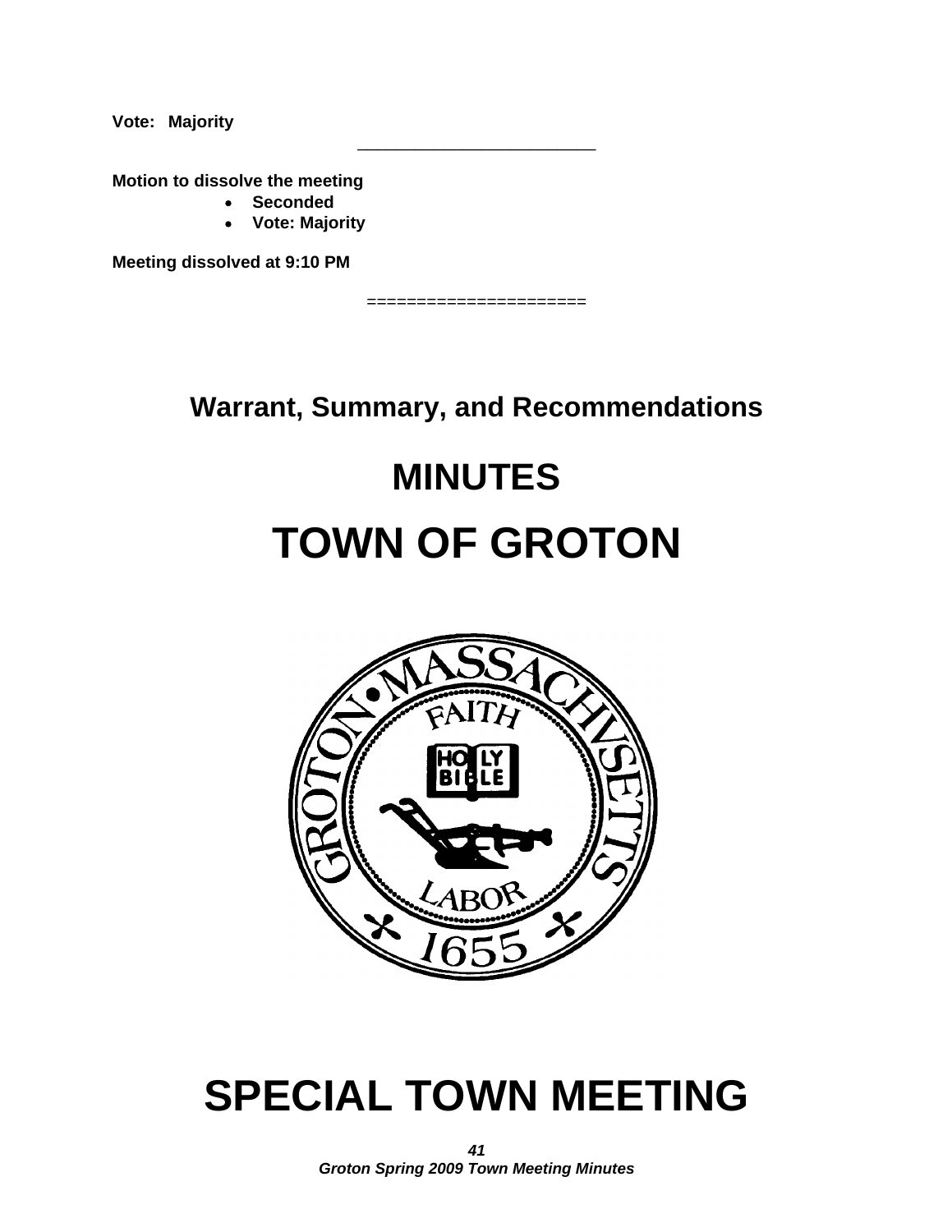## **Groton-Dunstable Middle School Auditorium 344 Main Street, Groton, Massachusetts 01450**

### **SPECIAL TOWN MEETING MINUTES APRIL 27, 2009**

#### **THE SPECIAL TOWN MEETING WAS CALLED AT 8:13 PM ON APRIL 27, 2009.**

- 265 Voters were in attendance
- The Warrant was declared to have been duly posted
- The reading of the warrant was waived.

#### **Chair declared a recess in the Special Town Meeting at 8:14 PM to return to the Spring Town Meeting**.

#### **THE SPECIAL TOWN MEETING WAS RECONVENED AT 8:24 PM.**

Middlesex, ss. Commonwealth of Massachusetts To any Constable in the Town of Groton

Greetings:

In the name of the Commonwealth of Massachusetts, you are hereby required to notify and warn said inhabitants of the Town of Groton qualified to vote on Town affairs to assemble in the Groton-Dunstable Middle School Auditorium in said Town on Monday, the twenty-seventh day of April, 2009 at Eight O'clock in the evening, to consider the following:

#### **ARTICLE 1: CURRENT YEAR LINE ITEM TRANSFERS**

To see if the Town will vote to transfer certain sums of money with the Fiscal Year 2009 budget, or to take any other action thereto.

#### **BOARD OF SELECTMEN**

#### **Board of Selectmen: At Town Meeting Finance Committee: Recommendation Deferred Until Town Meeting**

**Summary:** To transfer money within the FY 2009 Budget should the need arise. A handout explaining any necessary transfer will be available at Town Meeting.

#### **Mover: George Dillon**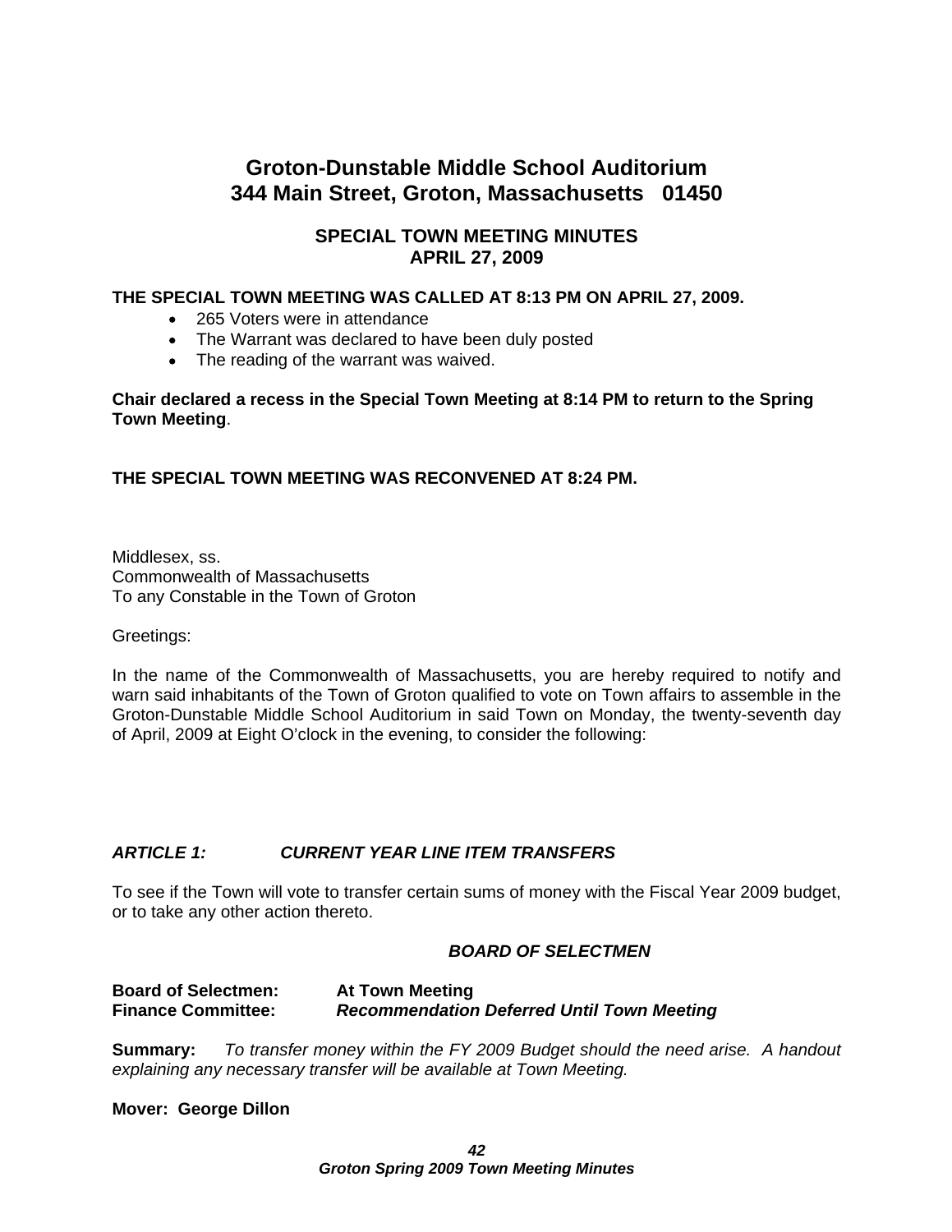**MOTION:** I move that the Town vote to transfer certain sums of money within the Fiscal Year 2009 budget as follows:

#### **Transfer Funds From:**

| Line Item $#$             | Description                               | Amount   |
|---------------------------|-------------------------------------------|----------|
| 1480                      | <b>Historic District Commission Wages</b> | 600      |
| 2021                      | <b>Fire Department Wages</b>              | 320      |
| 9020                      | <b>Health Insurance Expenses</b>          | \$23,500 |
| 7042                      | Veterans' Benefits                        | $-800$   |
|                           |                                           | \$25,220 |
|                           | <b>TOTAL</b>                              |          |
| <b>Transfer Funds To:</b> |                                           |          |

| Line Item # | Description                                 | <b>Amount</b> |
|-------------|---------------------------------------------|---------------|
| 1360        | <b>Zoning Board Expense</b>                 | 600           |
| 2020        | <b>Fire Department Salaries</b>             | 320           |
| 2001        | Police Wages                                | \$20,000      |
| 7000        |                                             | \$3,500       |
| 5060        | Council on Aging Wages<br>Solid Waste Wages | $-800$        |
|             |                                             |               |
|             | <b>TOTAL</b>                                | \$25,220      |

#### **Quantum of Town Meeting Vote: Majority**

#### **Seconded**

#### **Minutes**

- Line 2020 corrects an accounting omission
- Line 7000 covers delay in state reimbursement
- Line 7042 (transfer "out") requested by Veteran's Agent

#### **Vote: Unanimous**

#### **ARTICLE 2: TRANSFER WITHIN WATER ENTERPRISE FUND**

To see if the Town will vote to authorize the Groton Water Department to transfer a sum or sums of money from the Water Enterprise Fund Surplus to the Fiscal Year 2009 Water Department Budget, or to take any other action relative thereto.

#### **BOARD OF WATER COMMISSIONERS**

 $\overline{\phantom{a}}$  , we can assume that the contract of  $\overline{\phantom{a}}$ 

**Board of Selectmen: At Town Meeting**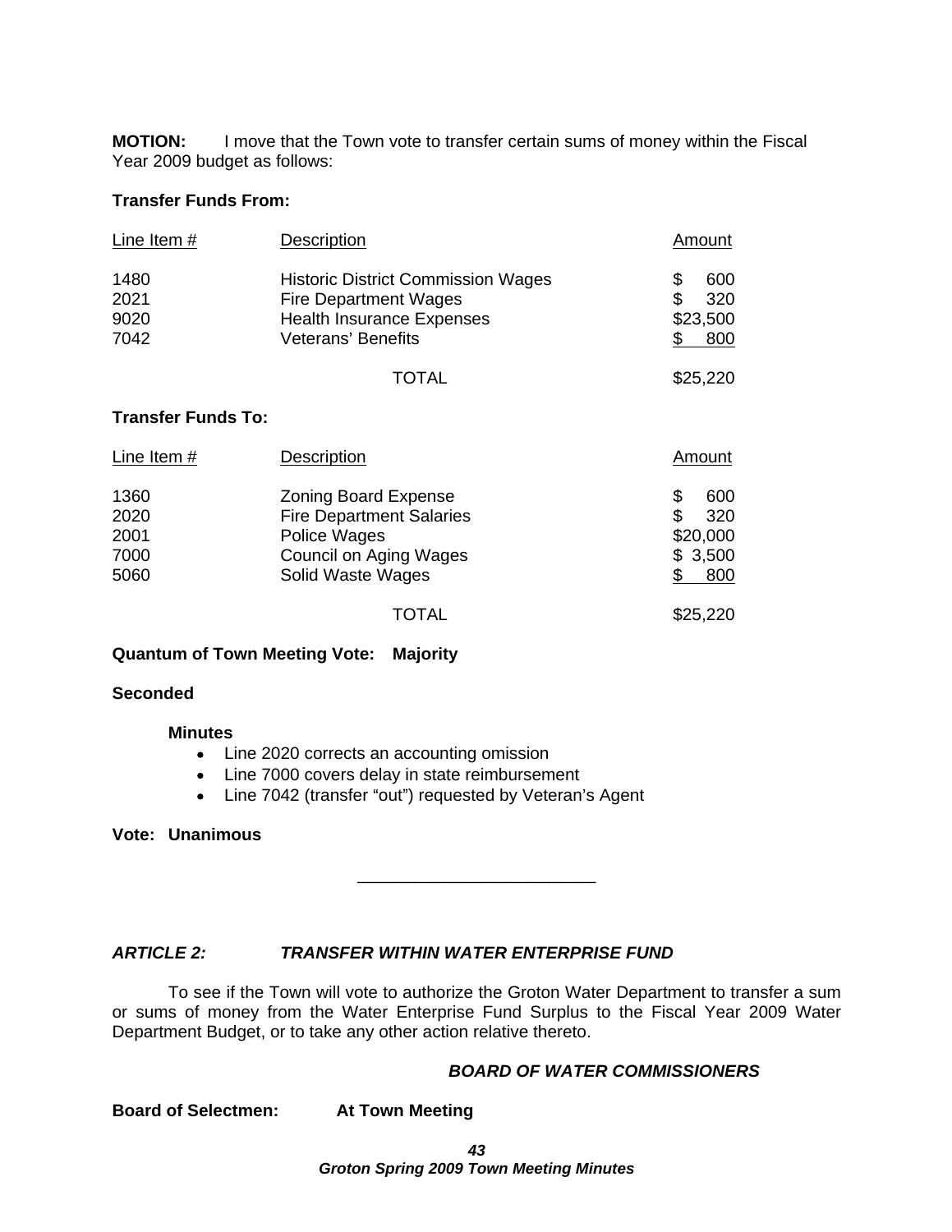**Finance Committee: Recommendation Deferred Until Town Meeting**

**Summary:** This article allows the Water Department to transfer money from its surplus account to cover any deficit in the FY 2009 budget. More information will be provided at Town Meeting to explain any transfer requested under this article.

#### **Mover: Anna Eliot**

**MOTION:** I move that the Town vote to transfer \$50,000 from the Water Enterprise Fund Surplus to the Fiscal Year 2009 Water Department Budget.

#### **Quantum of Town Meeting Vote: Majority**

**Seconded**

**Vote: Unanimous**

**ARTICLE 3: TRANSFER WITHIN SEWER ENTERPRISE FUND**

To see if the Town will vote to transfer a sum or sums of money from the Sewer Enterprise Fund Surplus to the Fiscal Year 2009 Sewer Enterprise Department budget, or to take any other action relative thereto.

#### **BOARD OF SEWER COMMISSIONERS**

 $\frac{1}{2}$  , the contract of the contract of the contract of the contract of the contract of the contract of the contract of the contract of the contract of the contract of the contract of the contract of the contract of t

#### **Board of Selectmen: At Town Meeting Finance Committee: Recommendation Deferred Until Town Meeting**

Summary: This article allows the Sewer Department to transfer money from its surplus account to cover any deficit in the FY 2009 budget. More information will be provided at Town Meeting to explain any transfer requested under this article.

#### **Mover: Peter Cunningham**

**MOTION:** I move that this article be indefinitely postponed.

#### **Quantum of Town Meeting Vote: Majority**

**Seconded**

#### **Minutes:**

Sewer Department does not need funds at this time.

#### **Vote on Motion to Postpone Indefinitely: Unanimous**

**44 Groton Spring 2009 Town Meeting Minutes**

\_\_\_\_\_\_\_\_\_\_\_\_\_\_\_\_\_\_\_\_\_\_\_\_\_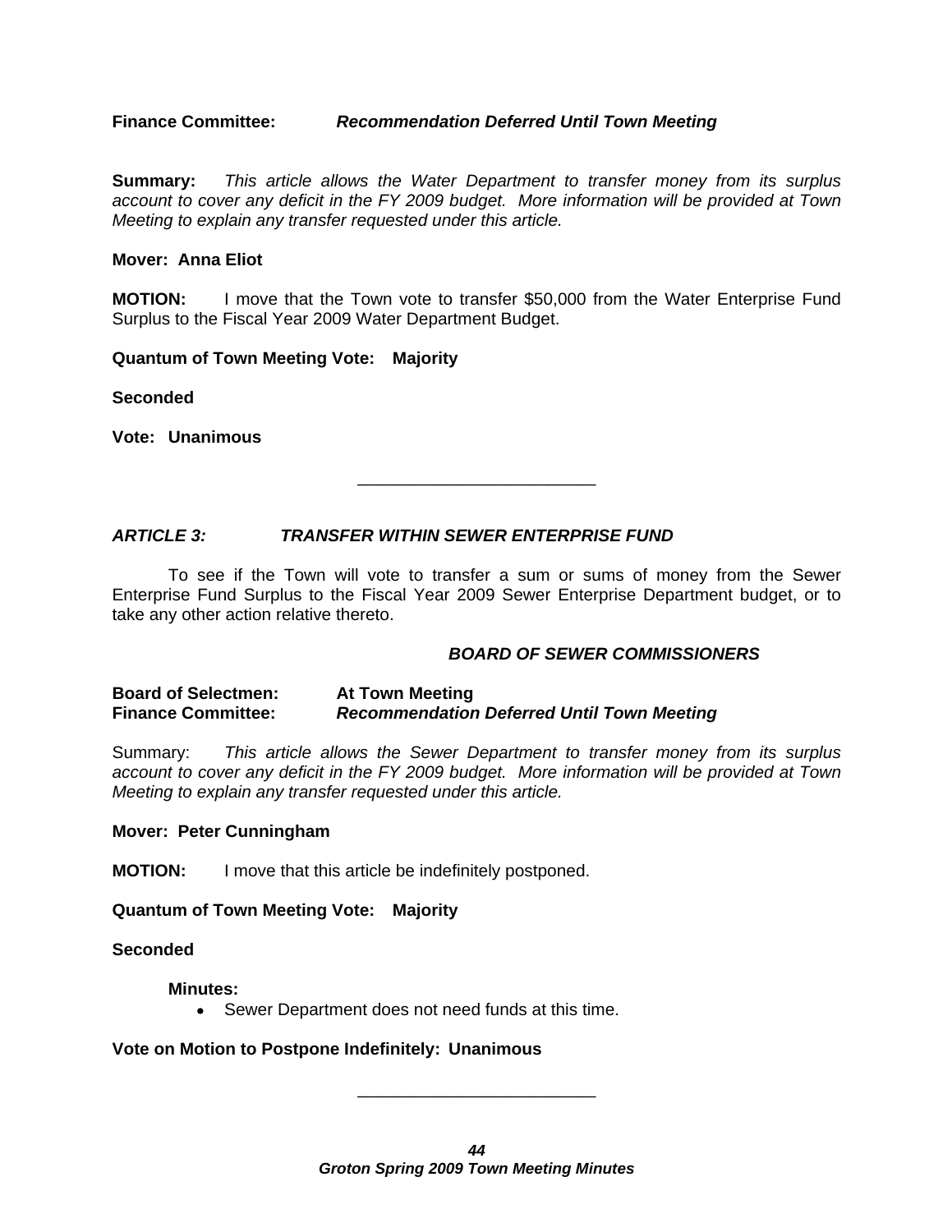#### **ARTICLE 4: STATION AVENUE ENGINEERING**

To see if the Town will vote to raise and appropriate, transfer from available funds, and/or borrow a sum or sums of money to pay for the development of engineering drawings for the reconstruction and/or redevelopment of Station Avenue, and all related costs, or to take any other action relative thereto.

#### **BOARD OF SELECTMEN**

#### **Board of Selectmen: At Town Meeting Finance Committee: Recommendation Deferred Until Town Meeting**

**Summary:** As part of the redevelopment of Station Avenue under the Station Avenue Overlay District Bylaw, the road needs to be upgraded and utilities need to be upgraded and placed underground. By developing engineering drawings at this time, the construction project will be "shovel ready" and eligible for Federal and State Grants. **Mover: Joshua Degen**

**MOTION:** I move that the Town vote to transfer the sum of \$115,000 from the Stabilization Fund to pay for the development of engineering drawings for the reconstruction and/or redevelopment of Station Avenue, and all related costs, and further, that any funds received by the Town in reimbursement from state and federal agencies for this project shall be returned to the stabilization fund.

#### **Quantum of Town Meeting Vote: 2/3 s Majority**

#### **Seconded**

#### **Minutes**

- **Explanation:** The Station Avenue Overlay District (SAOD) was created to promote  $\bullet$ economic and business development. As a Chapter 43 D entity, it also promises 180 day permitting, which is expedient for projects likely to be proposed. Groton is 95% residential. SAOD is a candidate for federal stimulus money, provided that it is shovel ready". The state of the state of the state of the state of the state of the state of the state of the state of the state of the state of the state of the state of the state of the state of the state of the state of
- **Chairman Carolyn Perkins (Planning Board) -** At its regular meeting on April 16, 2009, the Planning Board voted unanimously to support the article for the design of the infrastructure improvements for the road, drainage system, streetscape and utilities on Station Avenue. It is critical to complete the engineering design work so that the Town will be eligible to apply for funding under the Commonwealth's Public Works Economic Development (PWED) and any other applicable funding from the American Recovery and Reinvestment Act (stimulus package). Projects located in the Priority Development Site will be given a higher ranking for funding. As the Town undertakes these infrastructure improvements, it will further demonstrate to potential developers the Town's initiative and enthusiasm for public-private partnerships.
- **Floor:**
	- o What is the timeframe of the engineering investment?
		- This would be an aggressive schedule to complete work by July 1.
	- o How much money is in the stabilization fund now?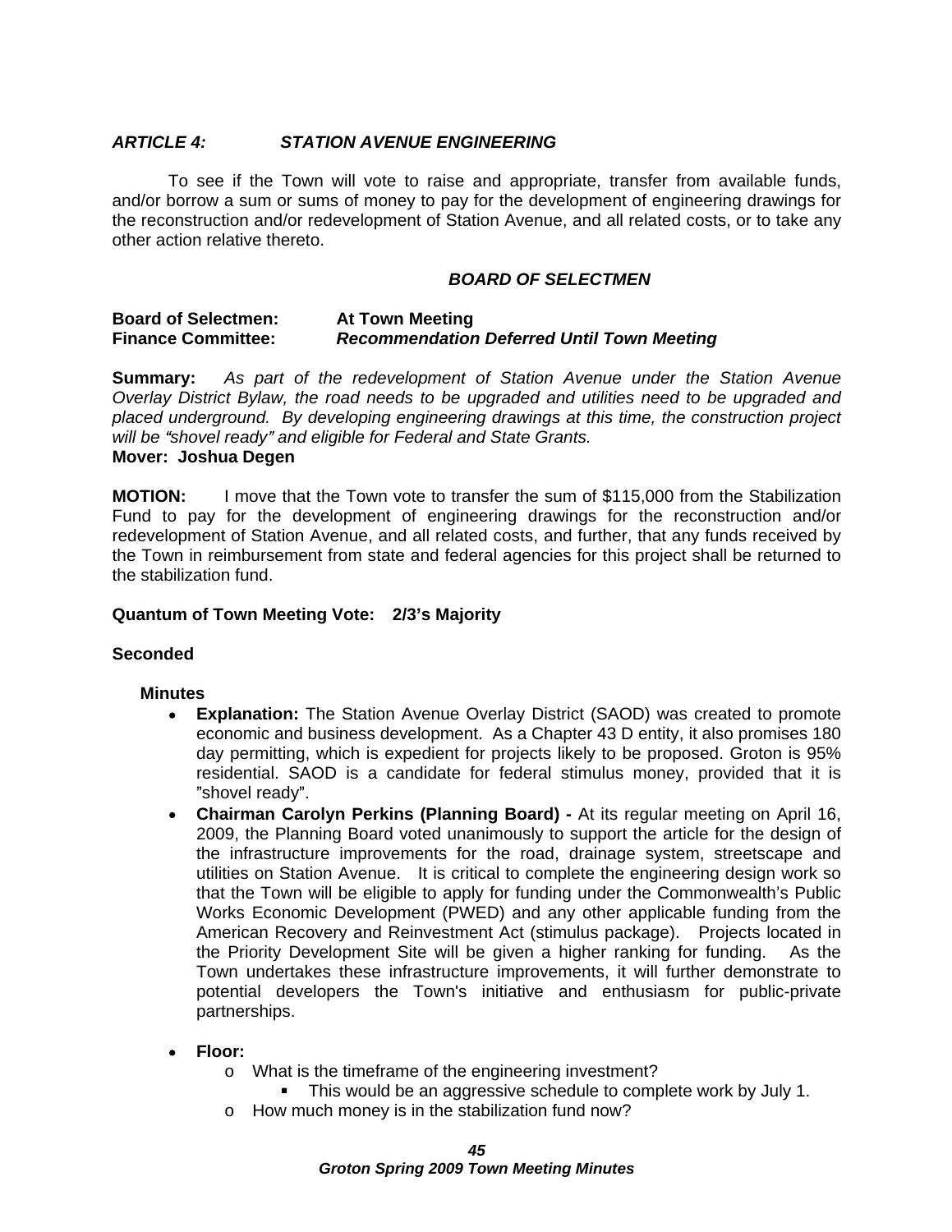- **51.2 m can be spent on capital items**
- o Does \$115,000 cover all drawings?
	- It is intended to cover all drawings. When drawings are at a 25% level, the Town can apply for reimbursement.
- $\circ$  The Economic Development Committee has voted unanimously to support this article.
- o What are the chances of getting reimbursed?
	- No guarantees, but a very good chance. Chapter 43D districts have priority for reimbursement.
- o The Finance Committee does not support this article<br>State funding is tenuous
	- State funding is tenuous state of the state of the state of the state of the state of the state of the state of the state of the state of the state of the state of the state of the state of the state of the state of the st
	- There is a long list of Chapter 43D projects in the state
	- The Town should ask the (future) developer to participate in the engineering risk.
- o If there is not development plan, how would the town know what infrastructure is required?
	- Any development would require infrastructure such as sewer, water, sidewalks, street sizing, etc.
	- $\blacksquare$ SAOD work detailed certain infrastructure work that needs to be done

 $\overline{\phantom{a}}$  , we can assume that the contract of  $\overline{\phantom{a}}$ 

o Doing this engineering work enables the Town to apply for federal and state funds. Performing this work now enables the Town to be ready for applications.

#### **Vote: 184 in favor; 90 opposed Motion Carries**

#### **ARTICLE 5: EXECUTE A RELEASE DEED**

To see if the Town will vote to authorize the Board of Selectmen to execute a release deed respecting property located on Nashua Road and shown on Groton Assessors' Maps as Parcel 226-63 for the purpose of confirming the absence of any Town interest in the property by virtue of a relocation of Nashua Road previously voted by the Middlesex County Commissioners, or to take any other action relative thereto.

#### **BOARD OF SELECTMEN**

#### **Board of Selectmen: Unanimous Finance Committee: Recommendation Deferred Until Town Meeting**

**Summary:** In 1986 Hannah Smith conveyed parcel 226-63 to George and Deborah Kirk by way of a deed recorded in book 17199 page 045 of 1986. The Town has collected taxes on this parcel from the Kirks since 1986 and Smith prior to 1986. The Town was to take this parcel in 1949 for the relocation of Nashua Rd. There are no recorded records showing the actual taking in 1949 or later. This article authorizes the Board of Selectmen to sign a release deed should it be deemed that the Town has no interest in the property.

#### **Mover: Joshua Degen**

**MOTION:** I move that the Town vote to authorize the Board of Selectmen to execute a release deed respecting property located on Nashua Road and shown on Groton Assessors